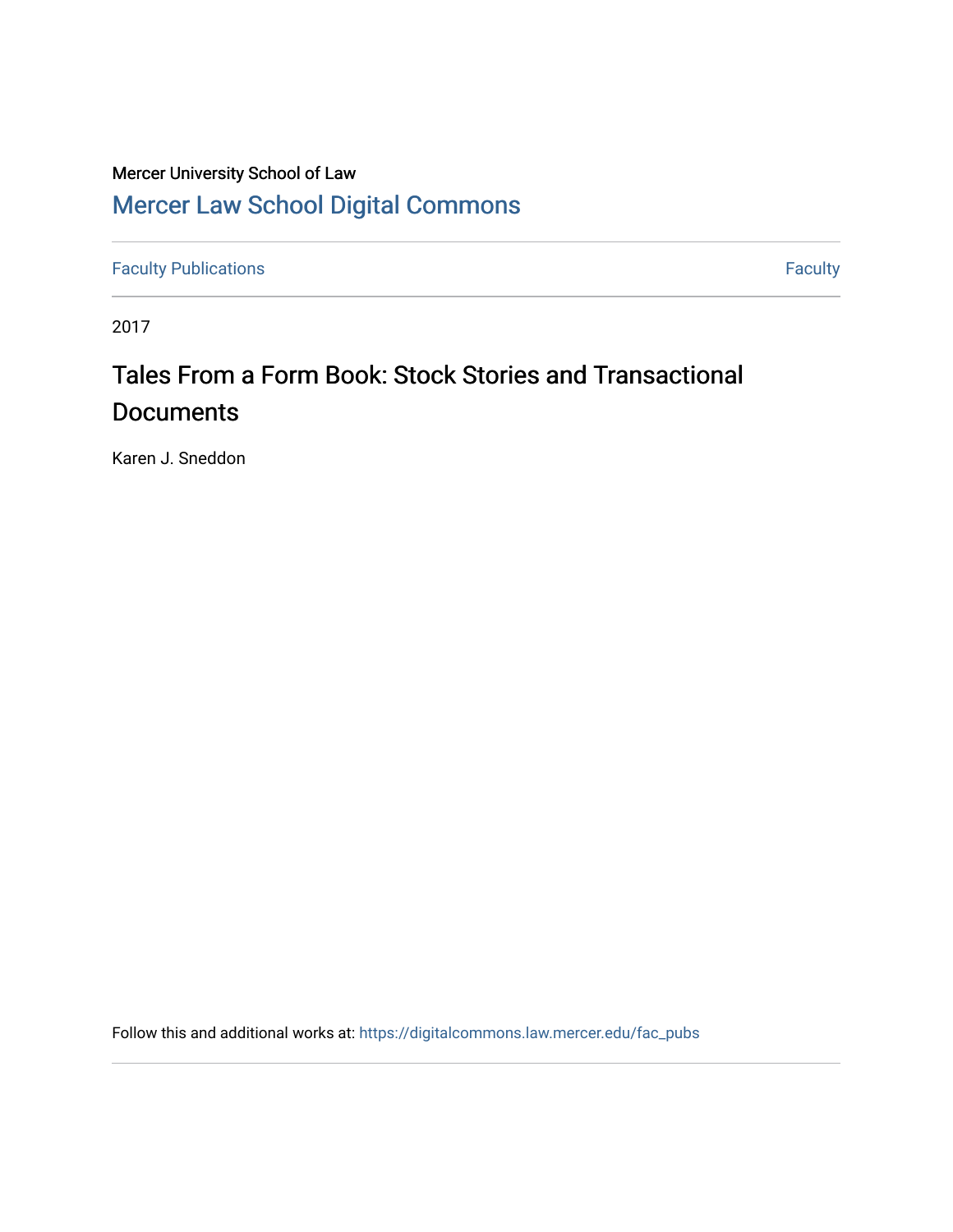# **ARTICLES**

# **TALES FROM A FORM BOOK: STOCK STORIES AND TRANSACTIONAL DOCUMENTS**\*

**Susan M. Chesler**\*\* **& Karen J. Sneddon**\*\*\*

#### I. INTRODUCTION

Legal transactions are stories. They are the stories of marriages, business partnerships, acquisitions, births, and deaths. These stories are built around the hopes, fears, wishes, and concerns of the particular parties to the transaction. But at their core, these stories are not just about the individual circumstances of those parties. At the core of each of these individual stories is a stock story. Virtually every transactional document starts with a form. And stock stories are embedded within each form document. The forms feature ingénues, tricksters, misers, and sages who undertake journeys, confront mutinies, and at times achieve glory.

This article examines the tales of transactions by examining the stock stories within transactional document forms. This article will first define the term "stock story," highlighting the applicability of the term "stock story" to the law and its primary focus to date on litigation-based legal documents.

<sup>\*</sup> Portions of this article were presented at the Wills, Trusts, and Estates Meets Gender, Race & Class II Conference hosted by Oklahoma City University School of Law on September 10, 2016. Portions of this article were also presented at the Sixth Biennial Conference on Applied Legal Storytelling on July 12, 2017. Thanks to the conference attendees for their thoughts, comments, and reactions. Also, thanks to Professor Linda Edwards and Professor Judy Stinson for their comments on drafts of this article.

<sup>\*\*</sup> Clinical Professor of Law, Sandra Day O'Connor College of Law, Arizona State University. I would like to thank the Sandra Day O'Connor College of Law for its generous support of this article. I'd also like to thank my research assistant, Nicolas Martino.

<sup>\*\*\*</sup> Professor of Law, Mercer Law School. My thanks are extended to Mercer Law School for its support of this article.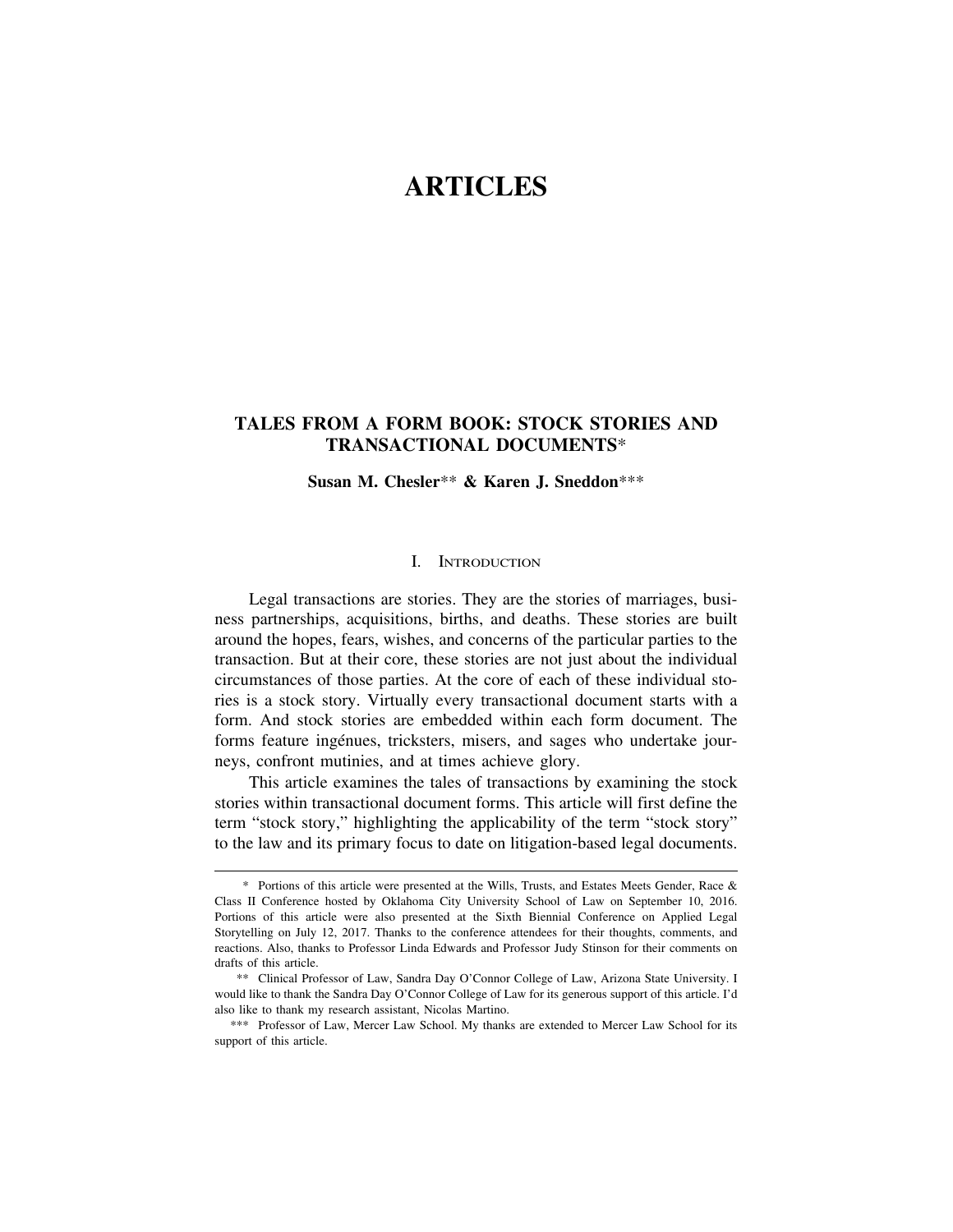This article will then identify and analyze the stock stories embedded within a variety of transactional form documents, such as wills, trust agreements, employment contracts, premarital agreements, and advance directives. Specifically, the article will analyze the (a) stock characters, (b) stock plots, (c) stock situations, and (d) stock inevitable outcomes of transactional form agreements. This article will then address the possibilities and pitfalls related to recognition of the stock stories embedded within these transactional forms.

With the use of stock stories by lawyers in any situation, there is a concern about misrepresenting the unique nature of the individual transaction, as well as the potential for overreliance on the stock story, which may ultimately lead to hindering drafting innovation. Yet to the contrary, the recognition of stock stories in transactional form documents may also allow for effective narrative shortcuts, providing valuable guidance to the formation of the transaction as well as enabling a better understanding of the transaction by the parties, drafters, and courts. Rather than undercut or negate the value of utilizing transactional form documents and transactional form books, this article seeks to use the understanding of transactional form documents as stock stories to better appreciate how to most effectively use such forms in practice.

#### II. STOCK STORIES AND THE LAW

#### *A. Stock Stories Defined*

Stock stories are story types. Stock stories are conventional stories that rely upon stock characters, stock situations, stock plots, and stock outcomes to evoke a stock response.1 Stock stories are generic stories conveyed in broad brushstrokes that are readily understood by audiences. They are culturally specific and represent the conventions of the particular genre in which the story arises.<sup>2</sup> Thus, stock stories are not particular stories about individuals but rather are stylized stories that become templates for the subsequent creation of particular stories.<sup>3</sup> Once a stock story has been triggered in the mind of the audience, that individual's perception of the events and

<sup>1.</sup> ANTHONY G. AMSTERDAM & JEROME BRUNER, MINDING THE LAW 45–47, 117–18, 121–22 (2000).

<sup>2.</sup> For instance, the commedia dell'arte is built upon a variety of stock stories. *E.g.*, PAUL KURITZ, THE MAKING OF THEATER HISTORY 170 (1988) (describing the commedia dell'art as an acting troupe using stock characters and stock situations to improvise the performance). Fairy tales and pantomimes also rely upon stock stories. JENNIFER SCHACKER, FOLKTALES AND FAIRY TALES: TRADITIONS AND TEXTS FROM AROUND THE WORLD 759 (Anne E. Duggan, Donald Haase & Helen Callow eds., 2d ed. 2016).

<sup>3.</sup> *See, e.g.*, Linda H. Edwards, *Speaking of Stories and Law*, 13 LEGAL COMM. & RHETORIC 157, 171 (2016) [hereinafter Edwards, *Speaking of Stories*].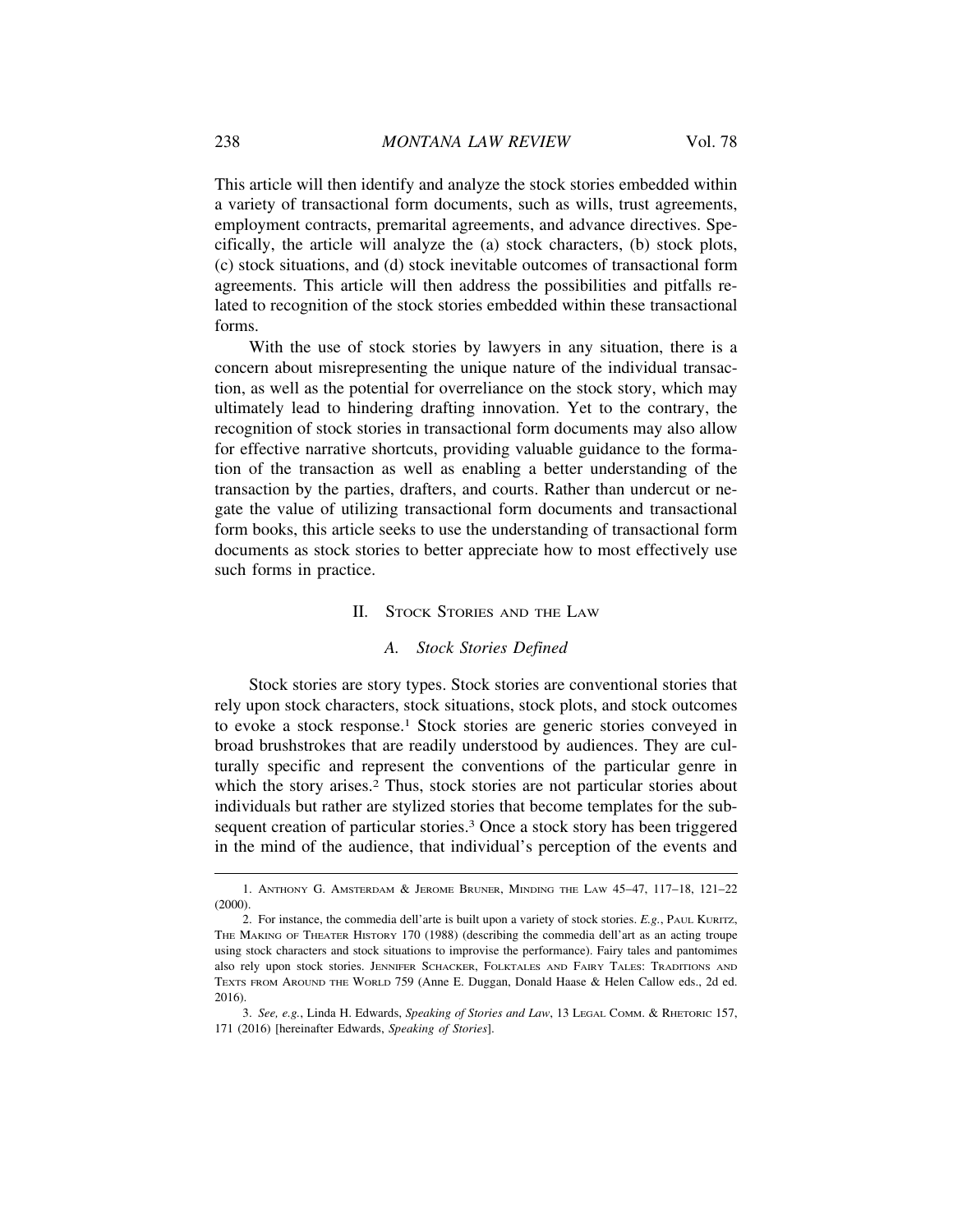circumstances will be based, at least in part, on the stock situations embedded in that story and the perceived inevitable stock outcome.4 Stock stories thus serve as patterns and models for the crafting of individual stories. Indeed, the ubiquitous nature of stock stories is found in copyright law. Stock stories, including standard plot devices and standard character types, are not protectable by copyright.5

# *B. Stock Stories and the Rules of Law*

The law itself may be conceptualized as a story.<sup>6</sup> The law represents society's ideals and attempts to resolve problems based on cultural, economic, and historical experiences. Those problems are both actual disputes and potential disputes. Stories, also referred to as narratives, play a role in shaping the law.7 Courts, for example, may rely upon narratives to interpret laws.8 Indeed, the concept of stare decisis involves reducing individual cases to patterns and matching those patterns to existing cases.9 By reducing individual cases to repeating patterns, the law compresses individual narratives into stock stories. In other words, the core narrative of the law is a stock story.

Most of the scholarly attention about stock stories and the law has been focused on litigation practice and, specifically, on the use of story-

<sup>4.</sup> Jennifer Sheppard, *What if the Big Bad Wolf in All Those Fairy Tales Was Just Misunderstood?: Techniques for Maintaining Narrative Rationality While Altering Stock Stories That Are Harmful to Your Client's Case*, 34 HASTINGS COMM. & ENT. L.J. 187, 192–93 (2012).

<sup>5.</sup> *See, e.g.*, 17 U.S.C. §§ 101, 102, 106 (2012); Cavalier v. Random House, Inc., 297 F.3d 815, 824 (9th Cir. 2002); Lewinson v. Henry Holt & Co., 659 F. Supp. 2d 547, 567 (S.D. N.Y. 2009).

<sup>6.</sup> Stephen Paskey, *The Law Is Made of Stories*, 11 LEGAL COMM. & RHETORIC 51, 52 (2014) (declaring that the "rule by which a decisionmaker can grant a remedy, impose a punishment, or confer some benefit has the underlying structure of a *stock story")* (emphasis in original); *see also* Jane B. Baron & Julia Epstein, *Is Law Narrative?*, 45 BUFF. L. REV. 141 (1997); Joshua A. Newberg, *The Narrative Construction of Antitrust*, 12 S. CAL. INTERDISC. L.J. 181 (2003).

<sup>7.</sup> Linda H. Edwards, *The Convergence of Analogical and Dialectic Imaginations in Legal Discourse*, 20 LEGAL STUD. F. 7 (1996); Erin Sheley, *The "Constable's Blunder" and Other Stories: Narrative Representation of the Police and the Criminal in the Development of the Fourth Amendment Exclusionary Rule*, 2010 MICH. ST. L. REV. 121 (2010).

<sup>8.</sup> *E.g.*, Linda L. Berger, *How Embedded Knowledge Structures Affect Judicial Decision Making: A Rhetorical Analysis of Metaphor*, *Narrative*, *and Imagination in Child Custody Disputes*, 18 S. CAL. INTERDISC. L.J. 259 (2009); Sherri Lee Keene, *Victim or Thug? Examining the Relevance of Stories in Cases Involving Shootings of Unarmed Black Males*, 58 HOW. L.J. 845, 846–47 (2015); J. Christopher Rideout, *A Twice-Told Tale: Plausibility and Narrative Coherence in Judicial Storytelling*, 10 LEGAL COMM. & RHETORIC 67, 67–68 (2013); Vicki Schultz, *Telling Stories About Women and Work: Judicial Interpretations of Sex Segregation in the Workplace in Title VII Cases Raising the Lack of Interest Argument*, 103 HARV. L. REV. 1749, 1756–57 (1990).

<sup>9.</sup> *See, e.g.*, LINDA ALVAREZ, DISCOVERING AGREEMENT: CONTRACTS THAT TURN CONFLICT INTO CREATIVITY 8 (2016) (observing that the recognition of patterns may result in the imposition of a pattern "regardless of whether the prescribed result is actually beneficial or wise in the fuller, deeper, particular context of the real-life parties and circumstances").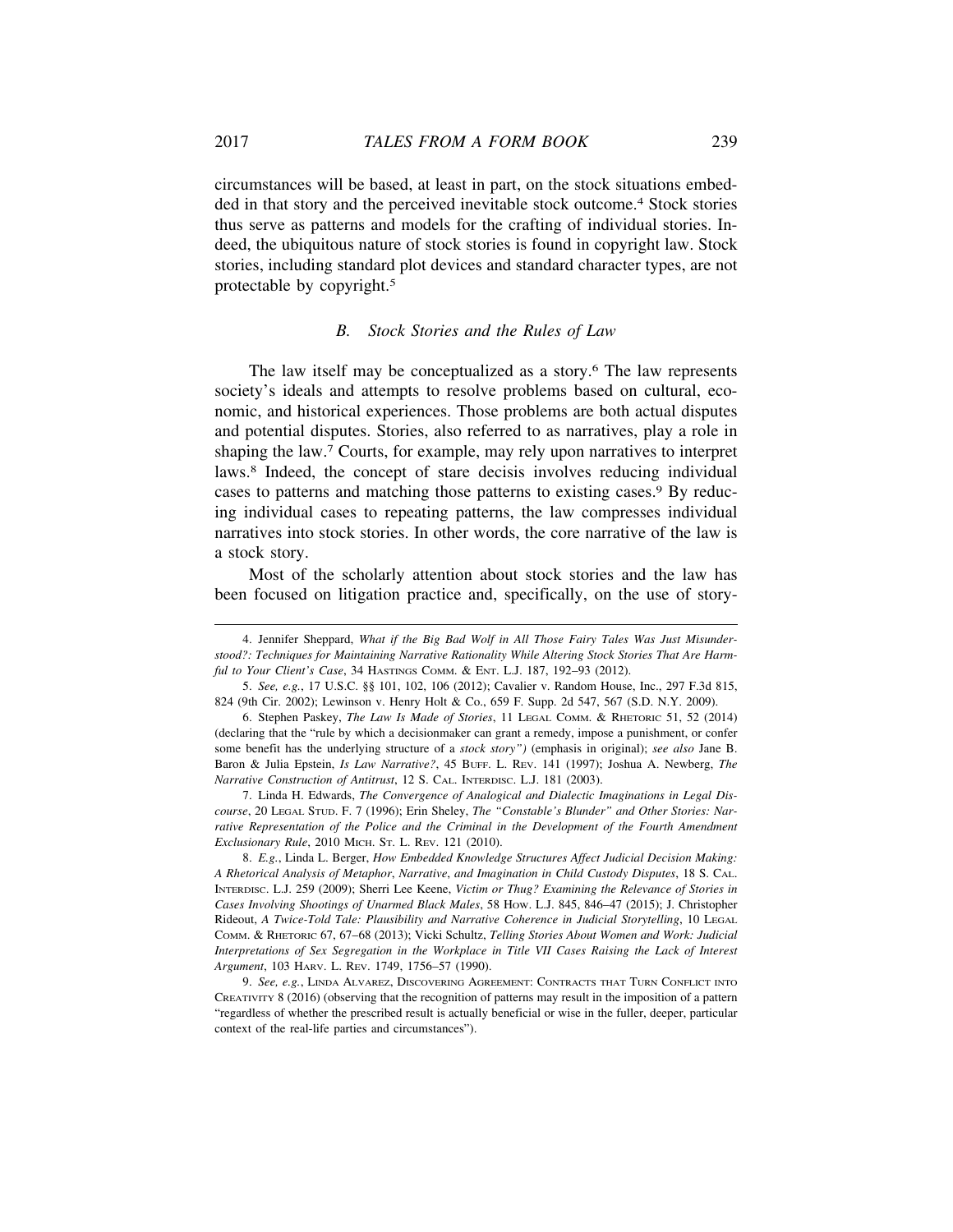telling to persuade audiences.10 It has repeatedly been shown that a variety of audiences, including juries, $11$  trial judges, $12$  and appellate judges, $13$  are more likely to be persuaded by a lawyer's arguments or a client's position through the effective use of storytelling techniques.14 Lawyers can better persuade their audiences by incorporating or countering, as the case may be, stock stories in a wide array of written and oral communications, such as opening and closing arguments,<sup>15</sup> pleadings,<sup>16</sup> and briefs.<sup>17</sup>

While much less focus has been placed on examining the use of storytelling in the law for the purpose of developing the law, at least one author has declared that the "rule by which a decision-maker can grant a remedy, impose a punishment, or confer some benefit has the underlying structure of a *stock story*."18 Professor Stephen Paskey posits that "every governing legal rule" contains "the essential elements of a story—events, characters, and plot."19 This theory applies to rules of law enacted both by statute and developed through common law.20 Professor Linda Edwards counters that

12. *E.g.*, Amy Bitterman, *In the Beginning: The Art of Crafting Preliminary Statements*, 45 SETON HALL L. REV. 1009, 1010–11 (2015); Berger, *supra* note 8, at 259.

13. *See* Kenneth D. Chestek, *The Plot Thickens: The Appellate Brief As Story*, 14 J. LEGAL WRIT-ING 127 (2008); Maureen Johnson, *You Had Me at Hello: Examining the Impact of Powerful Introductory Emotional Hooks Set Forth in Appellate Briefs Filed in Recent Hotly Contested U.S. Supreme Court Decisions*, 49 IND. L. REV. 397 (2016); Binny Miller, *Give Them Back Their Lives: Recognizing Client Narrative in Case Theory*, 93 MICH. L. REV. 485 (1994); Ruth Anne Robbins, *Harry Potter*, *Ruby Slippers and Merlin: Telling the Client's Story Using the Characters and Paradigm of the Archetypal Hero's Journey*, 29 SEATTLE U. L. REV. 767, 768–69 (2006).

14. *E.g.*, Nicole E. Negowetti, *Navigating the Pitfalls of Implicit Bias: A Cognitive Science Primer for Civil Litigators*, 4 ST. MARY'S J. LEGAL MAL. & ETHICS 278, 280–82 (2014).

15. *See* Anthony G. Amsterdam & Randy Hertz, *An Analysis of Closing Arguments to a Jury*, 37 N.Y.L. SCH. L. REV. 55, 58 (1992); Philip N. Meyer, "*Desperate for Love III": Rethinking Closing Arguments as Stories*, 50 S.C. L. REV. 715, 716–17 (1999).

16. *E.g.*, Elizabeth Fajans & Mary R. Falk, *Untold Stories: Restoring Narrative to Pleading Practice*, 15 LEGAL WRITING: J. LEG. WRITING INST. 3, 4 (2009); Anne E. Ralph, *Not the Same Old Story: Using Narrative Theory to Understand and Overcome the Plausibility Pleading Standard*, 26 YALE J.L. & HUMAN. 1, 2–3 (2014).

17. *See* Paskey, *supra* note 6, at 58.

18. Paskey, *supra* note 6, at 52 (emphasis in original); *see also* Peter Brooks, *"Inevitable Discovery" – Law*, *Narrative*, *Retrospectivity*, 15 YALE J.L. & HUMAN. 71, 72 (2003); Linda H. Edwards, *Once Upon a Time in Law: Myth*, *Metaphor and Authority*, 77 TENN. L. REV. 883, 883–85 (2010); Lorie M. Graham & Stephen M. McJohn, *Cognition*, *Law*, *Stories*, 10 MINN. J.L. SCI. & TECH. 255, 258 (2009); Christine Metteer Lorillard, *Stories that Make the Law Free: Literature as a Bridge Between the Law and the Culture in Which It Must Exist*, 12 TEX. WESLEYAN L. REV. 251, 252 (2005).

<sup>10.</sup> *E.g.*, J. Christopher Rideout, *Storytelling*, *Narrative Rationality*, *and Legal Persuasion*, 14 LE-GAL WRITING 53 (2008).

<sup>11.</sup> *E.g.*, Lisa Kern Griffin, *Narrative*, *Truth*, *and Trial*, 101 GEO. L.J. 281, 285 (2013); Pamela A. Wilkins, *Confronting the Invisible Witness: The Use of Narrative to Neutralize Capital Jurors' Implicit Racial Biases*, 115 W. VA. L. REV. 305, 311 (2012); *see also* BOB GIBBINS & A. RUSSELL SMITH, Jury's Stock Stories, 4D American Law of Products Liability 3d § 72:7 (2004).

<sup>19.</sup> Paskey, *supra* note 6, at 52.

<sup>20.</sup> *Id.* at 78.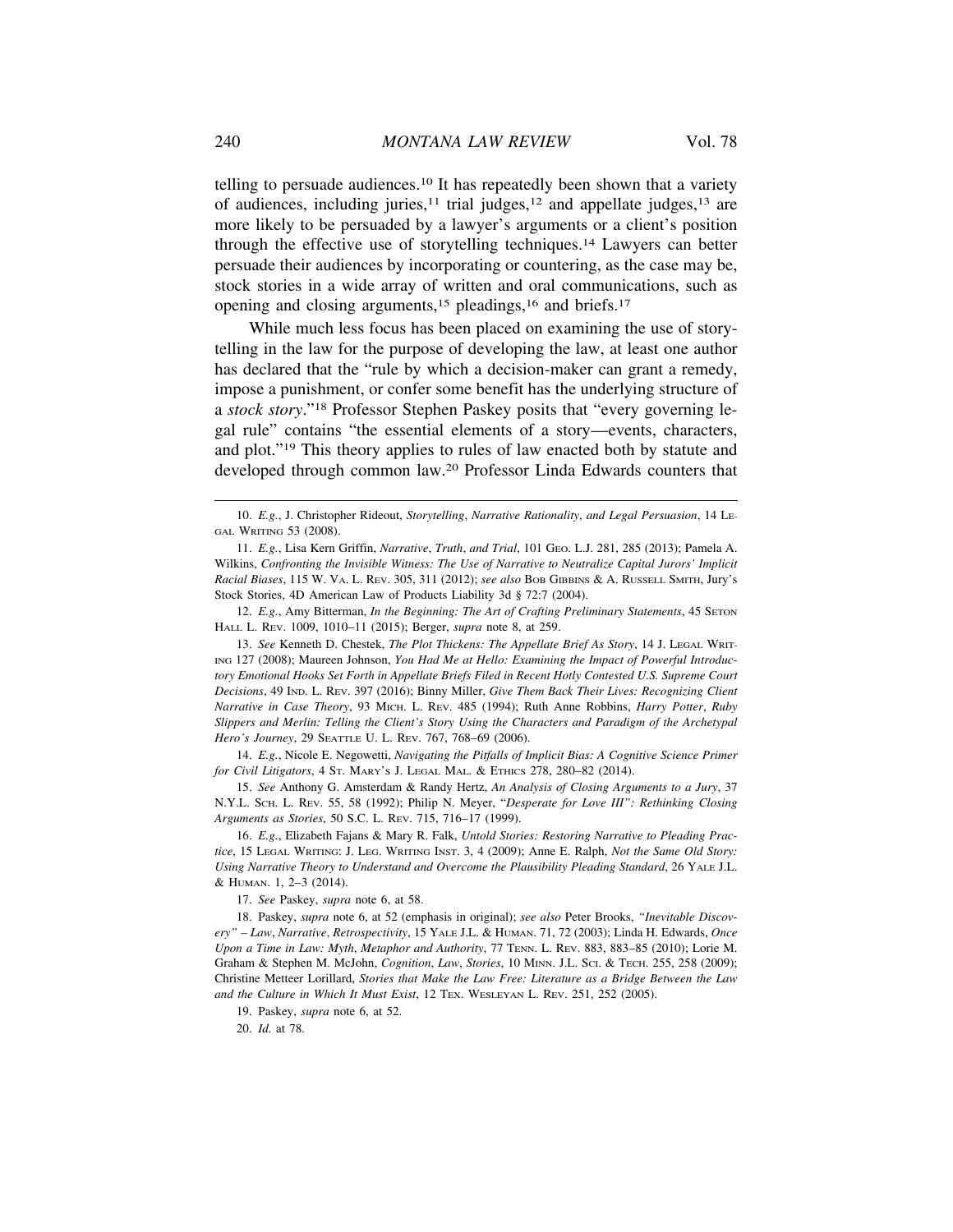rules themselves are not stories.21 Instead, Professor Edwards posits that rules of law *contain* stock stories. The rule of law may not itself represent a story, but the rules have been shaped by stories relayed in prior cases or produced by society, and both stories and rules may use similar structures.22

Whether or not public laws are stories, private laws may be conceptualized as stories. Private law is generally created when individuals or entities voluntarily enter into legally enforceable agreements.23 Contracts and estate planning documents are in essence the private law between the parties that agree to be legally bound by them.24 These documents rely upon stories: both the particular stories of the involved parties and the stock stories embedded within their structure.

# *C. Stock Stories and Litigation-based Legal Documents*

Whether the law is recognized to be a story or not, the value of using narrative techniques to develop legal documents has been widely recognized.25 The events of a life may not be a purposive narrative that follows "Chekov's canon"26—meaning that a person's life story does not only include events purposeful to the forming of a cohesive, unified narrative. However, life is lived in a series of narrative moments. Legal documents relay some of those narrative moments. The narrative moments, or stories, come from the parties, the drafter, and the genre of the legal document produced.27 As a consequence, those stories represent not only the actual, individual stories but also stock stories that are more broadly applicable.

<sup>21.</sup> Edwards, *Speaking of Stories*, *supra* note 3, at 174.

<sup>22.</sup> *Id.* at 173–74.

<sup>23.</sup> *See, e.g.*, MARGARET TEMPLE-SMITH & DEBORAH CUPPLES, LEGAL DRAFTING: LITIGATION DOC-UMENTS, CONTRACTS, LEGISLATION, AND WILLS 96 (2013) (defining the drafter of a contract as a "lawmaker").

<sup>24.</sup> *E.g.*, Andrew S. Gold, *A Moral Rights Theory of Private Law*, 52 WM. & MARY L. REV. 1873, 1873–74 (2011); Adam J. Hirsch, *Freedom of Testation/Freedom of Contract*, 95 MINN. L. REV. 2180, 2181–82 (2011); Nathan B. Oman, *Promise and Private Law*, 45 SUFFOLK U. L. REV. 935 (2012); Reid Kress Weisbord, *The Advisory Function of Law*, 90 TUL. L. REV. 129, 133 (2015).

<sup>25.</sup> For a bibliography of applied legal storytelling, see J. Christopher Rideout, *Applying Legal Storytelling: A Bibliography*, 12 LEGAL COMM. & RHETORIC 247 (2015).

<sup>26.</sup> ALAN M. DERSHOWITZ, *Life Is Not a Dramatic Narrative*, *in* LAW'S STORIES: NARRATIVE AND RHETORIC IN THE LAW 99, 100 (Peter Brooks & Paul Gewirtz eds., 1996) (observing that life events, unlike a constructed narrative, include meaningless and random events). Chekhov's canon refers to dramatic principle that a narrative should include only characters, details, and events related to the narrative. Irrelevant information is not included in the narrative. *See, e.g.*, Aden Ross, *Stumped, by Debora Threedy, A Playwright's Perspective*, 81 UMKC L. REV. 833, 834 (2013).

<sup>27.</sup> For an exploration of genre and legal writing, see Katie Rose Guest Pryal, *The Genre Discovery Approach: Preparing Law Students to Write Any Legal Document*, 59 WAYNE L. REV. 351 (2013); Bret Rappaport, *A Lawyer's Hidden Persuader: Genre Bias and How It Shapes Legal Texts by Constraining Writers' Choices and Influencing Readers' Perceptions*, 22 J.L. & POL'Y 197 (2013); Jennifer Murphy Romig, *Legal Blogging and the Rhetorical Genre of Public Legal Writing*, 12 LEGAL COMM. & RHETO-RIC 29 (2015); Karen J. Sneddon, *In the Name of God*, *Amen: Language in Last Wills and Testaments*,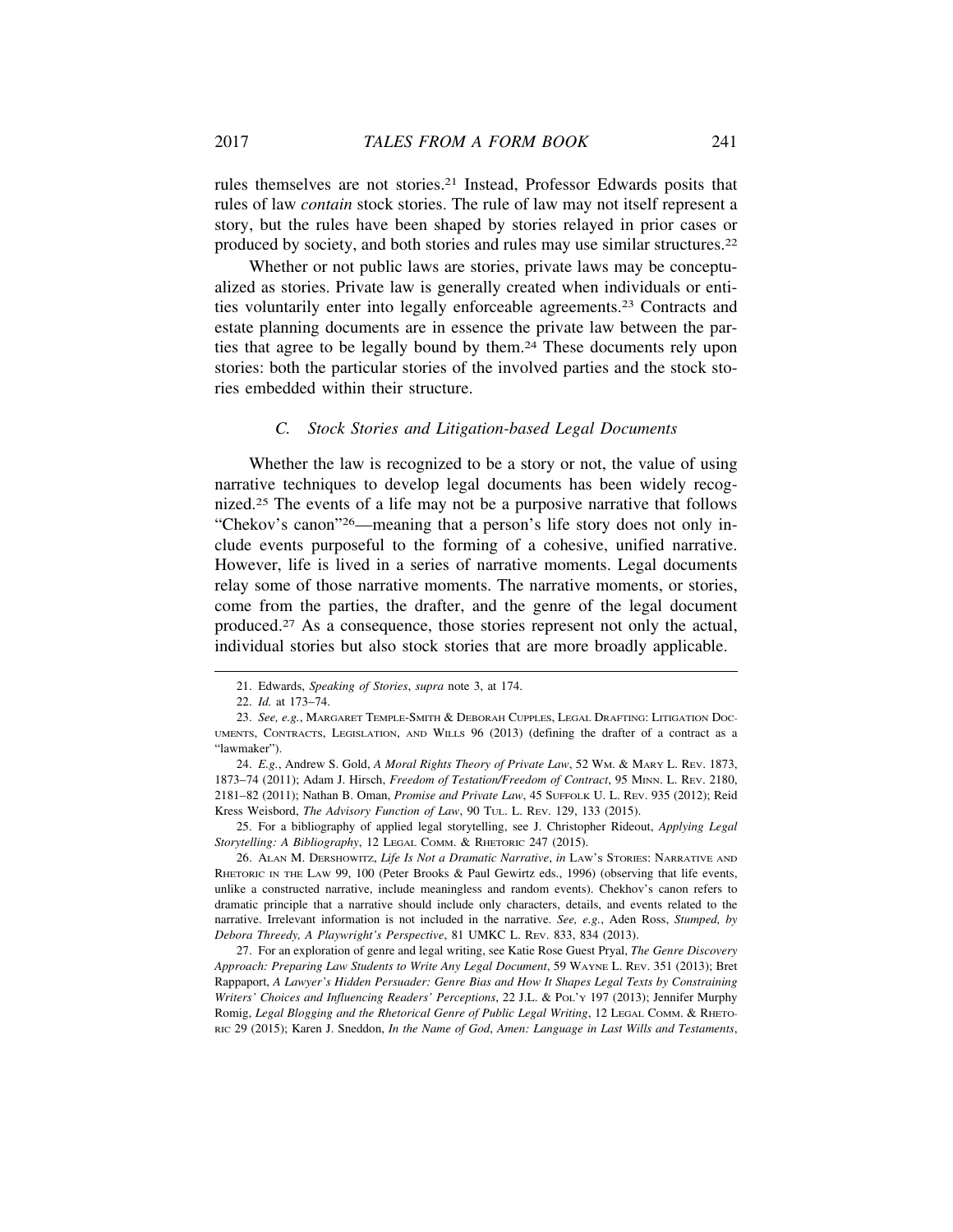The power of stock stories has been widely recognized in the drafting of litigation-based documents.28 This work has been informed by cognitive science and psychology.29 Stories may help the audience engage with the facts of a particular case by helping them to better remember those facts and by projecting a meaning to the facts based on a recognizable, pre-existing stock story.30 A lawyer's reference in a document to a recognizable stock story enables the reader to put the client's specific facts of the case into a frame of reference and lends credibility, or persuasiveness, to the client's story.31 Scholars have explored the constraining nature of stock stories on the litigation-based documents produced.32 Scholars also explored the potential need to re-frame a narrative to counter a stock story that the audience would interpret, perhaps incorrectly, as applicable to the presented narrative.<sup>33</sup>

Just as narrative techniques may be used to craft litigation-based documents, so too may narrative techniques be used to craft transactional docu-

29. *E.g.*, Lea B. Vaughn, *Feeling at Home: Law*, *Cognitive Science*, *and Narrative*, 43 MCGEORGE L. REV. 999, 1007 (2012) (examining how stories facilitate learning and memory).

30. *E.g.*, Jennifer Sheppard, *Once Upon a Time*, *Happily Ever After*, *and in a Galaxy Far*, *Far Away: Using Narrative to Fill the Cognitive Gap Left by Overreliance on Pure Logic in Appellate Briefs and Motion Memoranda*, 46 WILLAMETTE L. REV. 255, 259–61 (2009) (examining how lawyers can use stock stories to draft persuasive court documents).

31. *See* Rideout, *supra* note 10, at 67.

32. *See, e.g.*, Randy Gordon, *Institutionalizing Exemplary Narratives: Stories as Models for and Movers of Law*, 25 LAW & LIT. 337, 338 (2013); Nicole Smith Futrell, *Vulnerable*, *Not Voiceless: Outsider Narrative in Advocacy Against Discriminatory Policing*, 93 N.C. L. REV. 1597, 1604 (2015).

33. *See, e.g.*, Mario L. Barnes, *Black Women's Stories and the Criminal Law: Restating the Power of Narrative*, 39 U.C. DAVIS L. REV. 941, 945 (2006); Christopher P. Gilkerson, *Poverty Law Narratives: The Critical Practice and Theory of Receiving and Translating Client Stories*, 43 HASTINGS L.J. 861, 866–67 (1992); Leigh Goodmark, *When Is a Battered Woman Not a Battered Woman? When She Fights Back*, 20 YALE J.L. & FEMINISM 75, 78 (2008); Carolyn Grose, *Of Victims*, *Villains and Fairy Godmothers: Regnant Tales of Predatory Lending*, 2 NE. U. L.J. 97, 101–02 (2010); Lyman Johnson, *Counter-Narrative in Corporate Law: Saints and Sinners*, *Apostles and Epistles*, 2009 MICH. ST. L. REV. 847, 850; Elizabeth Keyes, *Beyond Saints and Sinners: Discretion and the Need for New Narratives in the U.S. Immigration System*, 26 GEO. IMMIGR. L.J. 207, 211–13 (2012); Katherine Lusby, *Hearing the Invisible Women of Political Rape: Using Oppositional Narrative to Tell a New War Story*, 25 U. TOL. L. REV. 911, 912 (1995); Peter Margulies, *The Mother with Poor Judgment and Other Tales of the Unexpected: A Civic Republican View of Difference and Clinical Legal Education*, 88 NW. U. L. REV. 695, 697 (1994); Martha Merrill Umphrey, *The Dialogics of Legal Meaning: Spectacular Trials*, *the Unwritten Law*, *and Narratives of Criminal Responsibility*, 33 LAW & SOC'Y REV. 393, 397 (1999); Amy D. Ronner, *The Cassandra Curse: The Stereotype of the Female Liar Resurfaces in* Jones v. Clinton, 31 U.C. DAVIS L. REV. 123 (1997).

<sup>29</sup> QUINNIPIAC L. REV. 665 (2011); Jeff Todd, *Genre Theory for Product Instructions and Warnings*, 54 WASHBURN L.J. 303, 304 (2015).

<sup>28.</sup> *E.g.*, Diana Lopez Jones, *Stock Stories*, *Cultural Norms*, *and the Shape of Justice for Native Americans Involved in Interparental Child Custody Disputes in State Court Proceedings*, 5 PHOENIX L. REV. 457, 460 (2012).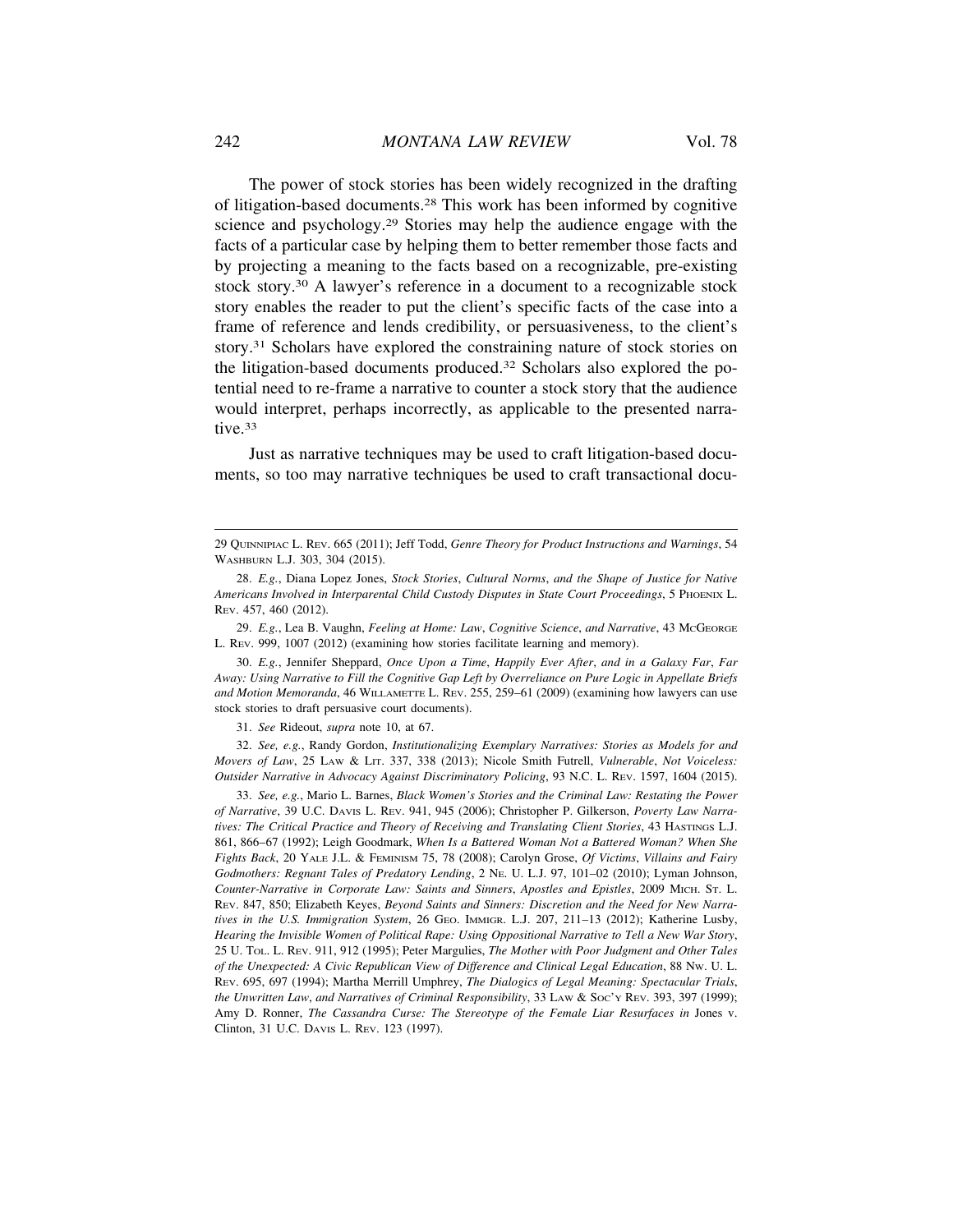ments.34 The actual stories of the parties and stock stories will, therefore, be embedded within transactional documents.

# III. TRANSACTIONAL FORM DOCUMENTS AS STOCK STORIES

The use of form documents and form books by lawyers is perhaps as old as the law itself.35 Many trace the development of legal forms and form books to the Middle Ages.36 Although the term "form book" may seem anachronistic in this digital age, form books are not mere relics of the past. Form books have evolved with the practice of law and are available for a variety of practice areas. Compilations of forms may be in hard copy or digital copy.37 Form documents may be produced by commercial publishers,38 shared as part of Continuing Legal Education materials,39 enacted as statutory sections,<sup>40</sup> and created through personal use. Legal research databases include downloadable and searchable form documents for a wide variety of practice areas, such as Asset Purchase Agreements, Employment Agreements, Leases, Publishing Agreements, and Trust Agreements.<sup>41</sup> For purposes of this article, a compilation of form documents, whether commercially or personally prepared, and whether in hard copy or digital form, will be referred to as a form book.<sup>42</sup>

<sup>34.</sup> Susan M. Chesler & Karen J. Sneddon, *Once Upon a Transaction: Narrative Techniques in Drafting*, 68 OKLA. L. REV. 263, 264 (2016).

<sup>35.</sup> *See generally* ADAM FREEDMAN, THE PARTY OF THE FIRST PART: THE CURIOUS WORLD OF LEGALESE 25–30 (2007) (attributing the spread of the first form books to the invention of the printing press).

<sup>36.</sup> DARSIE BOWDEN, THE MYTHOLOGY OF VOICE 28–29 (1999) (referencing medieval form books); LISA EDE & ANDREA LUNSFORD, SINGULAR TEXTS/PLURAL AUTHORS: PERSPECTIVES ON COL-LABORATIVE WRITING 77 (1990) (referencing JAMES J. MURPHY, RHETORIC IN THE MIDDLE AGES (1974); JUDSON BOYCE ALLEN, THE FRIAR AS CRITIC: LITERARY ATTITUDES IN THE LATER MIDDLE AGES (1971)).

<sup>37.</sup> For insight into the transition from exclusively hard copy to electronic access, see Gerald J. Robinson, *The Birth of Forms on Disk—Confessions of a Formbook Author*, 9 LAW. PC 6 (1992).

<sup>38.</sup> *E.g.*, 5 AM. JUR. LEGAL FORMS 2D *Prenuptial Property Agreement—Barring All Rights in Property of Other Spouse—Reserving Property of Both for Themselves—Subject to Certain Payments to Wife* § 61.19 (2004); 2 FREDERICK K. HOOPS, FREDERICK H. HOOPS III, & DANIEL S. HOOPS, FAMILY ESTATE PLANNING GUIDE Appendix 25 Spendthrift Trust (4th ed. 2000).

<sup>39.</sup> *E.g.*, Philip D. Weller, *Drafting 1.01 (with Real Estate Examples and Resources)*, 30 PRAC. REAL EST. LAW. 21, 21 (Jan. 2014).

<sup>40.</sup> *E.g.*, ME. REV. STAT. ANN. TIT. 18-A, § 2–514 (West 2017); MICH. COMP. LAWS ANN. § 700.2519 (West 2016); see also UNIF. STAT. WILL ACT (1984). For an examination of statutory wills, see Gerry W. Beyer, *Statutory Fill-in Will Forms—The First Decade: Theoretical Constructs and Empirical Findings*, 72 OR. L. REV. 769, 772 (1993); Gerry W. Beyer, *Statutory Will Methodologies— Incorporated Forms vs. Fill-In Forms: Rivalry or Peaceful Coexistence?* 94 DICK. L. REV. 231, 234 (1990).

<sup>41.</sup> From Bloomberg DealMaker Search. A description of this service is available at DealMaker, BLOOMBERG LAW, https://perma.cc/FLA2-SF8J (last accessed March 27, 2017).

<sup>42.</sup> A compilation for forms may also be called a form file.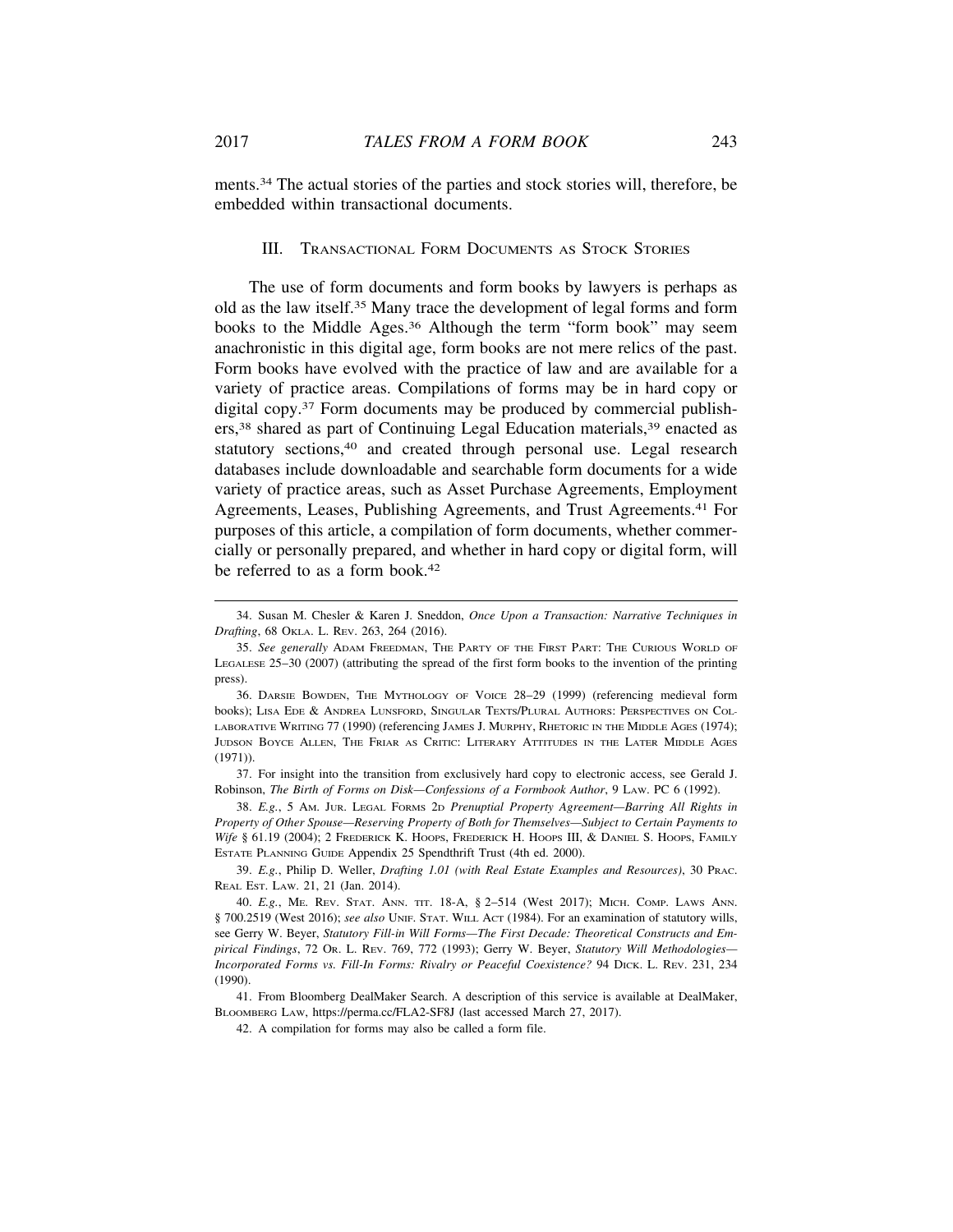The prevalence and continued use of forms evidences the value of such forms in the practice of law.43 Whether a solitary provision from one form document, an amalgamation of a variety of form documents, or the wholesale adoption of a form, no transactional document begins with a blank screen or a blank sheet of paper.<sup>44</sup> Acknowledging the use of form documents does not undercut the value of the drafting attorney to the transaction45 or negate the customization that tailors the form document to the unique facts and circumstances of the parties and transaction.46 Instead, form documents represent the starting point of most transactional drafting and can provide valuable guidance throughout the drafting process.<sup>47</sup>

Although the use of form books is not restricted to the drafting of transactional documents,48 most legal drafters will start with a form.49 As one author wrote, "The repetitive nature of much of legal drafting makes

47. *See* Davis, *supra* note 46, at 682 ("For example, in the Second Edition of Forms Under Article 9 of the UCC, written by the ABA Section of Business Law Uniform Commercial Code Committee, forms are described as the 'nuts and bolts' of 'most secured transactions,' which suggests completeness, and also as 'starting point[s]' to be adapted and revised for 'the specifics of [a] particular secured transaction,' which suggests incompleteness . . . authors admonish that '[f]orms are intended to serve as examples and must always be tailored to the facts and legal requirements of each situation.'").

48. *See, e.g.*, Kevin D. Collins, *The Use of Plain-Language Principles in Texas Litigation Formbooks*, 24 REV. LITIG. 429, 438–44 (2005); *see also* George Hathaway, *Review of Michigan Causes of Action Formbook*, 76 MICH. B.J. 86 (1997).

49. One author describe the process of drafting as follows:

The process of legal drafting typically begins with an associate dragging examples out of the firm's form file and changing the names, dates, and description of the transaction. (Drafting is perhaps the only form of writing in which plagiarism is considered a positive.) Particular provisions are then modified to suit the singularities of the business deal. When the deal is done, the new document is added to the form file, ready for the next associate.

HOWARD DARMSTADTER, HEREOF, THEREOF, AND EVERYWHEREOF: A CONTRARIAN GUIDE TO LEGAL DRAFTING xi (2d ed. 2008).

In legal education, a debate about the use of forms in drafting class continues. *E.g.*, Jacob M. Carpenter, *Unique Problems and Creative Solutions to Assessing Learning Outcomes in Transactional Drafting Courses: Overcoming "The Form Book Problem*,*"* 38 U. DAYTON L. REV. 195 (2012); *see also* William E. Foster & Emily Grant, *Memorializing the Meal: An Analogical Exercise for Transactional Drafting*, 36 U. HAW. L. REV. 403 (2014) (arguing that transactional drafting courses need to foster flexibility and creativity as components of the drafting process).

<sup>43.</sup> *See* Victor P. Goldberg, *The "Battle of the Forms": Fairness*, *Efficiency*, *and the Best-Shot Rule*, 76 OR. L. REV. 155, 157, 164 (1997); Claire A. Hill, *Why Contracts are Written in "Legalese*,*"* 77 CHI.–KENT L. REV. 59, 70–71 (2001) ("Using time-tested forms, and changing them as little as possible, makes sense for many reasons, even where the forms are unwieldy and convoluted.").

<sup>44.</sup> *See* Lisa L. Dahm, *Practical Tips for Drafting Contracts and Avoiding Ethical Issues*, 46 TEX. J. BUS. L. 89, 96–97, 100 (2014).

<sup>45.</sup> *See* Steven L. Schwarcz, *Explaining the Value of Transactional Lawyering*, 12 STAN. J.L. BUS. & FIN. 486, 492–94 (2007).

<sup>46.</sup> Dahm, *supra* note 44, at 100 ("As a contract drafter, the successful transactional attorney will have numerous form contracts on which he/she can rely, but will use them only with caution and only as a starting point to create unique contracts for each client and transaction."); Kirsten K. Davis, *Legal Forms as Rhetorical Transaction: Competency in the Context of Information and Efficiency*, 79 U. MO. KAN. CITY L. REV. 667, 677–78 (2011).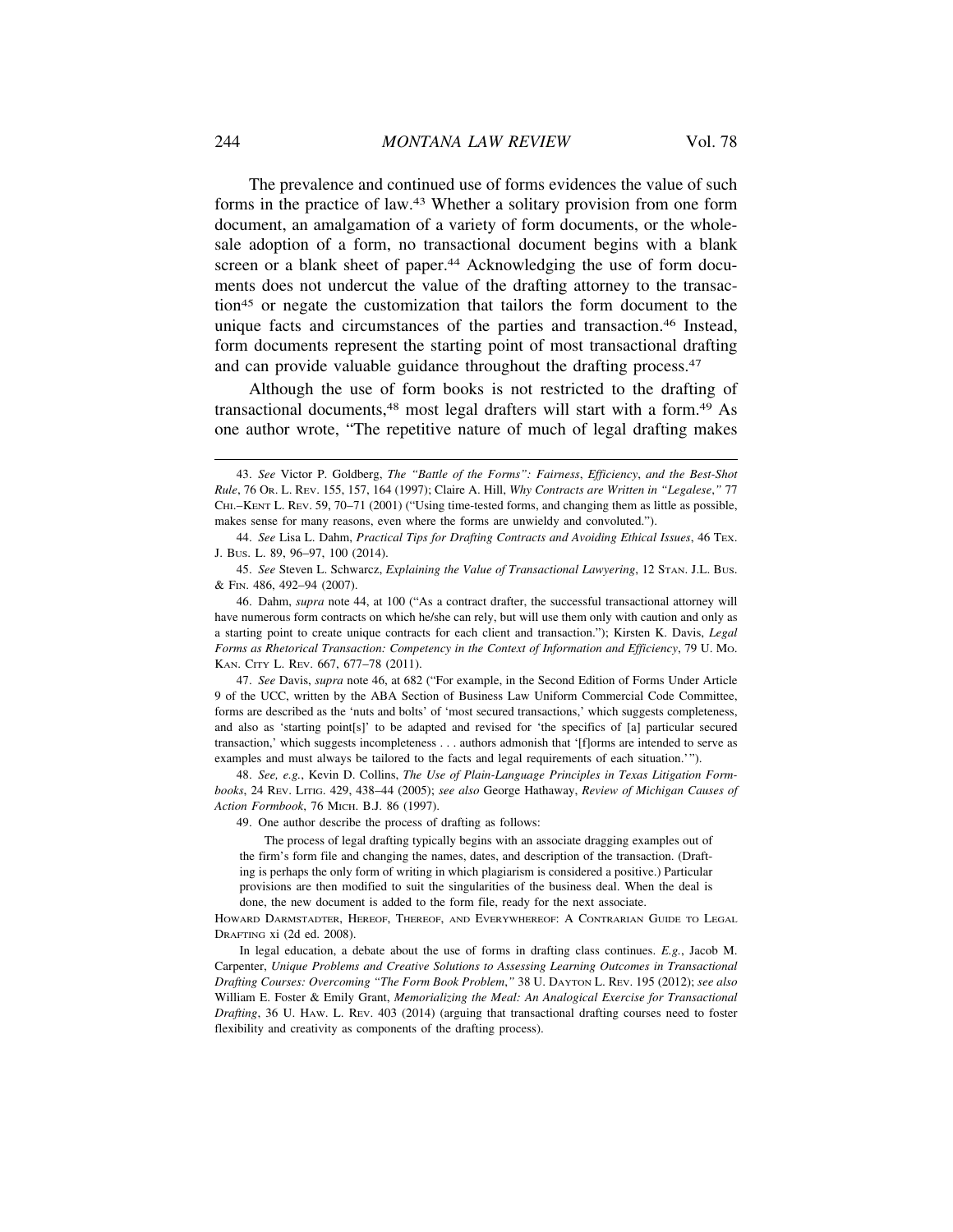the use of form documents economically efficient."50 Form documents, and the compilation of form documents into a form book, are thus generalized documents to cover a broad range of situations.51 Transactional form documents are recognizable by lawyers and non-lawyers alike<sup>52</sup> and use repeating patterns.53 In other words, form books are compilations of stock stories. Stock stories are readily recognizable, generalized patterns.

This section thus examines the characteristics of stock stories embedded within transactional form documents. Specifically, this section focuses on four key characteristics of the stock story: (a) characters, (b) plots, (c) situations, and (d) outcomes. Various transactional form documents are used to identify the stock story aspects embedded within form documents.<sup>54</sup>

#### *A. Characters*

Stories are populated with characters. Form documents are populated with stock characters. A stock character may be defined as "a conventional character that is expected to appear in certain literary forms, such as the 'Prince Charming' in fairy tales."55 Stock characters are one-dimensional, recurrent character types.56 Stock characters rely upon a single stereotypical

Jane B. Baron, *Intention*, *Interpretation*, *and Stories*, 42 DUKE L.J. 630, 652 (1992) (footnotes omitted). 52. *E.g.*, Baron, *supra* note 51, at 657–58 ("The perception of wills as a story-type or stock story

<sup>50.</sup> M.H. Hoeflich, *Law Blanks & Form Books: A Chapter in the Early History of Document Production*, 11 GREEN BAG 2d 189, 191 (2008).

<sup>51.</sup> In addressing the "conventional dispositive patterns of wills," Professor Jane Baron wrote: Even if a testator chooses not to conform to conventional dispositive patterns, those pat-

terns may nonetheless exert an influence on the terms of his [or her] will. The testator is likely to be aware that the world of others for whom he writes is also familiar with the conventional patterns of wills and that, based on these patterns, those others may have expectations about what the will is likely to or should say. The testator may write to meet those expectations or to explain why those expectations are being defeated.

helps explain why and how individuals unsophisticated about law 'know' what a will is and what it does.").

<sup>53.</sup> *E.g.*, WAYNE M. GAZUR & ROBERT M. PHILLIPS, CASE STUDIES IN ESTATE PLANNING WITH ABRIDGED STUDENT FORMS 72 (2004) (describing the form documents of wills and trusts as "recurring patterns").

<sup>54.</sup> The purpose of this article is to focus on the stock stories embedded within the forms of form books. For that reason, the analysis of this article focuses exclusively on the forms of transactional documents from a variety of form books. Documents used as part of actual transactions are not used as examples in this article.

<sup>55.</sup> CHRISTINA MYERS-SHAFFER, THE PRINCIPLES OF LITERATURE: A GUIDE FOR READERS AND WRITERS 182 (2000); *see also* GERALD PRINCE, A DICTIONARY OF NARRATOLOGY 92 (revised ed. 2003) (identifying the "cruel stepmother and prince charming [as] stock characters in fairy tales").

<sup>56.</sup> J.A. CUDDON, A DICTIONARY OF LITERARY TERMS AND LITERARY THEORY 864–65 (4th ed. 1998). Some overlap between stock characters and archetypes exists. Archetypes represent a "basic model from which copies are made; therefore a prototype." Cuppon, *supra* note 56, at 53-54. An archetype is a universal character that "represents the most typical and essential characteristics." CUD-DON, *supra* note 56. The traitor, the femme fatale, and the country bumpkin are presented as archetypes but are also stock characters. CUDDON, *supra* note 56.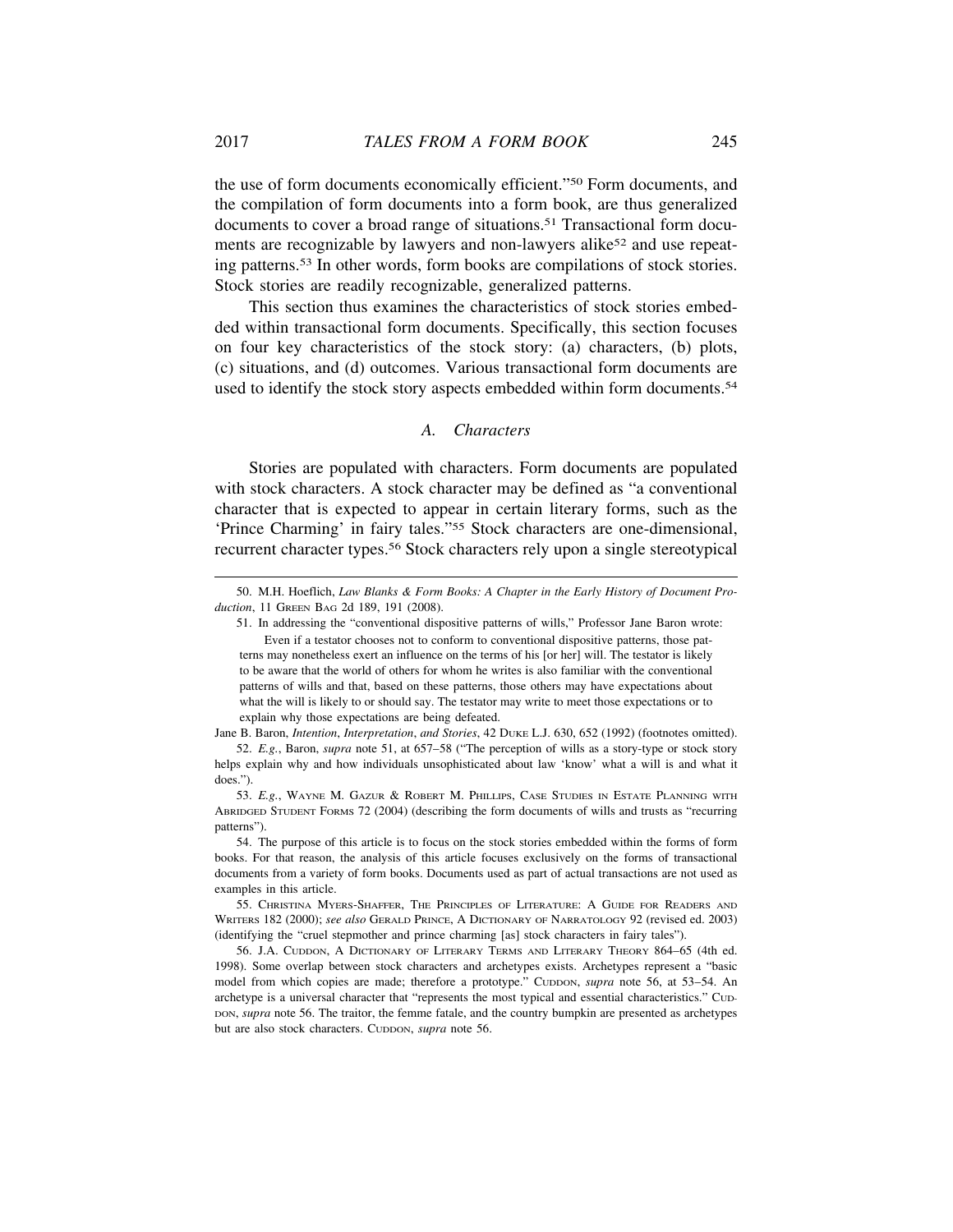trait that is readily identifiable by the audience.57 Stock characters include the ne'er-do-well, the wicked stepmother, the rich fop, the hermit, the braggart, the coward, and the buffoon.58 Other stock characters include the vamp, the seductress, the miser, the trickster, the prodigal son, and the ministering angel.59 At first consideration, these stock characters seem limited to fictional narratives and have limited relevance, if any, to transactional documents. Yet, these stock characters do indeed inhabit a variety of form transactional documents, as this section showcases.

Will forms are examples of transactional form documents that are peopled with a wide range of stock characters. The will is a unilateral declaration as to the transfer of property upon the property owner's death and a designation of fiduciaries who will oversee the transfer of the property.<sup>60</sup> The will may be the most personal of all legal documents that an individual creates,61 and all wills are based upon one or more form documents.62 The testator, the beneficiaries, and the fiduciaries are represented in will forms as stock characters.

The various will forms present variations of the stock characters, with sometimes a great variety of stock characters presented within one will form. Consider, for example, the common will form that identifies the testator's spouse as the sole, primary beneficiary. The two versions of the common will form gives all of the testator's probate property outright to a spouse<sup>63</sup> or leaves all of the testator's probate property in trust for a

a donative document that transfers property at death, amends, supplements, or revokes a prior will, appoints an executor, nominates a guardian, exercises a testamentary power of appointment, or excludes or limits the right of an individual or class to succeed to property of the decedent passing by intestate succession. The term "will" includes a codicil. A codicil is simply a will that amends or supplements a prior will.

RESTATEMENT (THIRD) OF PROP.: WILLS & DON. TRANS. § 3.1, cmt. A (1999).

61. *See, e.g.*, Harry Hibschman, *Whimsies of Will-Makers*, 66 U.S. L. REV. 362, 362 (1932) (describing wills as "human documents in which men give away themselves . . . "); *see also* Karen J. Sneddon, *The Will as Personal Narrative*, 20 ELDER L. J. 355 (2013).

62. *See generally* ALISON REPPY & LESLIE J. TOMPKINS, HISTORICAL AND STATUTORY BACK-GROUND OF THE LAW OF WILLS, DESCENT AND DISTRIBUTION, PROBATE AND ADMINISTRATION (Callaghan & Co. 1928); *On the Origin and History of Wills*, 1 LEGAL REPORTER 223 (1841).

63. For examples of this form, see 2 MARY F. RADFORD, REDFEARN WILLS AND ADMINISTRATION IN GEORGIA § 17:33 (7th ed. 2008) (all to spouse with joint children as contingent beneficiaries); 6A ERIC ZIEGENHORN, MO. PRAC., LEGAL FORMS § 20:28 (3d ed.); 10 FLA. JUR. FORMS LEGAL & BUS.

<sup>57.</sup> JACK MYERS & MICHAEL SIMMS, THE LONGMAN DICTIONARY OF POETIC TERMS 289 (1989) (defining a stock character as "a conventional character or stereotype whose traits have been established by many authors"). The word stereotype is derived from Greek for "solid" and "type." MYERS & SIMMS, supra note 57, at 288. In narrative, a stereotype is defined as a "clichéd characterization . . . without development of nuance." MYERS & SIMMS, *supra* note 57.

<sup>58.</sup> CUDDON, *supra* note 56, at 864–65; MYERS & SIMMS, *supra* note 57, at 289.

<sup>59.</sup> For an examination of how the ministering angel stock character may undermine the weight accorded to the professional opinion of nurses, see Mary Chiarella, *Silence in Court: The Devaluation of the Stories of Nurses in the Narratives of Health Law*, 7 NURSING INQUIRY 191, 192–93, 198 (2000). 60. The Restatement (Third) of Property defines a will as: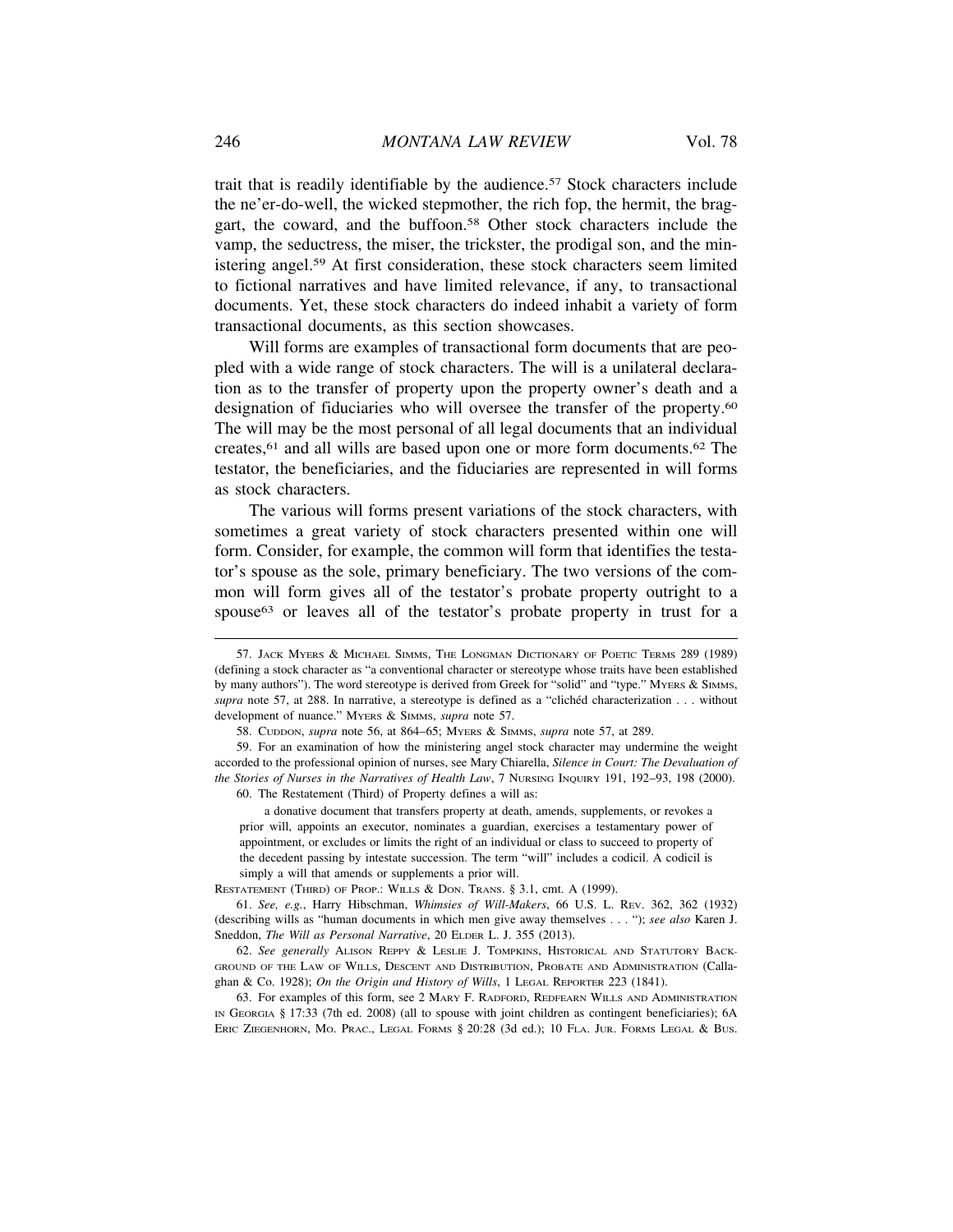spouse.<sup>64</sup> In both versions of this common will form, the spouse is flattened to become a stock character. In one form, giving everything to the spouse with contingent beneficiaries being the joint children, the spouse is presented as a ministering angel who is a deserving caregiver and will use the testator's property to care for their joint children.65 In the other form, creating a trust to manage all of the property, the spouse is the stock character of either the damsel in distress or the seductress.66 The property subject to the trust is more than the portion needed to be held in trust to leverage tax savings. By directing that all of the property be held in trust, the spouse is presented as being unable to responsibly handle the property or morally incapable of handling the property.67 These form documents, as all stock stories do, reduce the individual into a one-dimensional stock character. Neither of these choices reflect an option of dividing the property upon the testator's death among the spouse and other beneficiaries. The options are both all to the spouse.<sup>68</sup> While this may convey the importance of the spouse in some families, this pattern does not convey the range of options.<sup>69</sup> For example, a testator may wish to divide property proportionally—or even disproportionally—between the spouse, the testator's descendants from a previous relationship, and the joint descendants of the spouse and the testator. The testator may wish to divide the property between the spouse and the testator's parents or even between the spouse and a charita-

66. Despite the feminized names, these stock characters are not restricted to wives. For an exploration of gender bias and the QTIP trust, see Joseph M. Dodge, *A Feminist Perspective on the QTIP Trust and the Unlimited Marital Deduction*, 76 N.C. L. REV. 1729, 1734 (1998); Wendy C. Gerzog, *Solutions to the Sexist QTIP Provision*, 35 REAL PROP. PROB. & TR. J. 97, 97–99 (2000); Wendy C. Gerzog, *Estate of Clack: Adding Insult to Injury*, *or More Problems with the QTIP Tax Provisions*, 6 S. CAL. REV. L. & WOMEN'S STUD. 221, 222 (1996); Wendy C. Gerzog, *The Marital Deduction QTIP Provisions: Illogical and Degrading to Women*, 5 UCLA WOMEN'S L.J. 301, 306 (1995).

67. *See, e.g.*, Henry M. Ordower, *Trusting Our Partners: An Essay on Resetting the Estate Planning Defaults for an Adult World*, 31 REAL PROP. PROB. & TR. J. 313, 315–16 (1996).

68. All to the spouse in trust may not convey the trust of a spouse. For an exploration of the dynamics of testamentary gifts to a spouse, *see generally* Ordower, *supra* note 67, at 347.

69. *See, e.g.*, Bobbi J. Bierhals & Kim Kamin, *Planning Considerations for the Post-Nuclear Family*, 155 NO. 8 TR. & EST. 17 (Aug. 2016); *see also* Joan M. Burda, *The Neighbors: Nontraditional Families*, *Nontraditional Estates*, 19 GEN. PRAC. SOLO & SMALL FIRM LAW. 22, 26 (July/Aug. 2002) ("Many actions taken for granted by traditional families are potential sources of problems for nontraditional family members.").

<sup>§ 35:126.</sup> The contingent beneficiaries are often the testator's descendants. The testator's descendants are not necessarily the spouse's descendants.

<sup>64. 2</sup> NANCY SAINT-PAUL, TEX. LEGAL PRACTICE FORMS § 29:7 (2d ed.); 8C NICHOLS CYC. LEGAL FORMS § 217:317 (2009).

<sup>65.</sup> Although this stock character is not exclusively female, this stock character may be considered to be "Suzy Homemaker." Suzy Homemaker was the name of a 1960s toy line by Topper Toy. The series included a toy refrigerator. *See* Judith Gradwohl, *Suzy Homemaker*, *a slice of life from the 1960's*, O SAY CAN YOU SEE? STORIES FROM THE NATIONAL MUSEUM OF AMERICAN HISTORY (Sept. 15, 2014), https://perma.cc/8PZN-ZJKW; *see also* GARY CROSS, KIDS' STUFF: TOYS AND THE CHANGING WORLD OF AMERICAN CHILDHOOD 120 (Harv. Univ. Press 1997).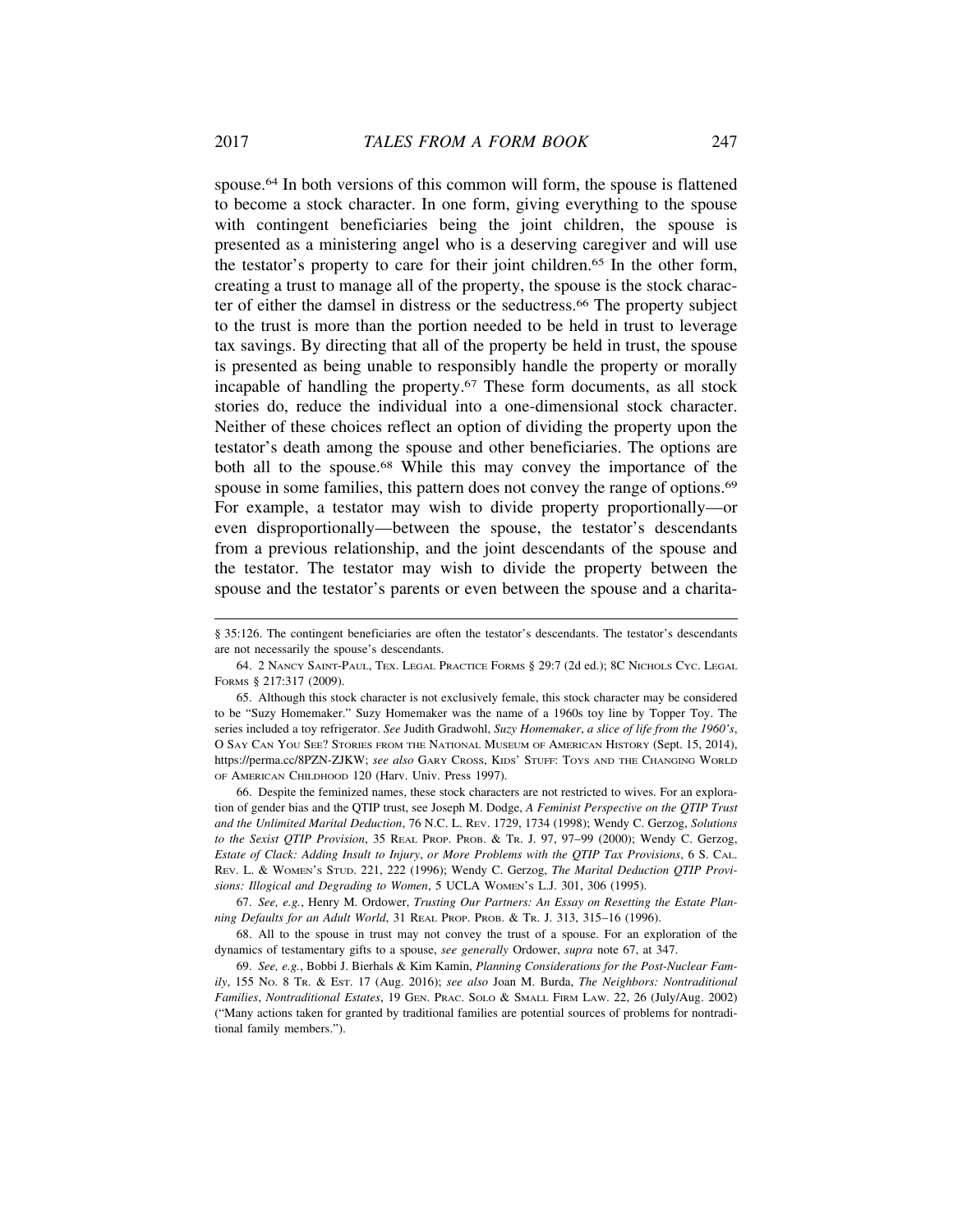ble organization. The spouse need not be the sole primary beneficiary despite the numerous presentations of this decision in will forms.70

The spouse is often the main stock character in will forms, but other characters, including secondary stock characters, also inhabit will forms. For instance, other beneficiaries may be characterized as buffoons and braggarts who need discretionary trusts to hold their inheritance to protect them from themselves. These comic characters, in the mold of Shakespeare's Falstaff,71 provoke laughter, not inspire confidence. The fiduciary, whether executor or trustee, is portrayed as the wise sage or faithful servant who undertakes the overseeing and protecting of the testator's property. This character values the trust bestowed and may be reluctant to rely upon the judgment of others.

Form trust documents, whether trust declarations or trust agreements, also rely upon stock characters to shape the form. Frequently the settlor, the person who is creating the trust, is portrayed as the stock character of the miser and the trust beneficiary is portrayed as the stock character of the ne'er-do-well. One of the most popular trust forms,72 whether testamentary or inter vivos, is the discretionary trust.73 With a discretionary trust, the trustee has the authority to distribute all, some, or none of the trust property.

A trust is a fiduciary relationship with respect to property created by the settlor to give legal title to the trustee and equitable title to the beneficiary.74 Although the trustee may acknowledge his or her acceptance in a trust agreement, a trust agreement is not a bilateral agreement where multiple parties negotiate the terms of the trust relationship. Instead, the trust instrument is a statement from the settlor to the trustee as to his or her intent and goals relating to the management, distribution, and administration of the trust property.75

<sup>70.</sup> Testamentary dispositions that are not consistent with a martial agreement or applicable state law are subject to challenge. A decedent spouse may not unilaterally disinherit a surviving spouse. *E.g.*, UNIF. PROB. CODE § 2–202 (2008).

<sup>71.</sup> *See, e.g.*, Northrop Frye, *Characterization in Shakespearian Comedy*, 4 SHAKESPEARE QUAR-TERLY 271, 272–75 (1953).

<sup>72.</sup> A trust may be presented in testamentary trust provisions where the terms of the trust are recited in the terms of a valid will. L. RUSH HUNT & LARA RAE HUNT, BALDWIN'S KY. WILLS AND TRUSTS § 16:1 (2016). A lifetime trust, in contrast, will be recited in a trust declaration or trust agreement. VINCENT DI LORENZO & CLIFFORD R. ENNICO, BASIC LEGAL TRANSACTIONS § 40:42 (2010).

<sup>73.</sup> *E.g.*, HELENE S. SHAPO, GEORGE GLEASON BOGERT, & GEORGE TAYLOR BOGERT, BOGERT: THE LAW OF TRUSTS AND TRUSTEES § 228 (2016); Alan Newman, *Spendthrift and Discretionary Trusts: Alive and Well Under the Uniform Trust Code*, 40 REAL PROP. PROB. & TR. J. 567, 568–69 (2005).

<sup>74.</sup> RESTATEMENT (THIRD) OF TRUSTS § 2 (2002) (Definition of Trust). For an examination of the legal fiction of title-splitting, see Kent D. Schenkel, *Exposing the Hocus Pocus of Trusts*, 45 AKRON L. REV. 63, 81–82 (2012); Kent D. Schenkel, *Trust Law and the Title-Split: A Beneficial Perspective*, 78 UMKC L. REV. 181, 183–85 (2009).

<sup>75.</sup> For examination of the settlor's intent, see Jeffrey A. Cooper, *Empty Promises: Settlor's Intent*, *the Uniform Trust Code*, *and the Future of Trust Investment Law*, 88 B.U. L. REV. 1165, 1171–74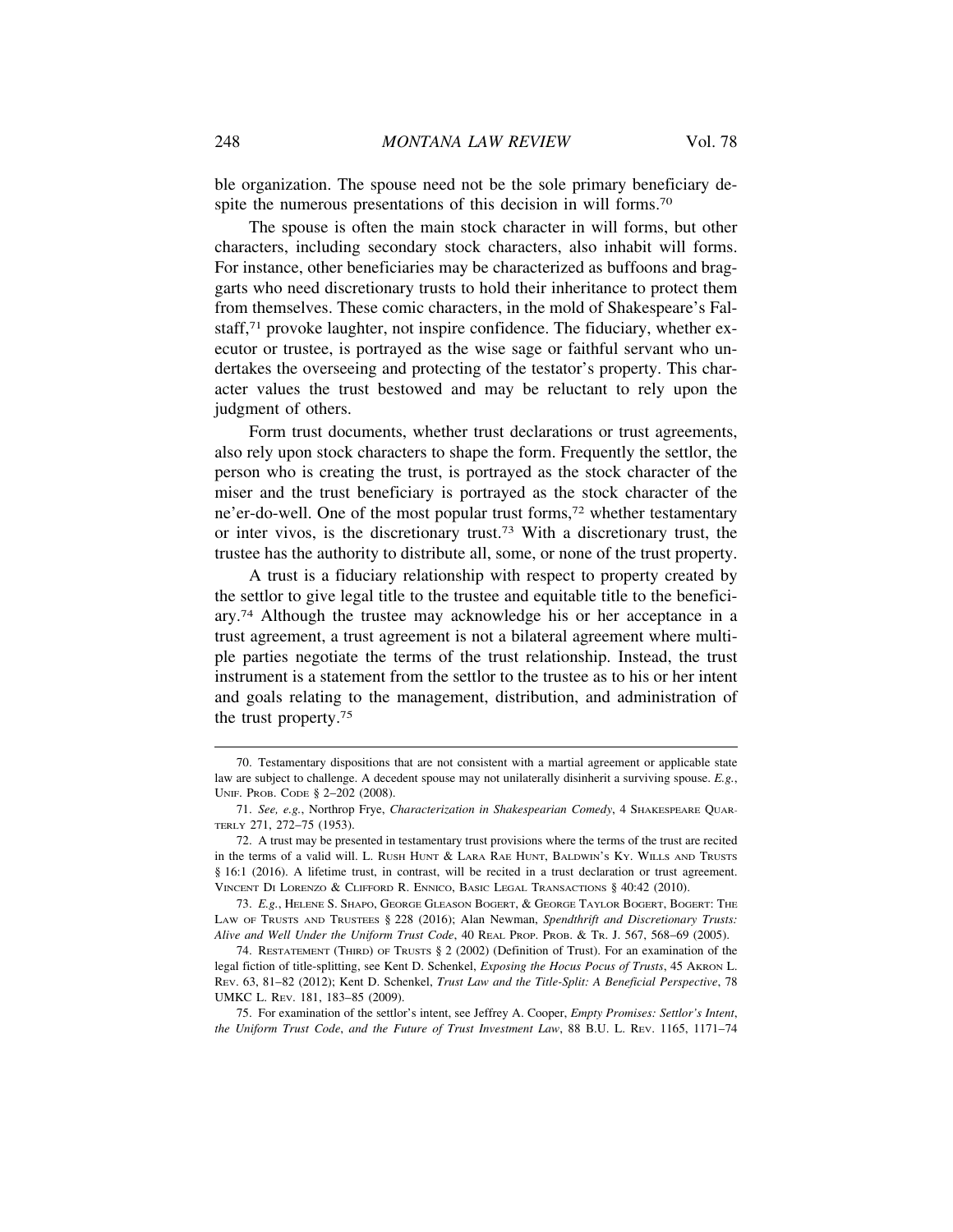A discretionary trust bestows upon the trustee the discretion, often "the absolute" discretion, to make distributions to and among the trust beneficiaries. As observed in a recent estate planning trade magazine, "[i]n the context of modern trust planning," the age that trust beneficiaries receive trust property, the proportion of trust property received by a beneficiary, or the age when the trust beneficiary receives a formal role in the management of trust property is a critical client decision.76 The discretionary trust form establishes a lengthy trust duration, restricts distributions of trust property, and does not permit the trust beneficiary to become involved in the management of the trust property, such as becoming an investment advisor, trustee, or trust proctor.77

The discretionary power of distributions provided in form trust documents includes the trustee's decision to make no distribution. Trustees are typically cautious with authorizing distributions because unforeseen, future events may prove earlier distributions to have been unwise.78 The coupling of discretionary power and natural reluctance of trustees to authorize distributions results in the beneficiaries of many discretionary trusts receiving little, if any, trust property.79 The creator of the trust has thereby promoted the hoarding of property rather than the distribution and use of the property. The beneficiary of the trust, with equitable title and yet limited—if any ability to compel a distribution from a discretionary trust, is thus presented as unable to handle the responsibility of property. The spendthrift trust<sup>80</sup> is one extreme use of the miser and ne'er-do-well as stock characters.81

<sup>(2008);</sup> Fred Franke & Anna Katherine Moody, *The Terms of the Trust: Extrinsic Evidence of Settlor Intent*, 40 AM. C. TR. EST. COUNS. L.J. 1, 2–3 (2014); Alan Newman, *The Intention of the Settlor Under the Uniform Trust Code: Whose Property Is It*, *Anyway?*, 38 AKRON L. REV. 649, 651–54 (2005); Benjamin D. Patterson, *The Uniform Trust Code Revives the Historical Purposes of Trusts and Reiterates the Importance of the Settlor's Intent*, 43 CREIGHTON L. REV. 905, 905–07 (2010).

<sup>76.</sup> Stanley H. Teitelbaum & Martin M. Shenkman, *Psychological Issues of Bequests*, 155 TR. & EST. 13, 14–15 (2016).

<sup>77.</sup> Even though the revisions to the tax code have altered the value of trusts solely for tax purposes, trusts continue to be a popular mechanism to ensure property management and asset protection. *See generally* Jay A. Soled & Mitchell M. Gans, *Asset Preservation and the Evolving Role of Trusts in the Twenty-First Century*, 72 WASH. & LEE L. REV. 257 (2015).

<sup>78.</sup> *See, e.g.*, Ronald R. Volkmer, *Standard for Finding Abuse of Trustee's Discretion*, 41 EST. PLAN. 42, 42–43 (Mar. 2014); *see also* Eric A. Manterfield, *Lurking Liability for Trustees—And Their Counsel Too*, 41 EST. PLAN. 3, 6 (Oct. 2014) ("Which individual or which corporate fiduciary will actually carry out the terms of the estate plan can have immense implications for the trust and its beneficiaries.").

<sup>79.</sup> *See generally* Shyla R. Buckner & Michelle Rosenblatt, *A Rose by Any Other Name: Utilizing and Drafting Powers for Trustees*, *Trustee Advisors*, *and Trust Protectors*, 8 EST. PLAN. & CMTY. PROP. L.J. 41, 44, 101 (2015).

<sup>80.</sup> UNIF. TRUST CODE § 103 (16) (2016) (defining the spendthrift provision).

<sup>81.</sup> *See generally* RESTATEMENT (THIRD) OF TRUSTS § 58 (2003). For an examination of the rise and implications of spendthrift trust, see Mary Louise Fellows, *Spendthrift Trusts: Roots and Relevance for Twenty-First Century Planning*, 50 REC. ASS'N B. CITY N.Y. 140 (1995); J. Paul Fidler, *Spendthrift Provisions: Wouldn't You Like to Be a Spendthrift Too?*, 23 OHIO PROB. L.J. 9 (2012); Adam J. Hirsch,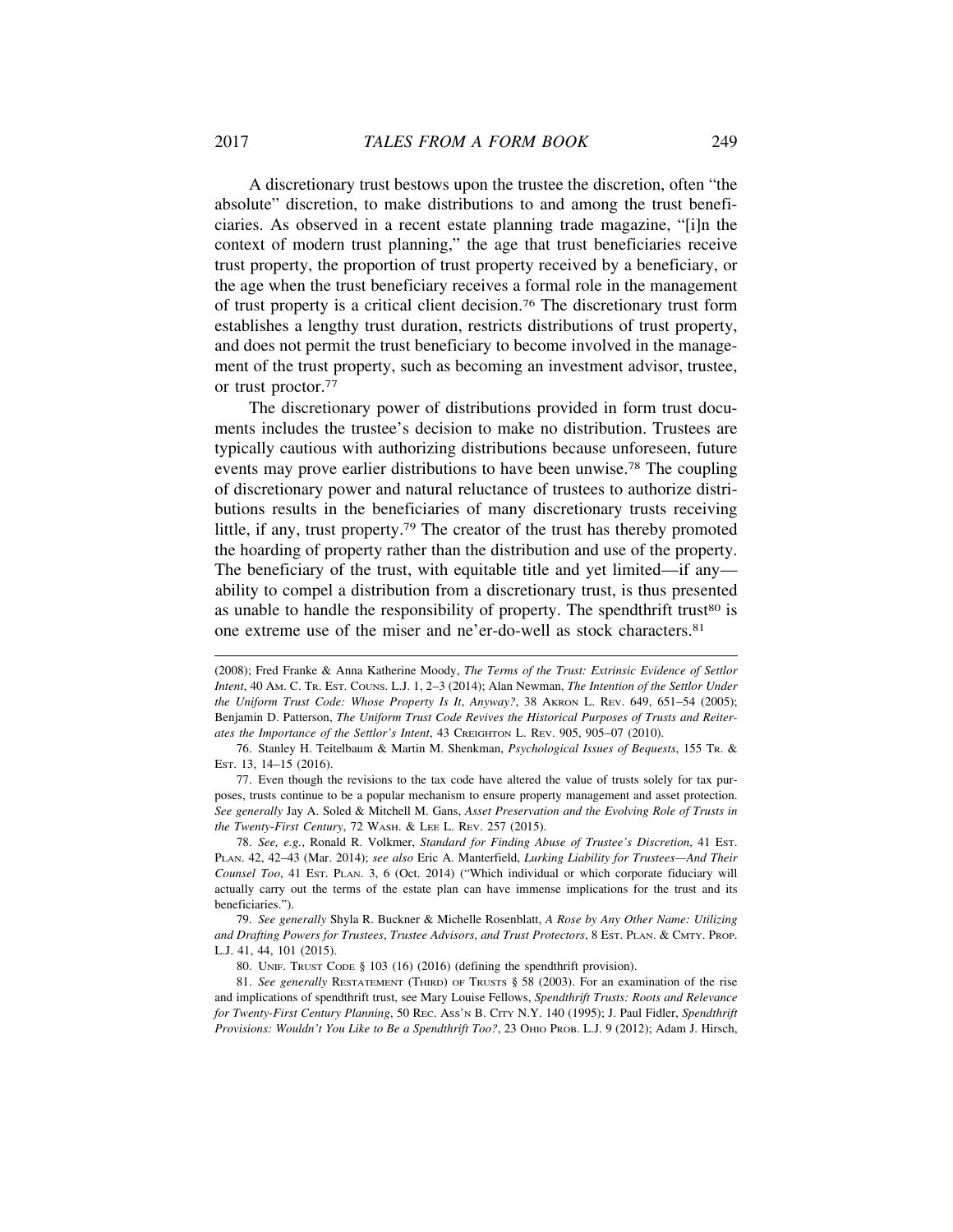Stock characters also permeate contract form documents. One example is the force majeure clause, a standard contract clause found in a variety of form contracts, such as sales agreements, real estate transactions, acquisition agreements, and employment contracts, as well as in standalone boilerplate form provisions.82 A force majeure clause (French for "superior force") allows a contracting party to suspend or terminate its performance obligations when certain circumstances arise that make performance commercially impracticable or impossible.<sup>83</sup> Virtually all of these forms describe the circumstances giving rise to the party's ability to rely on the force majeure clause to escape its contractual obligations as ones "beyond its reasonable control."84 These forms provide illustrative examples of the types of circumstances considered beyond the parties' control, generally including "acts of God, war, terrorism, criminal acts of third parties, embargo, strikes or other labour disputes."85 Other standard force majeure forms delineate "earthquakes; fires; . . . epidemics; . . . computer (hardware or software) or communications service; accidents"<sup>86</sup> as other examples of circumstances beyond the parties' control. Thus, the contracting party resembles the stock character of the innocent bystander, one who is in the wrong place at the wrong time through no fault of his own. Alternatively, the contracting party resembles the ingénue, an endearingly innocent and wholesome character (usually female) who is often naïve and dependent, necessitating the need to rely on others.

In the instance of the force majeure clause, recognition of these stock characters may serve to best understand the purpose behind the clause—that is, to protect an "innocent" contracting party from having to perform, or risk being in breach and subject to damages, only when the reasons for its failure to perform are in fact not its fault. Some form clauses even take this idea one step further by requiring the party asserting the force majeure clause to provide "clear and convincing evidence" of the existence of those circumstances rendering performing impractical or impossible, or requiring the party to use its best efforts to "remove such disability" if possible.87

- 85. *13. General Provisions*, *13.2 Force Majeure*, *supra* note 84.
- 86. *12. Limitation of Liability*, *b. Force Majeure*, *supra* note 83.
- 87. *Article 10. Miscellaneous*, *10.1 Force Majeure*, *supra* note 84.

*Spendthrift Trusts and Public Policy: Economic and Cognitive Perspectives*, 73 WASH. U. L.Q. 1, 2–3 (1995); Kellsie J. Nienhuser, *Developing Trust in the Self-Settled Spendthrift Trust*, 15 WYO. L. REV. 551, 552–53 (2015); Soled & Gans, *supra* note 77, at 287–89.

<sup>82. 30</sup> WILLISTON ON CONTRACTS § 77:31 (4th ed. 2016); *see also* Peter Siviglia, *Force Majeure*, 68 N.Y. ST. B. J. 52, 52 (1996).

<sup>83.</sup> *See 12. Limitation of Liability*, *b. Force Majeure*, BLOOMBERG LAW (database updated November 2016).

<sup>84.</sup> *See 12. Limitation of Liability*, *b. Force Majeure*, *Article 10. Miscellaneous*, *10.1 Force Majeure*, Bloomberg Law (database updated November 2016); *13. General Provisions*, *13.2 Force Majeure*, BLOOMBERG LAW (database updated November 2016).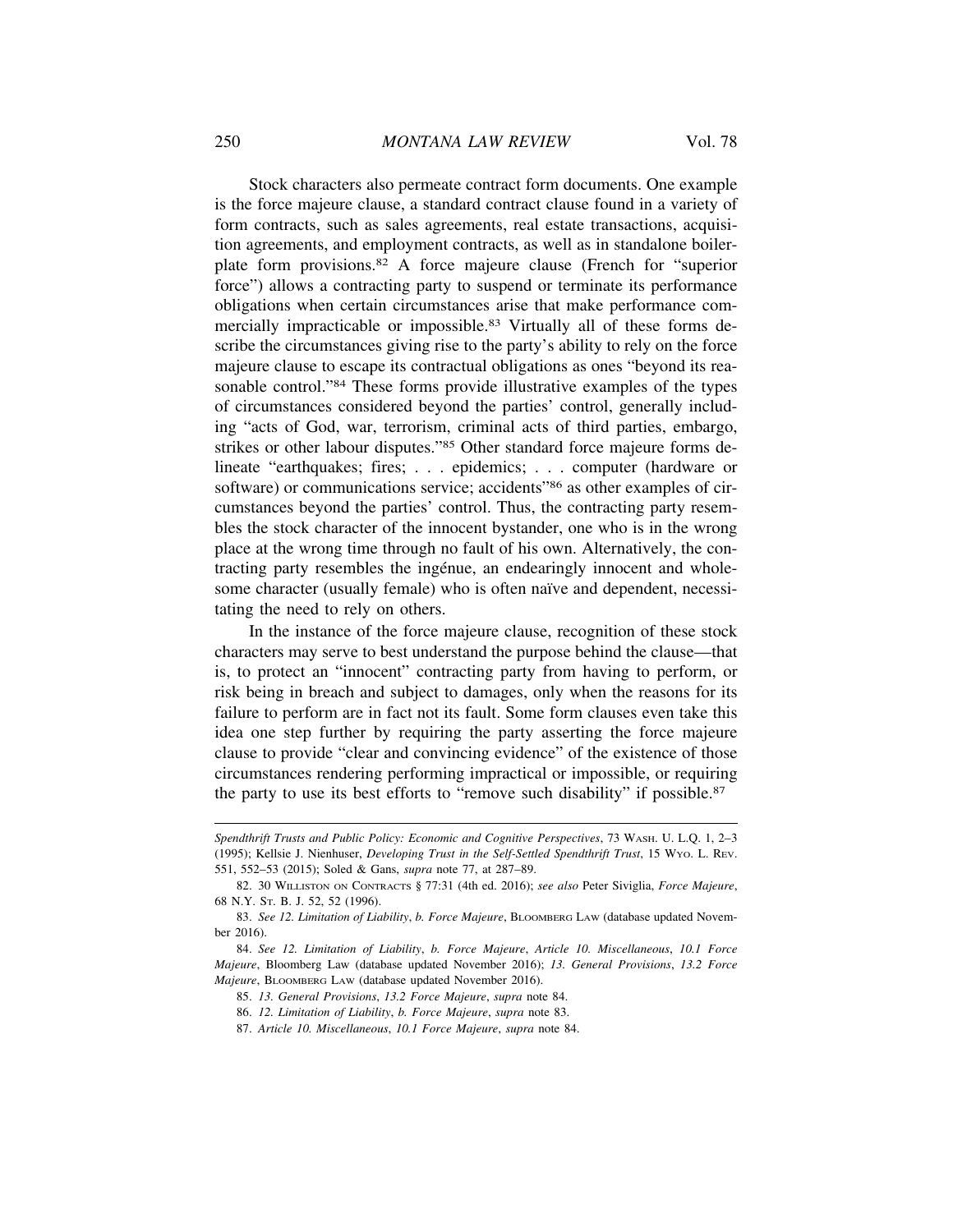Focus on stock characters, however, may instead lead to misinterpretation of the actual parties involved. As Mieke Bal wrote, "[c]haracters resemble people."<sup>88</sup> Although there may be much resemblance between characters and actual parties to a transaction, characters "are fabricated creatures made up from fantasy, imitation, memory: paper people, without flesh and blood."89 Identification of actual parties as stock characters can result in failure of recognizing the goals, needs, and intent of the parties. Consider the example of the discretionary trust. Extrinsic evidence, meaning facts and circumstances not referenced in the written trust instrument, may tell a different story. For example, the settlor and beneficiary may have a close, supportive relationship. The settlor may have selected the form due to taxrelated provisions also included in the form, never understanding that broad discretionary powers may not be exercised freely by the trustee.<sup>90</sup> The language within the trust instrument which focuses solely on the settlor and beneficiary, with little if any recognition of the actual parties carrying those labels, will triumph over any extrinsic evidence that the settlor would approve of distributions. In other words, the settlor is a covetous miser and the beneficiary is the irresponsible ne'er-do-well. The trustee's actions are thus influenced by those characters and the actions attributed to those characters.

This misinterpretation of the parties can also occur with the form force majeure clause. While in most instances, the party seeking to enforce the clause did not cause or have any control over the circumstances that now make its performance impracticable or impossible (thus mirroring the embedded stock characters of the innocent bystander or ingénue), that may not always be the case. Instead, it is possible, for example, that the actions of a contracting manufacturer may have led, in whole or in part, to the labor disputes that now make it impossible or commercially impracticable to perform. Alternatively, the contracting party may be an oil company or polluting factory that has greatly contributed to the types of "extreme weather" identified in the form force majeure clause, or it may be a governmental entity not taking aggressive measures to mitigate climate change.<sup>91</sup> Did the contracting parties intend that the force majeure clause apply under those

<sup>88.</sup> MIEKE BAL, NARRATOLOGY: INTRODUCTION TO THE THEORY OF NARRATIVE 113 (3d ed. 2009). 89. BAL, *supra* note 88, at 113.

<sup>90.</sup> The benefits to creating a trust, whether during one's lifetime or in one's will, is not limited to maximizing tax benefits. For example, the use of trusts allows for property management, sharing of enjoyment of the property, and creditor protection. *E.g.*, Jonathan G. Blattmachr & Martin M. Shenkman, *Planning in a Time of Uncertainty: Part II*, 156 TR. & EST. 31, 34–35 (Feb. 2017) (reciting the benefits to trust planning beyond tax incentives); Howard M. Zaritsky, *Top Ten 2016 Tax Developments for Estate Planners*, 29 NO. 1 PROBATE PRACTICE REPORTER 1, 8 Jan (2017) (identifying the number one tax development as the potential repeal of the estate tax and reciting the non-tax benefits to trusts).

<sup>91.</sup> *See* Myanna Dellinger, *An "Act of God"? Rethinking Contractual Impracticability in an Era of Anthropogenic Climate Change*, 67 HASTINGS L. J. 1551 (2016).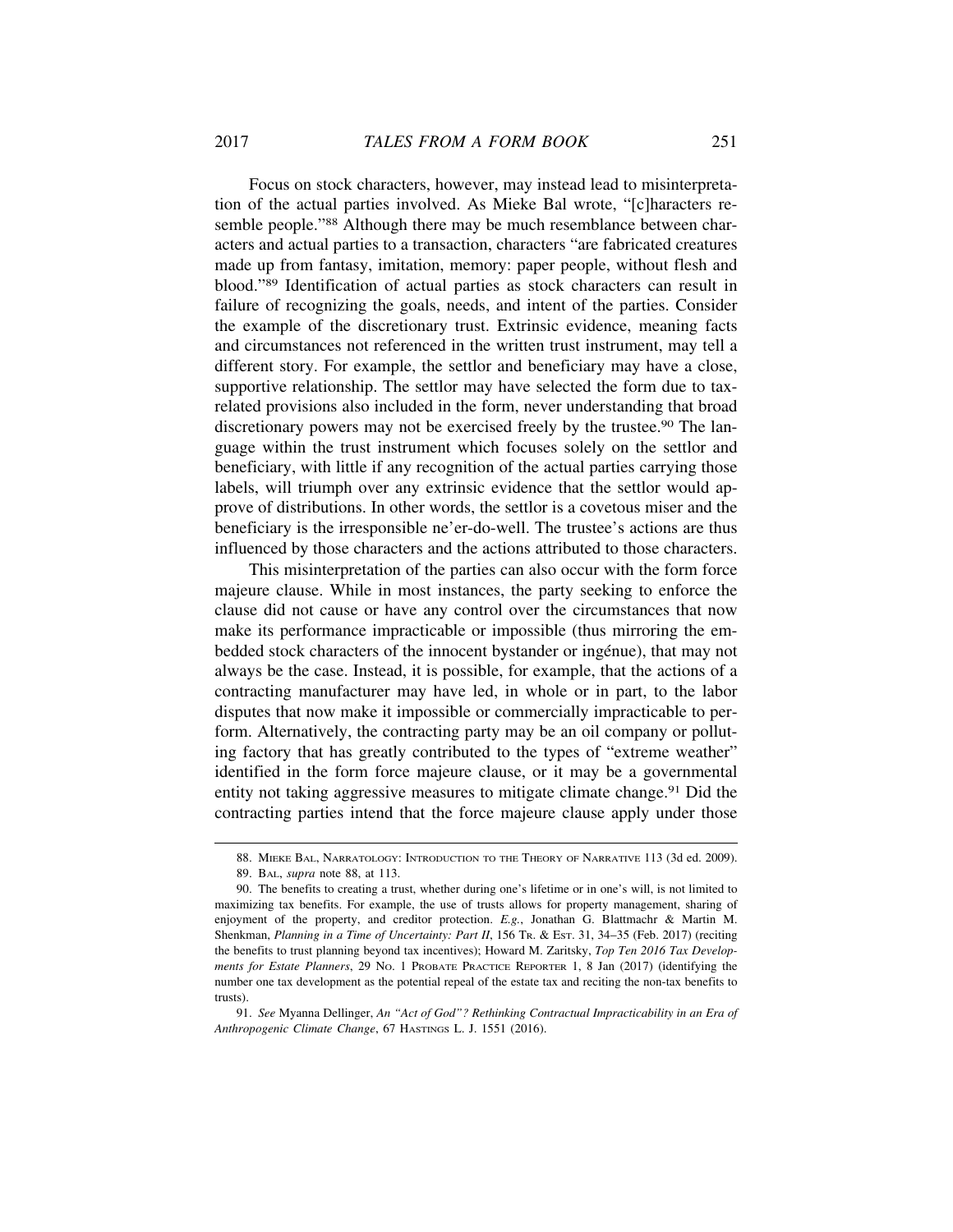circumstances, where the party may not actually be wholly "innocent"? The recognition of embedded stock characters in those instances may lead to a misinterpretation of the actual parties involved and may misalign contract interpretation from the parties' actual intent.

The stock characters participate in the series of events, the stock plots, as discussed in the next section.

# *B. Plots*

A stock plot is "a standard conflict or predicament that is easily recognized by an audience."92 The stock plots progress in a familiar manner to audiences that track the "typical" story. A widely-recognized stock plot is boy meets girl, boy loses girl through a misunderstanding, and boy reunites with girl.<sup>93</sup> Other examples of stock plots include "the journey of the prodigal son," "rags-to-riches," "the exchange of identities," and "the seductive vamp beguiling the innocent."94 Employment contracts, premarital agreements, and even private foundations draw from the catalogue of stock plots.

A typical employment form contract<sup>95</sup> embodies a stock plot that is similar to the stock plot used in the story of David and Goliath. The widelyrecognized biblical story of David and Goliath conveys the predicament of the underdog who needs to overcome great obstacles to secure a victory that is against all odds. It involves the triumph of the young Israelite shepherd, David, armed only with his slingshot and some stones, against the armored nine-foot-nine warrior, Goliath. This David and Goliath stock plot is embedded within many employment form documents. When one hears the phrase "David and Goliath," what immediately comes to mind is an unfair match, or, in the terms of contract transactions, unequal bargaining power between the parties. While the reader may be rooting for the underdog David in this story, in terms of an employment contract, once the language is drafted in favor of the more powerful Goliath, or employer, it becomes incredibly difficult for the underdog employee to overcome that unequal bargaining power.

<sup>92.</sup> MYERS & SIMMS, *supra* note 57, at 289–90.

<sup>93.</sup> For an examination of various stock plots in movies, see 2 BEYOND THE STARS: PLOT CONVEN-TIONS IN AMERICAN POPULAR FILM (Paul Loukides & Linda K. Fuller eds., 1991).

<sup>94.</sup> MYERS & SIMMS, *supra* note 57, at 289–90; *see also* L. MONIQUE PITTMAN, AUTHORIZING SHAKESPEARE ON FILM AND TELEVISION: GENDER, CLASS, AND ETHNICITY IN ADAPTATION 147–48 (2011) (observing that the Shakespeare's Romantic Comedies rely upon the stock plot of "'boy meets girl, boy loses girl, and boy gets girl'" (citation omitted)).

<sup>95.</sup> *E.g.*, Rachel S. Arnow-Richman, *Employment as Transaction*, 39 SETON HALL L. REV. 447, 451 (2009).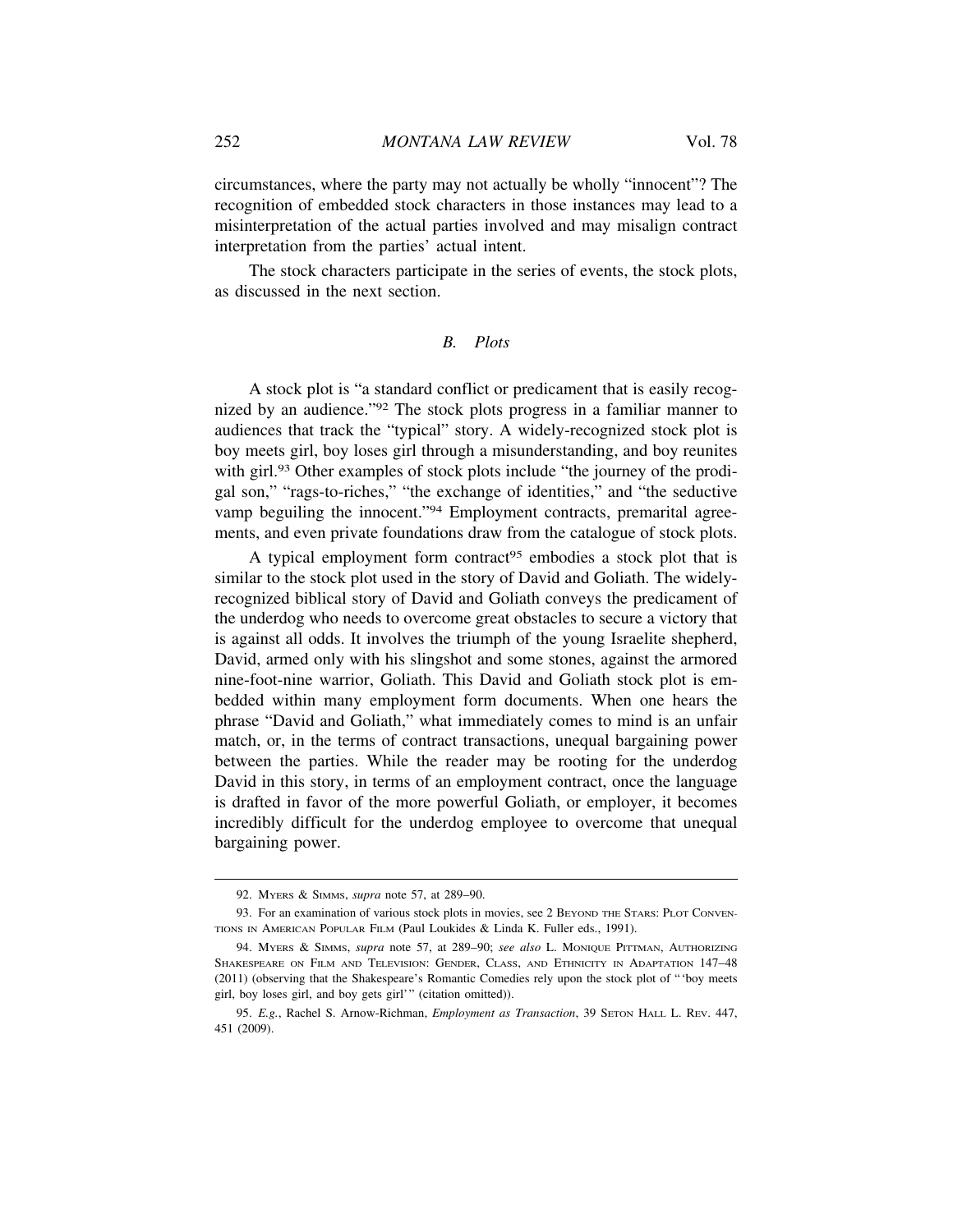This unequal bargaining power can be evidenced within many different standard employment contract form documents. For example, a typical form termination clause provides:

Employer shall continue to employ employee for such time as employer is in need of, or desirous of, the services of employee. It is agreed between employer and employee that the duration of employment is unspecified and solely rests in the discretion of the employer.<sup>96</sup>

Another standard form contract clause in employment agreements is the "right to inventions" term, under which the employer obtains exclusive ownership of the employee's ideas or inventions. Such form documents often provide for employer ownership even when the invention was not created during working hours and regardless of whether the inventions are even within the scope of employer's business operations or relate to any of employer's work or projects.<sup>97</sup> Yet another typical clause in form employment contracts requires the employee to agree that all of her claims or disputes against the employer will be decided by arbitration, while the employer makes no such reciprocal promise.98 The employer, with its greater bargaining power and strength, is entitled to pursue any claims it may have against the employee by jury trial, bench trial, or arbitration without any contractual limitations. In all of these form documents, the stock story of David and Goliath emerges—the story of the powerless employee pitted against the powerful employer, where any potential "victory" of the employee is unlikely as against her employer and would require her to defeat all odds.99

A twist in the use of this particular stock plot is that the true story of David and Goliath is quite opposite to the meaning attributed to the words "David and Goliath,"100 just like actual employment transactions. According to Malcolm Gladwell, among others, the story of David and Goliath is not one about an underdog's unlikely victory against a mighty warrior because, for one, David was not an underdog. He was a skilled shepherd experienced in the use of the devastatingly effective weapon of a sling.101

<sup>96. 7</sup>B AM. JUR. LEGAL FORMS 2d § 99:172 (2004).

<sup>97.</sup> *Id.* § 99:249

<sup>98. 24</sup>A WEST'S LEGAL FORMS, EMPLOYMENT § 2.52 (2003).

<sup>99.</sup> In a similar vein, certain form employment contracts feature the stock story of the battle between Odysseus and his disloyal servants in the sense that the form contract terms were drafted with a presumption that the employee or "servant" will be disloyal to his employer. For example, a typical form contact term, often titled "Noncompetition and Loyalty," contains restrictions on the employee's ability to have an interest in any business similar to employer's business and is based on the premise that an employee is likely to be "disloyal" to his employer's interests. *See* 7B AM. JUR. LEGAL FORMS 2d § 99.8 (2004).

<sup>100.</sup> MALCOM GLADWELL, DAVID AND GOLIATH: UNDERDOGS, MISFITS, AND THE ART OF BATTLING GIANTS (Little Brown 2015). The TED Talk on this topic is available at Nat'l Pub. Radio, *What's the Real Story of David and Goliath*, TED RADIO HOUR, (Nov. 15, 2013), https://perma.cc/UFP5-NZKX.

<sup>101.</sup> GLADWELL, *supra* note 100.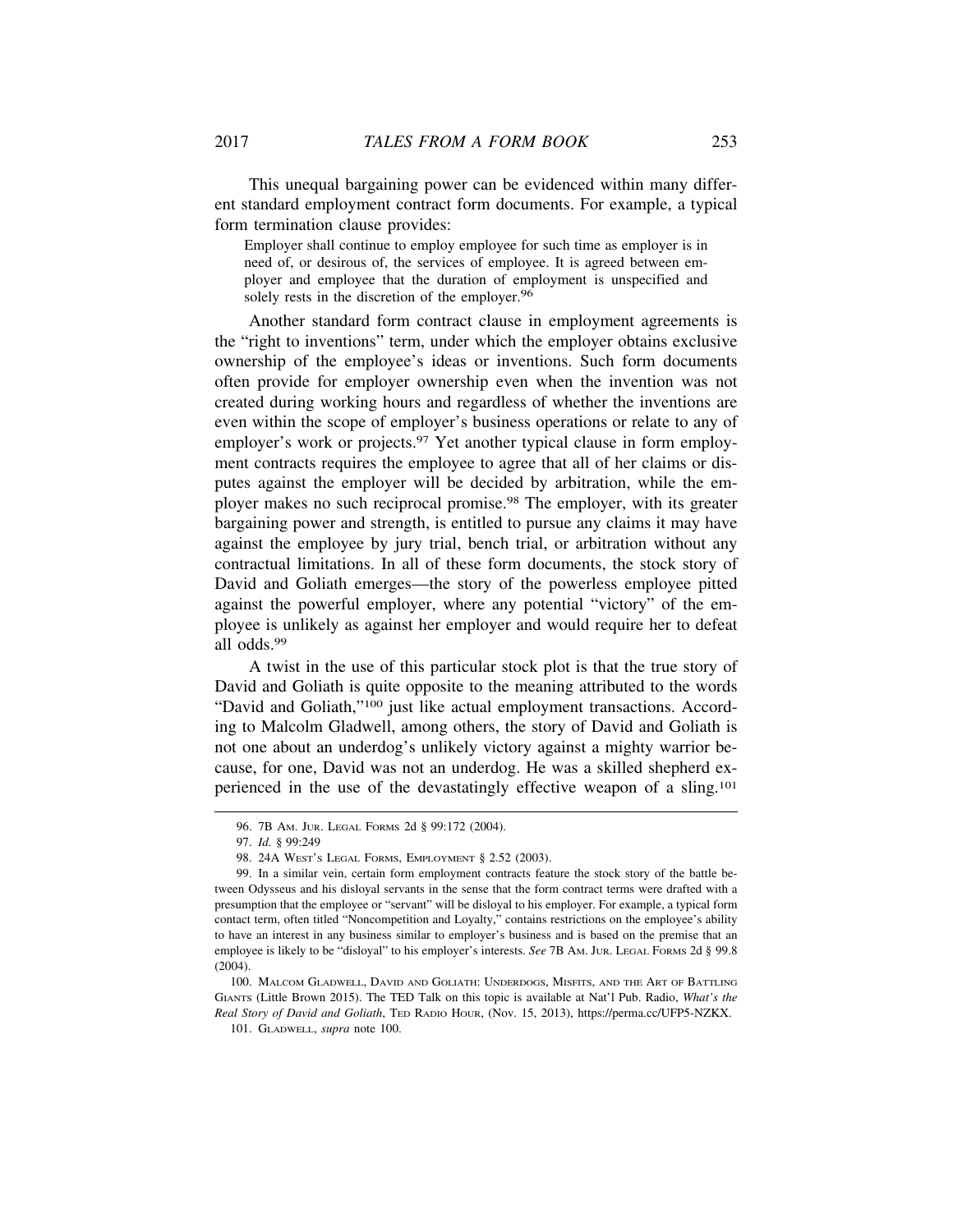Secondly, Goliath was not a mighty warrior with superior armor, but a "sitting duck" suffering from a medical condition of acromegaly or gigantism with resulting poor vision and slow reflexes. Along the same lines, this counter-story to the traditionally-relayed narrative of David and Goliath better represents many employment transactions. The employee and employer are not always in such unequal bargaining positions; this is particularly true in many executive employment transactions. Therefore, the characterization of this relationship between the parties in form employment agreements is often at odds with the mutually beneficial relationship between the actual parties. The two interpretations to the stock plot of "David and Goliath" illustrates the potential problem with stock plots. The audiences' expectations of the characters' relationships and the actual series of events may differ significantly from the stock plot.

One transactional form that would seem to progress along a commonly accepted stock plot is the premarital agreement. Variations of the "boymeets-girl" plot underlie many form premarital agreements. Yet likewise, the stock plots may be twisted slightly from audience expectations. A premarital agreement is a bilateral agreement between two parties in advance of marriage whereby the parties outline the rights and responsibilities with respect to property before, during, and after the marriage.102 The focus of form premarital agreements is not the creation of the marriage or structuring the life of the marriage.103 The focus of most form premarital agreements is the termination of the marriage—whether upon dissolution proceeding or death.104 The focus upon termination influences the sequence of events in the form to influence the progression and sequence of events in the plot. The termination of the marriage runs counter to the "happily ever after" that most audiences will project onto the "boy-meets-girl" stock plot.

The climax of the "boy-meets-girl" stock plot occurs when the relationship is jeopardized. The falling action and resolution centers on the "rescue" of the relationship. Yet, the "rescue" of the premarital agreement is not the re-affirming of the relationship and the unification of the parties. The "rescue" of the premarital agreement is the saving of one party and the

<sup>102.</sup> UNIF. PREMARITAL & MARITAL AGREEMENTS ACT § 2(5) (UNIF. LAW COMM'N 2012); *see also Uniform Premarital and Marital Agreements Act*, 46 FAM. L.Q. 345 (2012).

<sup>103.</sup> Some scholars are urging a re-characterizing of premarital agreements to foster harmony and stability during the relationship. *See, e.g.*, Elizabeth R. Carter, *Rethinking Premarital Agreements: A Collaborative Approach*, 46 N.M. L. REV. 355, 355 (2016) (asserting that allowing couples to "arrange their financial affairs would have an overall positive effect on relationship stability and equality of money management within the relationship").

<sup>104.</sup> *E.g.*, Alison A. Marston, *Planning for Love: The Politics of Prenuptial Agreements*, 49 STAN. L. REV. 887, 894–96 (1997); Peter M. Walzers & Jennifer M. Riemer, *Premarital Agreements for Seniors*, 50 FAM. L.Q. 95 (2016); Sean Hannon Williams, *Sticky Expectations: Responses to Persistent Over-Optimism in Marriage*, *Employment Contracts*, *and Credit Card Use*, 84 NOTRE DAME L. REV. 733, 766–67 (2009).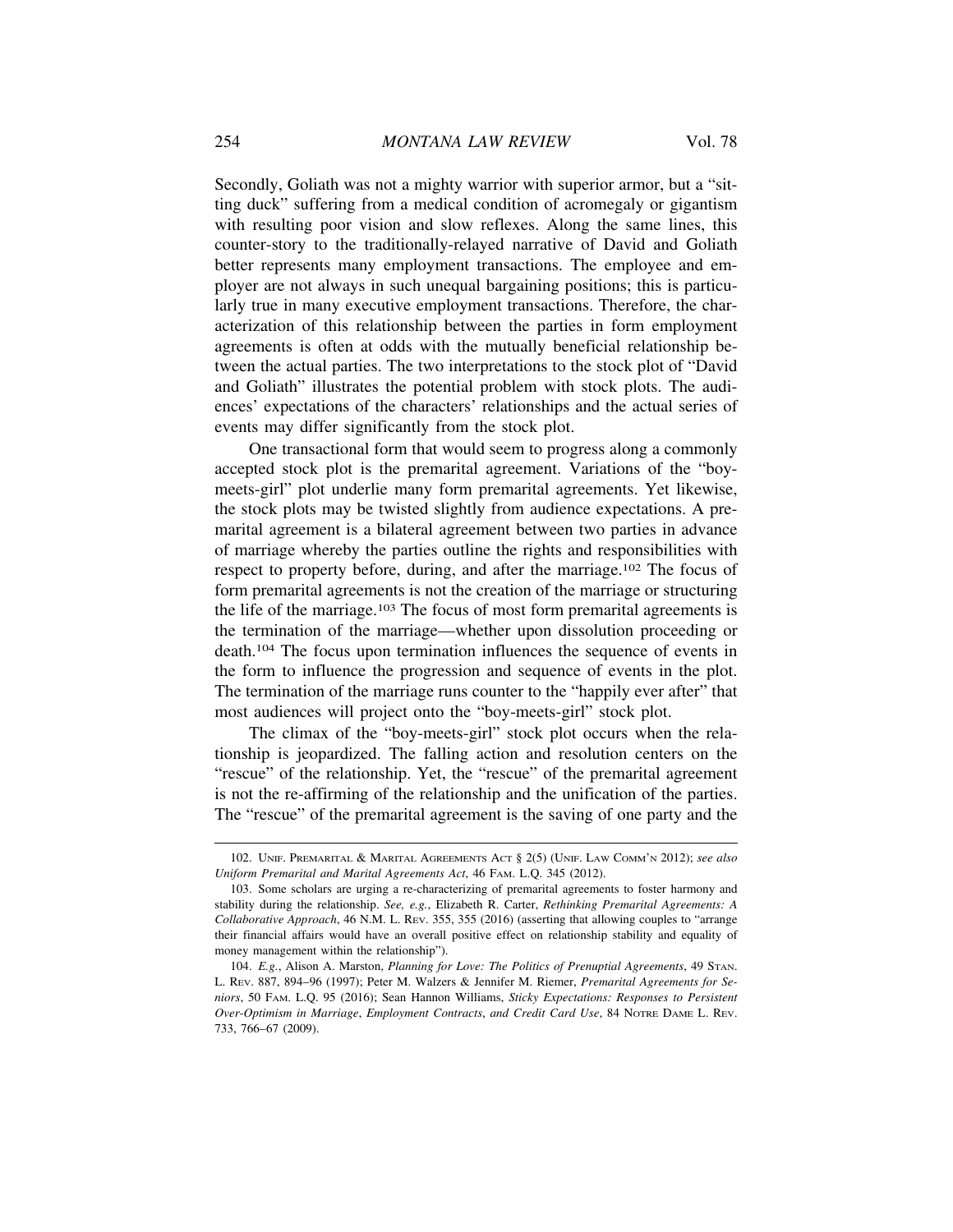damnation of the other party. Two variations of the rescue exist. In one variation of the plot line, one party is the seductive vamp, or temptress, who has beguiled the innocent into marriage for the vamp's own financial benefit. The stock plot centers on saving the innocent from the catastrophe of his or her folly, i.e., the marriage, by preserving the separation of assets upon the termination of the relationship. This plot can be identified in the common form premarital agreement that presents a total waiver of rights upon the termination of the marriage.105 Consider the following example:

The parties contemplate marriage and desire to fix their respective rights and entitlements regarding each other's property.

Each party waives the right to:

- 1. Share in each other's estate on death, whether by will, dower, curtesy, statutory share, statutory right, whether such right now exists by statute or case law.
- 2. To sharing in any pension, profit sharing, government or military pension plan.
- 3. To the sharing in the increase in marital assets regarding separate property during marriage.
- 4. To spousal support, whether permanent or rehabilitative, separate maintenance, or in any other form, or division of property due to their status of marriage or former marriage.106

Thus, the provisions of the form where both spouses waive all interests progress along the plot line by protecting the spouse, or rather the other family members of the spouse, from the disastrous folly that was the union. The other spouse will receive limited financial benefit upon the termination of the marriage, whether that termination is by death or dissolution proceeding. In other words, the wealth of the spouses, or the lack thereof, remains relatively unchanged. The wealthier spouse is therefore "saved" from his or her folly in partnering with the less-wealthy spouse.

Another variation of the plot line, which even more explicitly seeks to protect the innocent spouse from the femme fatale, provides punishments for a misbehaving spouse. In that form, punishments for the spouse who pursues dissolution proceedings or the spouse who is found to be unfaithful during the marriage exist in the form of forfeiture, or reduction, of spousal support or the release of interests in certain marital assets.<sup>107</sup> The plot centers on the rescue of the boy from the girl, a twist on the romantic version of the plot "boy meets girl."

<sup>105.</sup> *E.g.*, 26 IND. PRAC., ANDERSON'S WILLS, TRUSTS & ESTATE PLANNING § 8:26 (2016–2017 ed.); 15 TEXAS FORMS LEGAL & BUS. § 32:14; 2 FREDERICK K. HOOPS, FREDERICK H. HOOPS III & DANIEL S. HOOPS, FAMILY ESTATE PLANNING GUIDE Appendix 21 (4th ed. 2014).

<sup>106. 4</sup> MICH. LEGAL FORMS § 11:10; *see also* 4 ARIZ. PRAC., CMTY. PROP. LAW § 2.11 (3d ed.).

<sup>107.</sup> Some jurisdictions will not enforce such a provision. *E.g.*, Diosdado v. Diosdado, 97 Cal. App. 4th 470, 497 (Cal. Ct. App. 2002).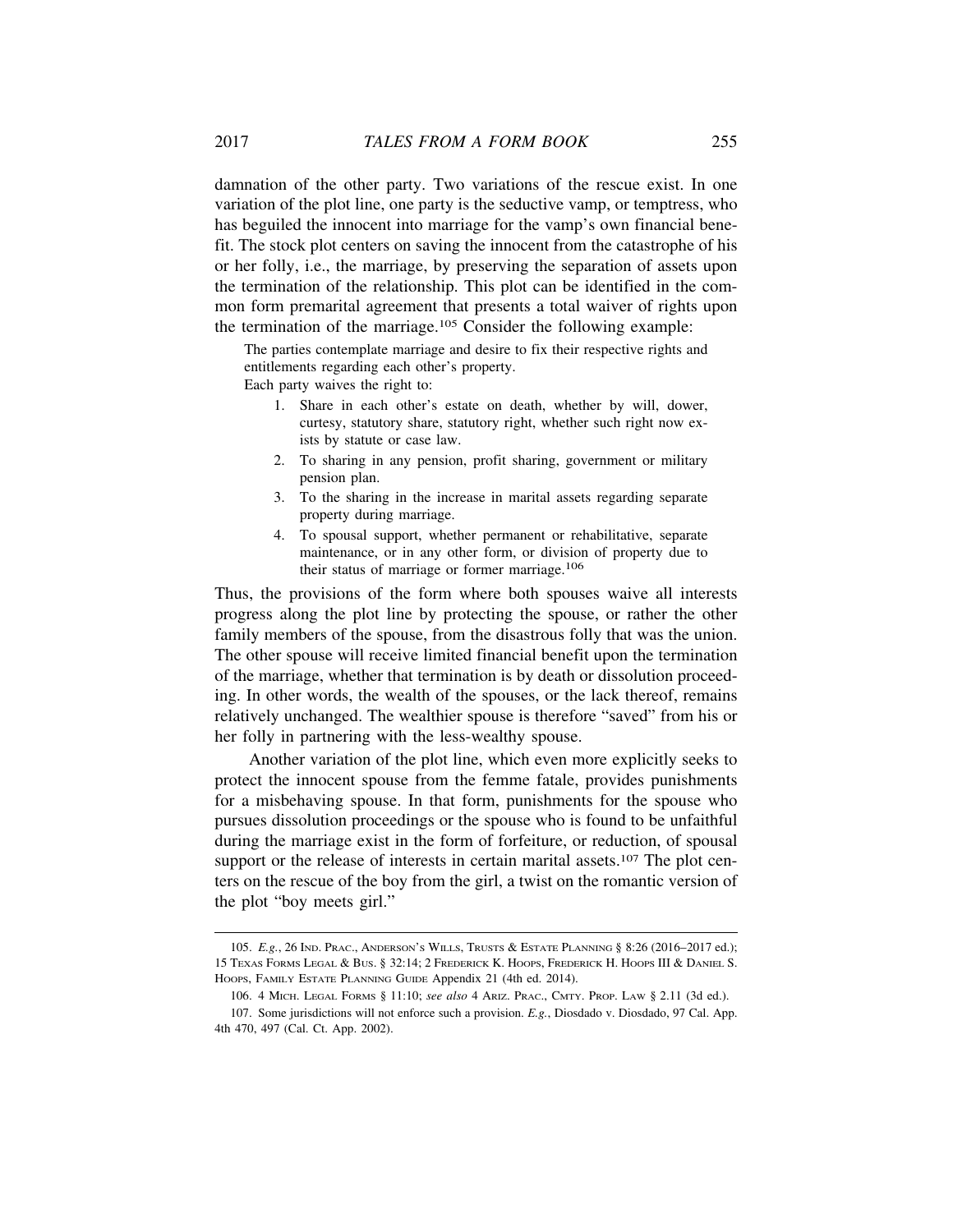Employment contracts and premarital agreements may seem like easy form documents to harbor stock plots. Yet, a great variety of transactional forms rely upon a stock plot structure. For instance, the rags-to-riches stock plot, or perhaps more universally known as "poor-boy-makes-good,"108 underscores the form documents relating to charitable giving, including the creation of a private foundation. A private foundation is a charitable organization that is not publically supported<sup>109</sup> and may be created as a trust<sup>110</sup> or a corporation.111 A wealthy individual or family member creates the private foundation to provide grants for charitable purposes or other charitable organizations.112 For example, private foundations have been created by Bill Gates and often bear the name of the wealthy individual or family who created the foundation.113 Beneficial tax treatment is part of the reason why high net worth individuals may create private foundations. But the overriding reason, whether motivated by personal reflection or societal pressure, is to "give back" and epitomizes "the responsibilities of wealth."114 For example, the mythology surrounding Andrew Carnegie exemplifies the "rags to riches" stock story.115 In Carnegie's *Gospel of Wealth*, he contributes to the

110. *E.g.*, 10 ILL. FORMS LEGAL & BUS. § 33:199; MYRON KOVE, GEORGE GLEASON BOGERT, & GEORGE TAYLOR BOGERT, BOGERT'S TRUSTS AND TR. § 1231.

111. *E.g.*, 11 OHIO FORMS LEGAL & BUS. § 31:47 (2016 ed.); *see also* Stephanie B. Casteel, *My Way: What Is the Donor's Best Charitable Game?*, SX025 ALI-CLE COURSE MATERIALS J. 875 (2016) (highlighting options in structuring private foundations).

112. Trevor Findley, Comment, *Tax Treatment of Private Charitable Foundations: A Call to Simplify the Excise Tax*, 49 WILLAMETTE L. REV. 477, 478–80 (2013); *see also* Evelyn Brody, *Charitable Endowments and the Democratization of Dynasty*, 39 ARIZ. L. REV. 873, 923 (1997) ("Private foundations attract so much attention because they typically consist of a fund of investment assets, were initially funded by a single donor, are managed by that donor or his or her family or close associates, and exist commonly to make grants to other charities rather than to conduct charitable activities directly.").

<sup>108.</sup> Orrin E. Klapp, *The Folk Hero*, 62 NO. 243 J. AMER. FOLKLORE 19, 24 (Jan.–March 1949) (observing that the "'poor boy makes good' is 'part of the biographies of successful men'"). The works of Horatio Alger rely upon this stock plot. *E.g.*, M.H. ABRAMS & GEOFF GALT HARPHAM, A GLOSSARY OF LITERARY TERMS 379 (10th ed. 2012). For an example of Alger's work and use of the stock plot, see HORATIO ALGER, JR., RAGGED DICK OR, STREET LIFE IN NEW YORK WITH BOOT BLACKS (The John Winston Co.: Philadelphia 1896).

<sup>109. 26</sup> U.S.C.A. § 508 (West 2006). For an exploration of the rules applicable to charitable organizations, see Philip T. Hackney, *Charitable Organization Oversight: Rules v. Standards*, 13 PITT. TAX REV. 83 (2015).

<sup>113.</sup> *See, e.g.*, William A. Drennan, *Surnamed Charitable Trusts: Immortality at Taxpayer Expense*, 61 ALA. L. REV. 225, 236, 264, 266 (2010).

<sup>114.</sup> *See generally* Carl J. Schramm, *Law Outside the Market: The Social Utility of the Private Foundation*, 30 HARV. J.L. & PUB. POL'Y 355, 376–77 (2006). *See also* Rene Bekkers & Pamela Wiepking, *A Literature Review of Empirical Studies in Philanthropy: Eight Mechanisms that Drive Charitable Giving*, 40 NO. 5 NONPROFIT AND VOLUNTARY SECTOR QUARTERLY 924, 927 (2011).

<sup>115.</sup> A recent biography of Andrew Carnegie references the "rags-to-riches" stock story with the following beginning: "In 1848, Andrew Carnegie was an impoverished and barely educated thirteenyear-old Scottish immigrant, whose first American job was bobbin boy in the Anchor Cotton Mill in Allegheny City, Pennsylvania."

SAMUEL BOSTAPH, ANDREW CARNEGIE: AN ECONOMIC BIOGRAPHY xi (2015).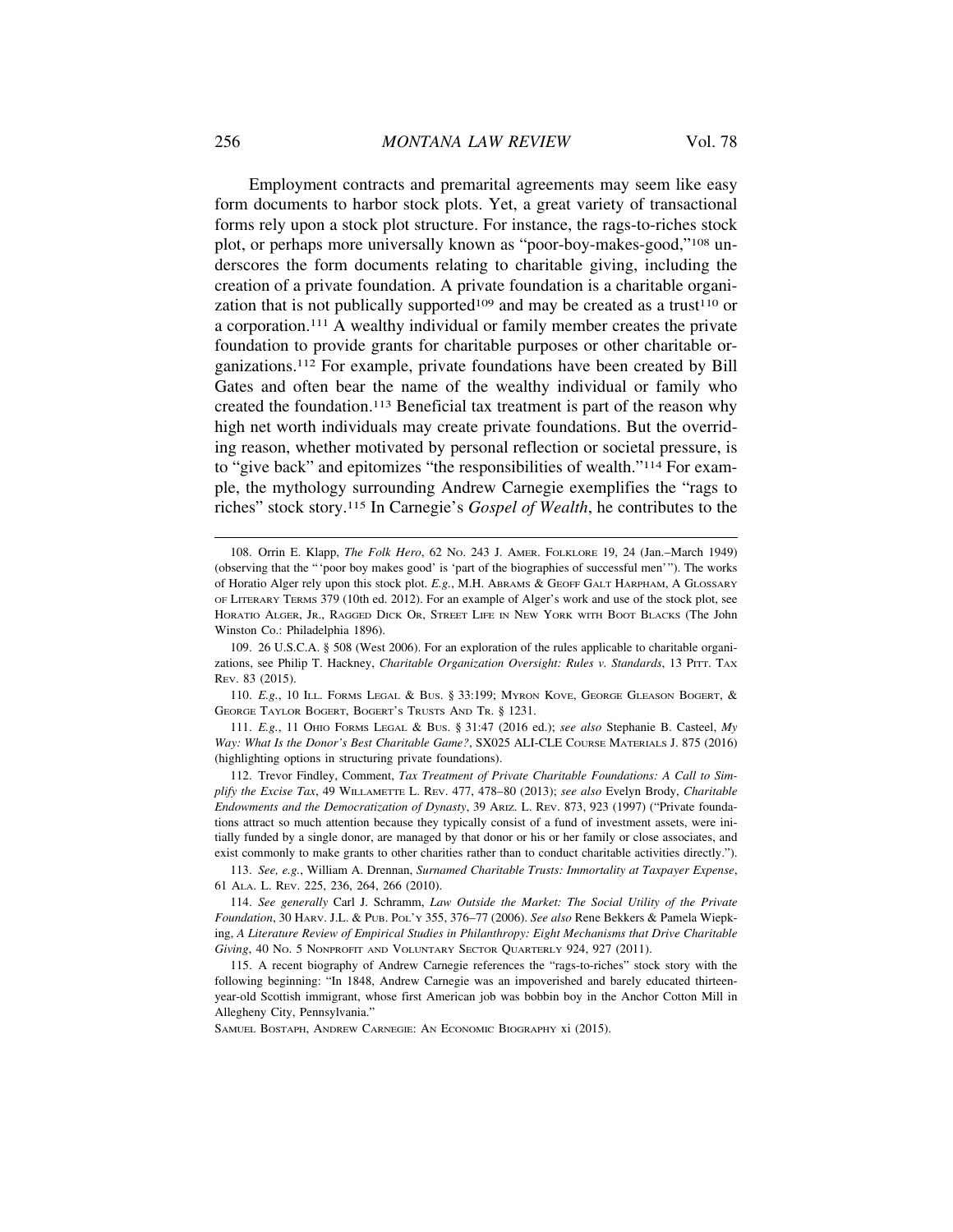perpetuation of this stock story by extolling that "he who dies rich, dies disgraced."116 Carnegie's meteoric "rise from a poverty-stricken Scottish youth to an international industrial leader, philanthropist, and peace advocate"117 presents a favorable narrative and glosses over the negative actions relating to his business policies that contributed to his accumulation of wealth. Similarly, the presence of the stock plot embedded within the form private foundation document glosses over the potentially negative consequences to the creation of a private foundation rather than an outright charitable gift. The form private foundation document<sup>118</sup> progresses along the stock plot that focuses on the generosity of the individual who shares the fruits of his or her labor with the community.119 The rosy stock plot may encourage a rosy interpretation of the donor's actions and the subsequent actions taken by parties associated with the private foundation. After all, the donor, and by extension the private foundation, is sharing the good fortune accrued by the donor.

The stock plot is a pattern of events that are set against the stock situations, as discussed in the next section.

### *C. Situations*

Stock situations "are recurrent types of incidents or sequences of actions in a drama or narrative. Instances range from single situations to events."120 Stock situations become the stock scenes that structure the stock plot.121 Because the audience recognizes the stock situation and its role in the stock story, the stock situation need not be developed or presented in full detail, but the stock situation will be vital to the progression of events in the stock plot.122 For instance, the lurking eavesdropper, who hears only a snippet of conversation, misconstrues the conversation, and then causes mischief, is an example of a stock situation relevant to the progression of

<sup>116.</sup> ANDREW CARNEGIE, THE GOSPEL OF WEALTH AND OTHER TIMELY ESSAYS 43 (The Century Co.: New York 1901).

<sup>117.</sup> BOSTAPH, *supra* note 115, at ix.

<sup>118.</sup> Beth D. Tractenburg, *Creating a Private Foundation Offers Many Advantages*, 23 EST. PLAN. 249, 250–51 (1996) (identifying the advantages to include tax benefits and sharing philanthropic goals with family members).

<sup>119.</sup> For an exploration of some of the issues underlying private foundations, see Rob Atkinson, *Tax Favors for Philanthropy: Should Our Republic Underwrite De Tocqueville's Democracy*, 6 WM. & MARY POL'Y REV. 1, 3–4 (2015); Allison Anna Tait, *The Secret Economy of Charitable Giving*, 95 B.U. L. REV. 1663, 1665–69 (2015); Evelyn Brody & John Tyler, *Respecting Foundation and Charity Autonomy: How Public Is Private Philanthropy?*, 85 CHI.–KENT L. REV. 571, 573–74, 576 (2010).

<sup>120.</sup> ABRAMS & HARPHAM, *supra* note 108, at 379.

<sup>121.</sup> CUDDON, *supra* note 56, at 865 (defining a stock situation as a "well-tried, recurrent pattern in fiction or drama").

<sup>122.</sup> MARIO KLARER, AN INTRODUCTION TO LITERARY STUDIES 190 (3d ed. 2013) (defining a scene as "the smallest unit in the overall structure of a play").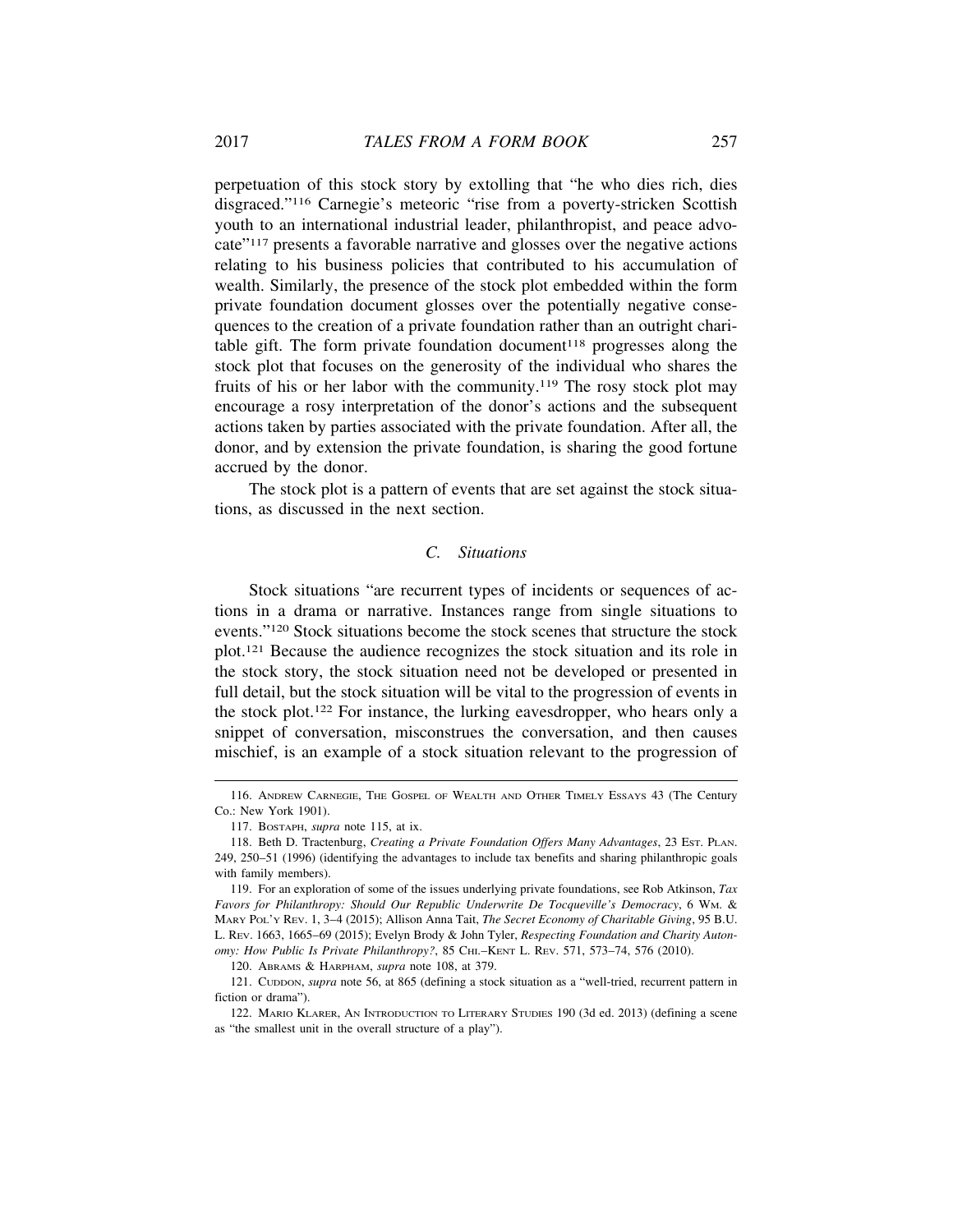the stock plot.123 The "suddenly discovered will,"124 the unknown pregnancy,<sup>125</sup> mistaken identity,<sup>126</sup> and mutiny are other examples of stock situations which are key scenes to propel forward the events in the stock plot. These stock plots seem to be taken from a Victorian melodrama,<sup>127</sup> but they exist in will forms and contract forms.

Form documents use a number of stock situations. Default provisions, especially the so-called boilerplate provisions,<sup>128</sup> of form documents can be considered stock situations. The boilerplate provisions, whether the perpetuities saving clause in a will<sup>129</sup> or the force majeure clause of a contract,<sup>130</sup> represent a set scene that needs to be included in the stock story for the events to progress. Stock situations in form documents refer to more than the existence of the so-called standard provisions. The stock situation refers to the reasons why such provisions become standard.

The betrayal or mutiny is a stock situation presented in a variety of form estate planning documents. For example, many will forms include provisions that are attempting to brace for the will contest. This includes the no-contest clause. Consider the following example:

If any beneficiary under this will contests or attacks this will or any of its provisions in any manner, directly or indirectly, any share or interest in my estate given to the contesting beneficiary under this will is revoked and must be disposed of as if the contesting beneficiary had predeceased me *[if appropriate, add:* without issue*].*131

125. PARLEY ANN BOSWELL, PREGNANCY IN LITERATURE AND FILM (2014).

126. MYERS & SIMMS, *supra* note 57, at 289–90.

127. The will was a "mainstay of the Victorian novel." *Id.* at 78. As one author describes the will, "It has a cast of characters: orphans and illegitimate children, heiresses and widows, heroes and villains; it deals with alliances and animosities; fortunes and conditions set down that alter the life-course of survivors." *Id.* at 78.

128. *E.g.*, Jonathan C. Lipson, *What's Amiss?: The Lawyering Interest in "Miscellaneous" Contract Provisions*, 65 CONSUMER FIN. L.Q. REP. 151, 151–54 (2011).

129. *E.g.*, Verner F. Chaffin, *The Rule Against Perpetuities as Applied to Georgia Wills and Trusts: A Survey and Suggestions for Reform*, 16 GA. L. REV. 235, 277–79 (1982) (exploring the value of a perpetuities savings clause); *see also* David M. Becker, *Tailoring Perpetuities Provisions to Avoid Problems*, ABA PROB. & PROP. 11, 13 (Mar./Apr. 1995) (exploring both the value of and common problems with a perpetuities savings clause).

130. Thomas Black, *Sales Contracts and Impracticability in a Changing World*, 13 ST. MARY'S L.J. 247, 251–55 (1981) (examining the value of a force majeure provision).

131. EDITH C. SCHAFFER, 1 CAL. TRANSACTIONS FORMS–ESTATE PLANNING § 6:116 (2016).

<sup>123.</sup> ABRAMS & HARPHAM, *supra* note 108, at 379; *see also* PRINCE, *supra* note 55, at 92 (defining a stock situation as a "conventional situation").

<sup>124.</sup> ABRAMS & HARPHAM, *supra* note 108, at 379. The television show "Downton Abbey" crafted episodes using stock situations. For example, Matthew Crawley suddenly—and unexpectedly—inherits from his deceased fiancée's father to save Downton Abbey. *Matthew Crawley*, DowNTON ABBEY WIKI, https://perma.cc/U3SR-R8PE (last visited Apr. 2, 2017); *see also* Jessica Fellowes, The World of Downton Abbey (2011). Wills were used extensively as stock situations in Victorian novels. *See generally* CATHERINE O. FRANK, LAW, LITERATURE, AND THE TRANSMISSION OF CULTURE IN ENGLAND, 1837–1925, at 65–102 (2010) (exploring use of Wills in novels by Emily Bronte, Wilkie Collins, Charles Dickens, and George Eliot).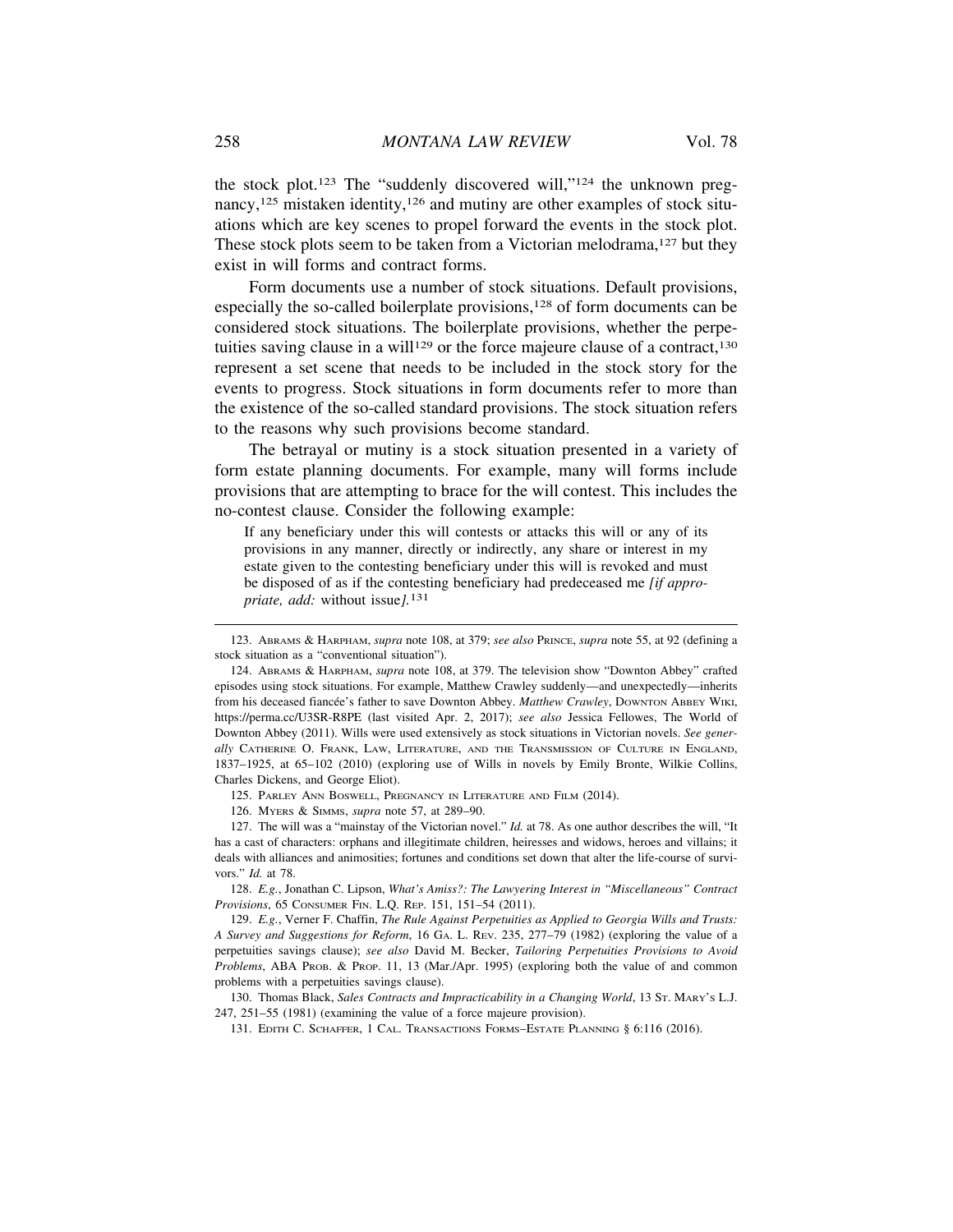The beneficiary who is objecting to the probate of the will or objecting to a provision of the will is presented as betraying the testator. The imagery of weapons drawn is even more developed in the following no-contest provision for a form declaration of trust:

If any beneficiary under this Declaration of Trust, either alone or with other persons or entities, shall in any manner directly or indirectly *contest*, *attack*, *thwart*, or otherwise seek to *impair* or invalidate any part or provision of the "Settlor's Estate Plan," then any share or interest under this trust instrument set aside for that beneficiary is revoked and shall be disposed of in the same manner as if the contesting beneficiary, as provided in this instrument, had predeceased the Settlor *[if applicable, add: without issue]*. 132

The form then itemizes ten actions that would constitute a "contest," "attack," "thwart," or "impair[ment]" of the estate plan.133 Beneficiaries banding together to betray the testator's written wishes, and thus forming a mutiny, is represented in the following form no-contest clause:

If any beneficiary shall contest the probate or validity of this will or any provision thereof, or shall institute or join in (except as a party defendant) any proceeding to contest the validity of this will or to prevent any provision thereof from being carried out in accordance with its terms (regardless of whether such proceedings are instituted in good faith and with probable cause), then all benefits provided for such beneficiary ("the contesting beneficiary") are revoked and such benefits shall pass to the residuary beneficiaries of this will other than "the contesting beneficiary" in the proportion that the share of each such residuary beneficiary bears to the aggregate of the effective shares of the residuary.134

The party who did not institute the objection but nevertheless became part of the objection, is thus joining the mutiny.

The inclusion of an exculpatory clause in will forms and trust agreements also represents the inclusion of the betrayal stock situation.135 The exculpatory clause, also called an exoneration clause, exonerates a trustee from some breaches of the trustee's fiduciary obligation.136 A typical exoneration clause reads as follows:

None of my executors or trustees shall be liable to the estate or any beneficiary thereof for any act or omission to act in connection with the execution of

<sup>132.</sup> JOHN A. DUNCAN, 1 CAL. TRANSACTIONS FORMS–ESTATE PLANNING § 2:55 (2016) (emphasis added).

<sup>133.</sup> DUNCAN, *supra* note 132. This list includes the traditional grounds for a will contest, an action in quantum meruit, and objection to the appointment of a fiduciary.

<sup>134.</sup> MARTIN W. O'TOOLE, ET AL., HARRIS 6TH N.Y. ESTATES: ESTATE PLANNING & TAXATION § 2:17 (6th ed.).

<sup>135.</sup> Melanie B. Leslie, *Trusting Trustees: Fiduciary Duties and the Limits of Default Rules*, 94 GEO. L.J. 67, 71–75, 85, 94–99 (2005).

<sup>136.</sup> *See generally* Alan Newman, *Trust Law in the Twenty-First Century: Challenges to Fiduciary Accountability*, 29 QUINNIPIAC PROB. L.J. 261, 262–67 (2016).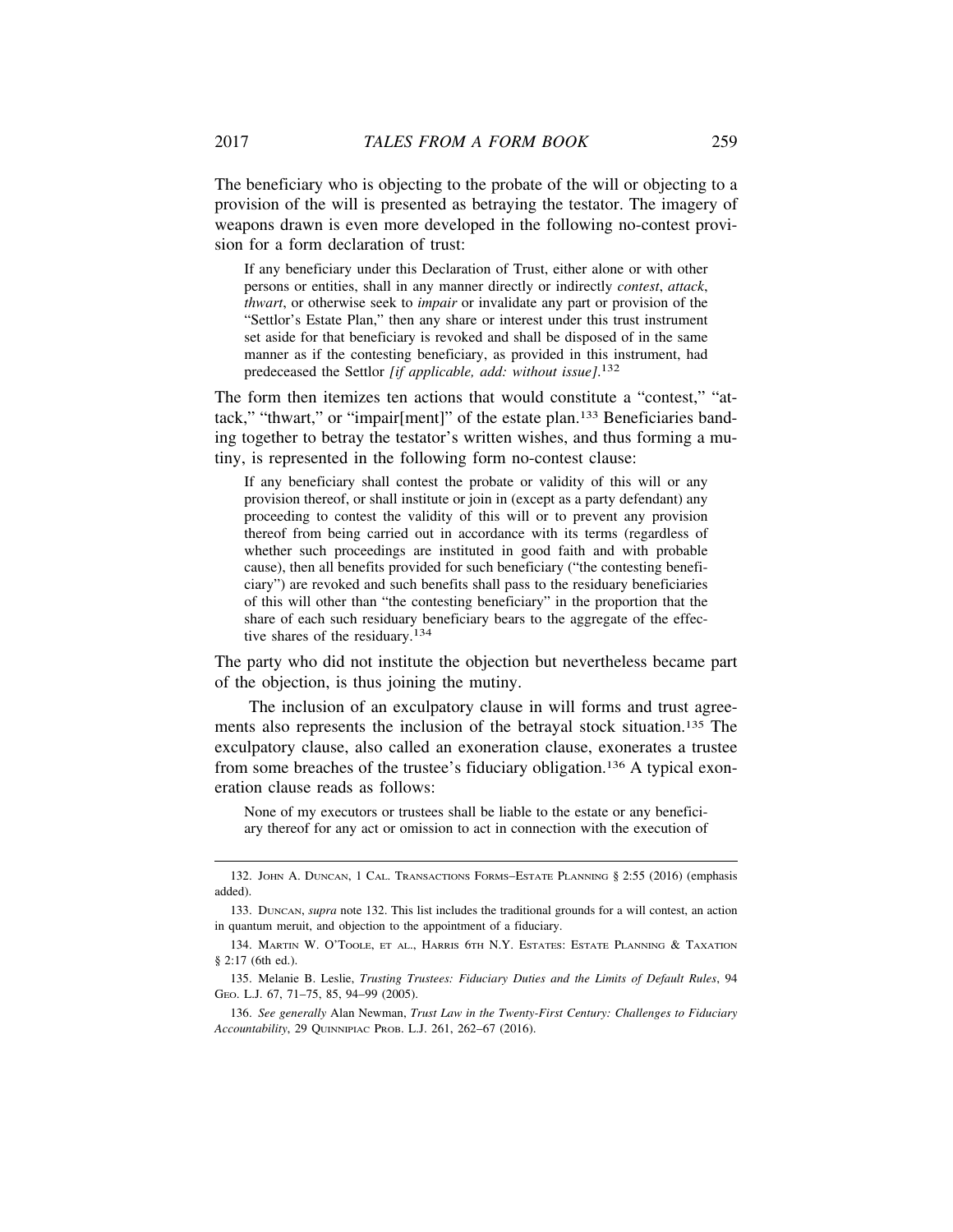any of the powers or trusts hereunder except for actual fraud, wilful default, or gross negligence.137

Another exoneration clause reads as follows:

My [individual] fiduciaries shall not be liable for any error of judgment or mistake or for any action taken or omitted, either by them or by any agent or attorney employed by them, or for any loss to or depreciation in the value of my estate or any trust, except in the case of willful misconduct. Any [individual] successor fiduciary is relieved of any duty to examine the transactions of any prior fiduciary. Any [individual] successor fiduciary shall be responsible only for those assets which are actually delivered to such fiduciary.138

Exculpatory provisions thus presuppose that the trustee, who has been placed in a position of trust, will participate in minor misdeeds that betray the trust provisions and the trustee's fiduciary obligation.139 The Restatement (Third) of Trusts<sup>140</sup> and Uniform Trust Code<sup>141</sup> expressly validates such clauses. The inclusion of the exculpatory provisions may thereby contribute to an over-confident trustee who is less careful with the administrative details of record keeping and emboldened with the power to make riskier investments. The documents anticipate and brace for the betrayal, whether minor or major, of those closest to the testator. Yet, by anticipating such a stock situation, the document may unintentionally prime the audience. Priming refers to the use of a word, phrase, or action that will provoke an automatic response to a later use of that same word, phrase, or action.<sup>142</sup> By including the exculpatory clause, the audience may be anticipating minor misdeeds by the trustee and become less focused on monitoring the administration of the trust and the actions of the trustee. In fact, the presence of the exculpatory clause may mean that a subsequent issue of mis-

RESTATEMENT (THIRD) OF TRUSTS § 96 (2009).

<sup>137.</sup> ROBERT W. KEATS, 4A KY. PRAC. METHODS OF PRAC. § 25:58 (2016).

<sup>138.</sup> RALPH H. FOLSOM, DRAFTING WILLS IN CONN. § 15:5 (2d ed.).

<sup>139.</sup> Louise Lark Hill, *Fiduciary Duties and Exculpatory Clauses: Clash of the Titans or Cozy Bedfellows?*, 45 U. MICH. J.L. REFORM 829, 831–34 (2012).

<sup>140.</sup> Restatement (Third) of Trusts provides as follows:

<sup>(1)</sup> A provision in the terms of a trust that relieves a trustee of liability for breach of trust, and that was not included in the instrument as a result of the trustee's abuse of a fiduciary or confidential relationship, is enforceable except to the extent that it purports to relieve the trustee

<sup>(</sup>a) of liability for a breach of trust committed in bad faith or with indifference to the fiduciary duties of the trustee, the terms or purposes of the trust, or the interests of the beneficiaries, or

<sup>(</sup>b) of accountability for profits derived from a breach of trust.

<sup>(2)</sup> A no-contest clause shall not be enforced to the extent that doing so would interfere with the enforcement or proper administration of the trust.

<sup>141.</sup> THE UNIFORM TRUST CODE § 1008 (b) (2010) provides as follows: "An exculpatory term drafted or caused to be drafted by the trustee is invalid as an abuse of a fiduciary or confidential relationship unless the trustee proves that the exculpatory term is fair under the circumstances and that its existence and contents were adequately communicated to the settlor."

<sup>142.</sup> See generally NOBUAKI HSU & ZACHARIAS SCHUTT, PSYCHOLOGY OF PRIMING (2012).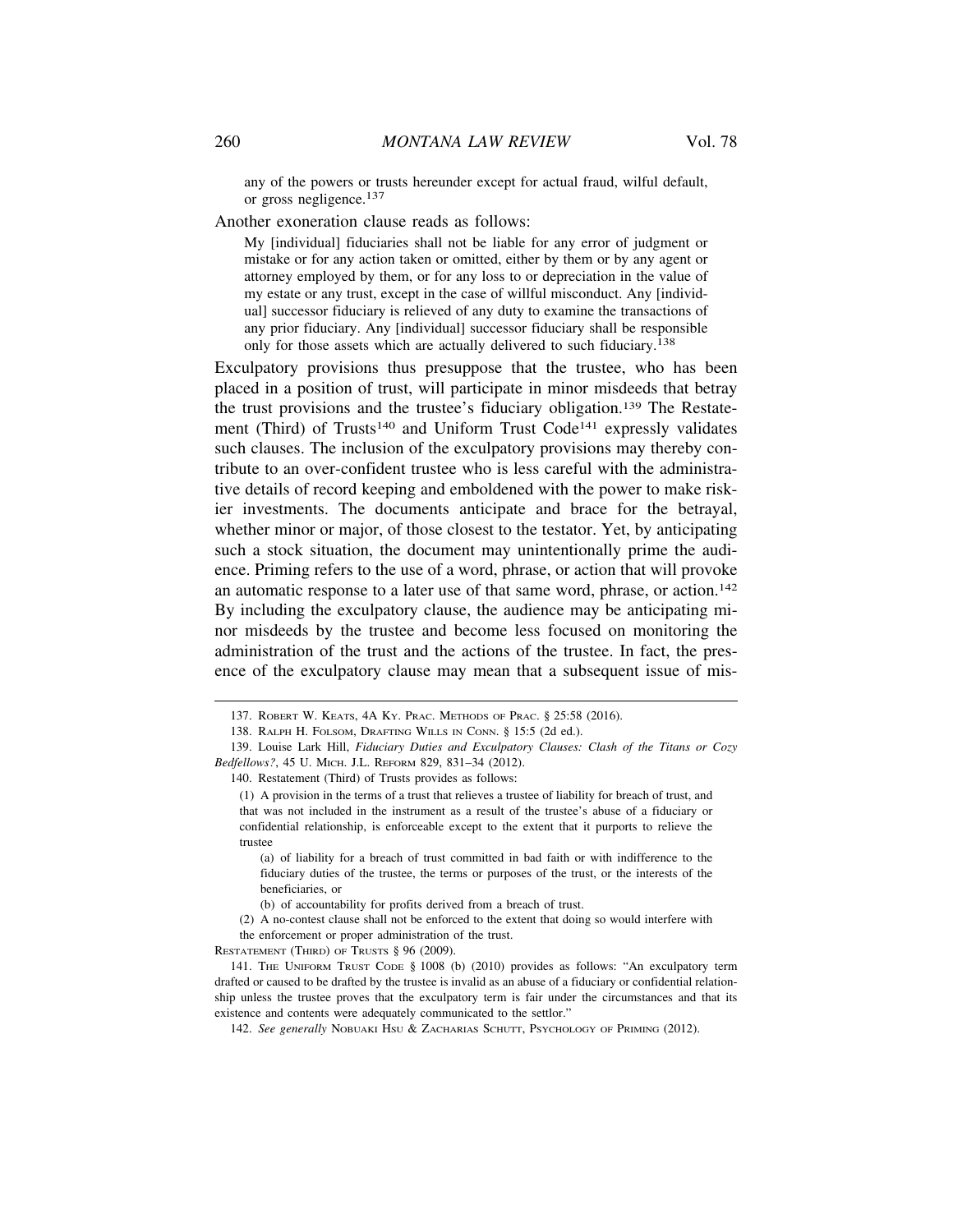management does not elicit ire but is accepted as an anticipated occurrence. In contrast, the inclusion of a will contest clause may actually trigger the filing of a will contest. Beneficiaries and heirs see the provision and then respond with "there's no smoke without fire." The inclusion of the clause does not then prevent a will contest but actually inspires one.

Similarly, the standard default damages provisions in form contracts represent the recurring sequence of events that structure the stock plot of the transaction. The inevitable ending of a contract form may focus on the unavoidable "war" with contracting parties as enemies at termination. For example, Linda Alvarez characterized the typical contract as follows: "The contract is used in a duel to the death over competing interpretations and counter-accusations of breach."143

The stock situation of the war can be seen represented in virtually every form document through the standard clauses dealing with the administration of that war, which is necessary for the parties' progression towards that final battle scene.144 For example, a typical form clause in a real estate transaction often allows the parties to seek equitable damages, either instead of or in addition to monetary damages:

The Purchaser agrees that this contract does authorize the Seller to enforce the remedy of specific performance. The Seller agrees that this contract does authorize the Purchaser to enforce the remedy of specific performance.<sup>145</sup>

A liquidated damages provision in a typical form contract for services may state:

For each and every day work contemplated in this contract remains uncompleted beyond the time set for its completion, Contractor shall pay to the owner the sum of \$\_\_\_\_, as liquidated damages and not as a penalty. This sum may be deducted from money due or to become due to Contractor as compensation under this Contract.146

This clause can be seen not only as a way the victor of the battle can be rewarded monetarily, but also as a means of providing funding for the battle itself.

Additionally, a standard contract termination clause in a form contract often permits one contracting party to prematurely end the relationship between the parties. In the following example, the government is the contracting party that may prematurely end the relationship:

49.402–1 The Government's right.

<sup>143.</sup> ALVAREZ, *supra* note 9, at 6.

<sup>144.</sup> *E.g.*, *id.* at 4 ("The contract document is considered the expression of the parties' relationship, comprising hard-fought deal points and whatever weapons and shelters the lawyers have managed to embed in the boilerplate (those murky paragraphs usually disregarded by the parties and left to the lawyers to parse and haggle over).").

<sup>145.</sup> Scott J. Burnham, *How to Read A Contract*, 45 ARIZ. L. REV. 133, 165–66 (2003).

<sup>146.</sup> Burnham, *supra* note 145, at 166.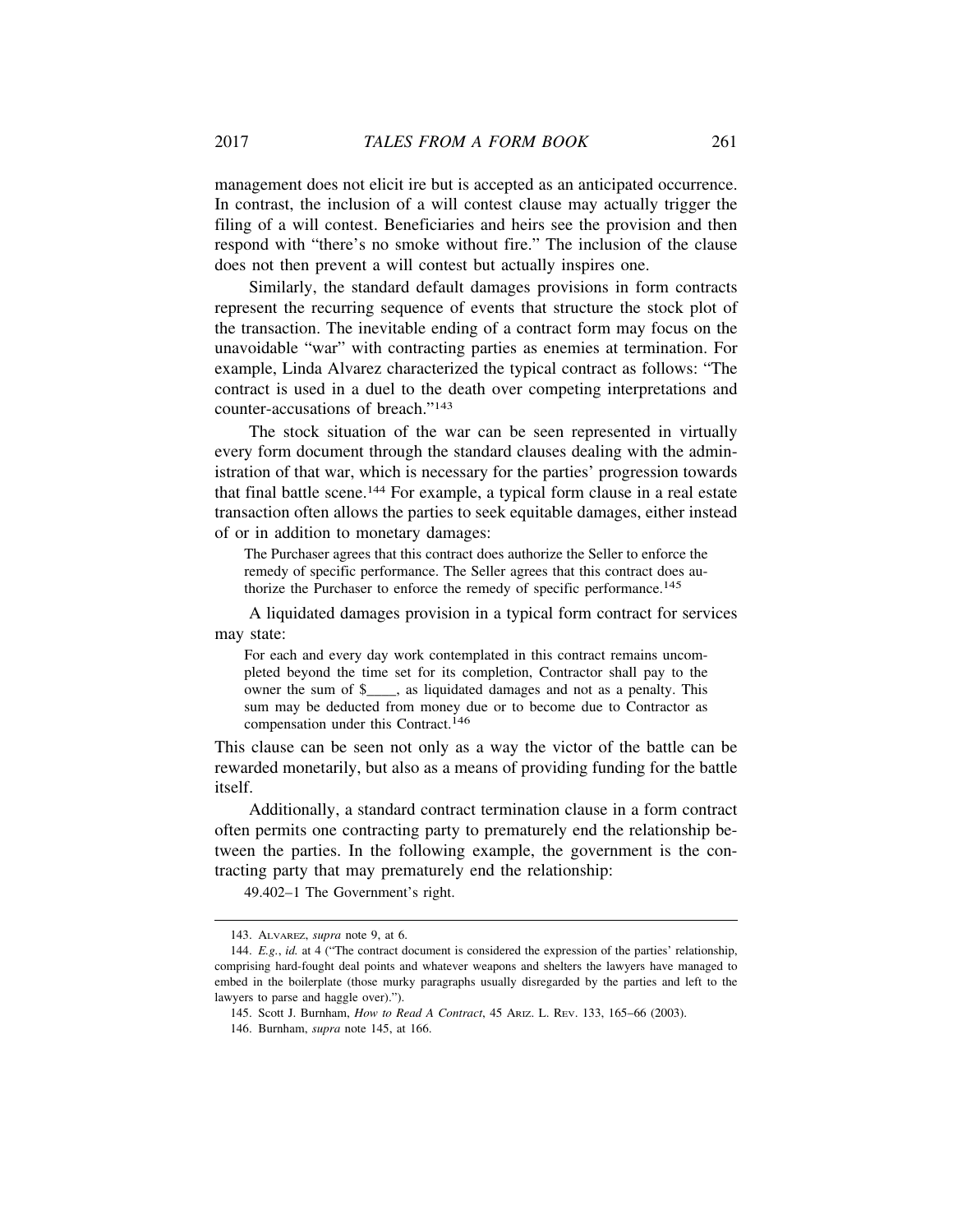Under contracts containing the Default clause at 52.249–8, the Government has the right, subject to the notice requirements of the clause, to terminate the contract completely or partially for default if the contractor fails to—

(a) Make delivery of the supplies or perform the services within the time specified in the contract,

(b) Perform any other provision of the contract, or

(c) Make progress and that failure endangers performance of the contract.<sup>147</sup>

These form clauses, and numerous others like it, presuppose that the contracting parties will end up in a dispute or war, necessitating ways of determining how the "rules of engagement" will play out, whether the parties terminate their contractual relationship or battle it out for damages in court.

The stock situations are the set scenes that facilitate the progression of the stock plot toward the stock outcome, as discussed in the next section.

# *D. Inevitable Outcomes*

The stock story relies upon stock characters in stock situations to move forward in a stock plot towards an inevitable stock outcome. The stock outcomes, also called "inevitable outcomes," are the consequences of the actions of the characters and the final plot point.148 In fairy tales, which rely heavily upon stock stories, the inevitable outcome can be summed up with the words "happily ever after."149

The form Advance Directive of Health Care addresses the inevitable consequence of life: death.150 The form document presents a more nuanced outcome, however. The form Advance Directive for Health Care presents the inevitable outcome of life as "the good death."151 The good death refers to the societally "acceptable" way of dying that occurs through a series of

<sup>147.</sup> *Subpart 49.4—Termination for Default*, ACQUISITION.GOV, https://perma.cc/3E8N-4W7G.

<sup>148.</sup> ANTHONY G. AMSTERDAM & JEROME BRUNER, MINDING THE Law 95 (2000) (positing that a "successful storyteller" presents an "ending [that] seems inevitable").

<sup>149.</sup> For an examination of the similarities and distinctions among myths, folktales, and fairy tales, see BRUNO BETTELHEIM, THE USES OF ENCHANTMENT: THE MEANING AND IMPORTANCE OF FAIRY TALES 25 (1976). For an examination of the power of fairy tales, see JACK ZIPES, THE IRRESISTIBLE FAIRY TALE: THE CULTURAL AND SOCIAL HISTORY OF A GENRE (2012); JACK ZIPES, WHY FAIRY TALES STICK: THE EVOLUTION AND RELEVANCE OF THE GENRE (2006).

<sup>150.</sup> *See, e.g.*, FREDERICK PARKES WEBER, ASPECTS OF DEATH AND CORRELATED ASPECTS OF LIFE IN ART, EPIGRAM, AND POETRY 1 (Paul B. Hoeber ed., 3d ed. 1918) ("One might, indeed, define [c]ivilized man as the animal who knows that animals must die; for man (i.e., [c]ivilized man) is probably (almost certainly) the only animal who does know it."); *see also* THOMAS S. LANGNER, CHOICES FOR LIVING: COPING WITH FEAR OF DYING 4 (2002) (observing that although animals other than humans may experience fear when sensing a predator, animals do not appear to contemplate death).

<sup>151.</sup> For an examination of the myth of "death with dignity" and the advance directives, see Rebecca Dresser, *Shiavo and Contemporary Myths About Dying*, 61 U. MIAMI L. REV. 821, 821, 845 (2007); Steven I. Friedland, *The Health Care Proxy and the Narrative of Death*, 10 J.L. & HEALTH 95, 100–01, 106–08, 144 (1995–1996).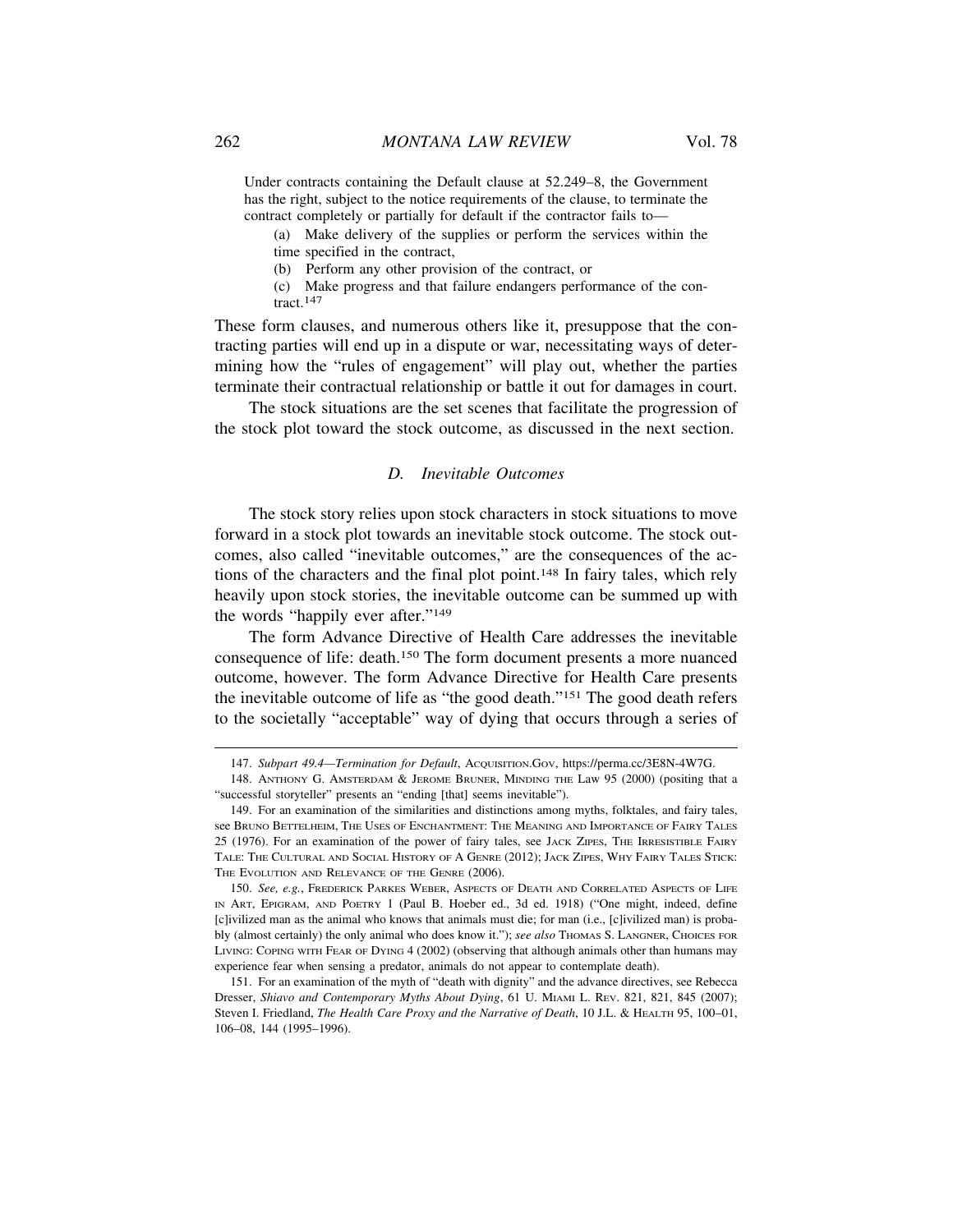events, rather than a single event.<sup>152</sup> Thus, the good death requires an awareness of the dying process and an involvement in the dying process.153 The good death is an inevitable stock outcome that is a component of many stock plots.154

The Advance Directive for Health Care is the unilateral declaration as to the wishes of an individual, called the declarant, about medical decisions. The Advance Directive also designates a surrogate to carry out those declarations in the event the declarant is unable to participate in the medical decision-making process. Compared to form documents like wills,155 the Advance Directive is a relatively new form document. The advancement in the field of medicine has raised new points about the issues surrounding death and dying, specifically the role of autonomy in dying;156 however, the issue is a long-standing one.157

States have enacted statutory forms of the Advance Directive for Health Care.158 While the form documents do have some variations, all of the forms share a similar construction. The statutory forms include a series of choices for the declarant, the individual who is creating the Advance Directive, to record his or her wishes. A series of options are presented to the declarant, including decisions relating to end-of-life.159 For example, one form document presents the declarant with two options about the withdrawal of life support. The declarant will initial one of two choices: the "choice not to prolong life" or the "choice to prolong life."160 Another form

157. The *Ars Moriendi* refers to a collection of medieval texts detailing the "art of dying." *E.g.*, Margaret Aston, *Death*, FIFTEENTH-CENTURY ATTITUDES: PERCEPTIONS OF SOCIETY IN LATE MEDIEVAL ENGLAND 207 (Rosemary Horrox ed., Cambridge Univ. Press 1994); Karen Ingham, *Tissue to Text: Ars Moriendi and the Theatre of Anatomy*, 15 NO. 1 PERFORMANCE RESEARCH: J. PERFORMING ARTS 48 (2010); *see also* Fritz Knaack, *Shelf Life*, 88 Wis. Law. 65 (Nov. 2015) (reviewing DYING IN THE TWENTY-FIRST CENTURY: TOWARD A NEW ETHICAL FRAMEWORK FOR THE ART OF DYING WELL).

159. *But see* Jessica Wehrle Nester, *Function Over Form: When Completing Advance Directives*, *Lawyers Need a More Personal Approach*, W. VA. LAW. 26, 27 (Feb. 2007).

160. MISS. CODE ANN. § 41–41–209(2)(6).

<sup>152.</sup> *E.g.*, PHILIPPE ARIES, THE HOUR OF OUR DEATH: THE CLASSIC HISTORY OF WESTERN ATTI-TUDES TOWARD DEATH OVER THE LAST ONE THOUSAND YEARS (Helen Weaver trans., 1982); *see also* Beverly McNamara, Charles Waddell, & Margaret Colvin, *The Institutionalization of the Good Death*, 39 NO. 11 SOC. SCI. & MED. 1501, 1501–02 (Dec. 1994).

<sup>153.</sup> McNamara, Waddell, & Colvin, *supra* note 152, at 1503–04; *see also* Werner Gruber, Note, *Life and Death on Your Terms: The Advance Directives Dilemma and What Should Be Done in the Wake of the* Schiavo *Case*, 15 ELDER L.J. 503 (2007).

<sup>154.</sup> *See generally* Tony Walter, *Historical and Cultural Variants on the Good Death*, 327 BRITISH MED. J. 218 (2003).

<sup>155.</sup> For a brief history of the will, see Barbara R. Hauser, *The Tale of the Testament*, 12 ABA PROB. & PROP. 58, 59–60 (Sept./Oct. 1998).

<sup>156.</sup> For an exploration of death and dying in modern America, see ANN NEUMANN, THE GOOD DEATH: AN EXPLORATION OF DYING IN AMERICA (2016). For the now-classic critique of dying in America and the funeral industry, see JESSICA MITFORD, THE AMERICAN WAY OF DEATH (1963).

<sup>158.</sup> *E.g.*, ALA. CODE § 22–8A–4; WEST'S ANN. CAL. PROB. CODE § 4701; GA. CODE ANN. § 31–32–4; DEL. CODE ANN. TIT. 16, § 2505; MISS. CODE ANN. § 41–41–209.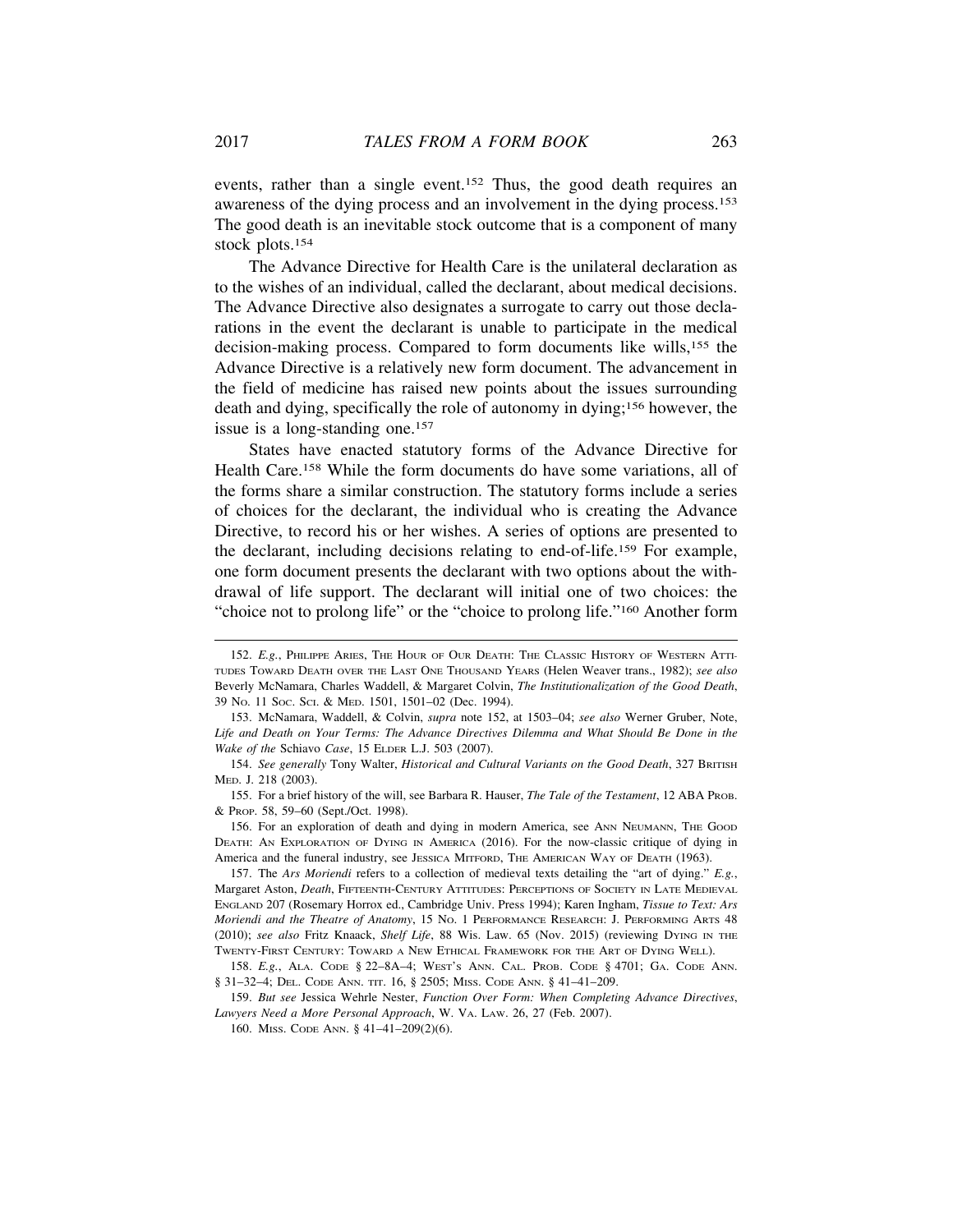document further breaks down the choice not to prolong life by allowing the declarant to identify that he or she does not want: life extended by any of the following means:

breathing machines (ventilator or respirator)

tube feeding (feeding and hydration by medical means)

antibiotics

other medications whose purpose is to extend my life

 $\mu$  any other means.<sup>161</sup>

The form document also allows the declarant to initial the statements "I want care that preserves my dignity and that provides comfort and relief from symptoms that are bothering me" and "I want pain medication to be administered to me even though this may have the unintended effect of hastening my death."<sup>162</sup>

In the good death, the individual "is the central actor, who ideally maintains autonomy throughout the dying trajectory."163 "The good death" is thus one in which the individual has methodically expressed his or her wishes to preserve autonomy and bodily integrity.<sup>164</sup> By presenting these options, the form document of the Advance Directive presents the inevitable outcome of the document as "the good death."165 And yet, the outcome that is presented as inevitable, may not be so.

The inevitable outcome of a "good death" does not necessarily reflect the reality of the outcome envisioned by the form. The Advance Directive, and the treatment preferences expressed in the Advance Directive, may not even be consulted or respected in all situations.166 First, the declarant or agent must notify the health care provider of the existence of the Advance

165. Norman L. Cantor, *Making Advance Directives Meaningful*, 4 PSYCHOL. PUB. POL'Y & L. 629, 630 (Sept. 1998) ("By focusing on the elements of indignity that commonly concern dying persons, drafters of advance directives can prepare forms that are relevant and meaningful to most people.").

166. Daniel P. Hickey, *The Disutility of Advance Directives: We Know the Problems*, *But Are There Solutions?*, 36 J. HEALTH L. 455, 457–63 (2003) (identifying the failure of medical providers to follow the terms of the Advance Directive as a problem with the implementation of the terms of Advance Directives); *see also* Sheniece Smith & Leslie Lindgren, *End of Life Choices: What Does Dying with Dignity Mean to You?*, 58 ORANGE CO. LAW. 36 (Aug. 2016) (explaining that physicians can opt out of California's new End of Life Option Act, California Health and Safety Code § 443, which allows for the prescription of medications to end life of the terminally ill).

<sup>161.</sup> VT. ADMIN. CODE § 12–5–15: APPENDIX A(4).

<sup>162.</sup> *Id.*

<sup>163.</sup> McNamara, Waddell, & Colvin, *supra* note 152, at 1504.

<sup>164.</sup> *See generally* Kathryn Proulx & Cynthia Jacelon, *Dying with Dignity: The Good Patient Versus The Good Death*, 21 NO. 2 AM. J. HOSP. PALLIT. CARE 116, 118 (Mar./Apr. 2004) ("These authors suggest that, increasingly, hospitals and healthcare providers are urged to allow dying patients to maintain a sense of autonomy and control over their lives, with the freedom to choose a style of dying."); Bethne Hart, Peter Sainsbury & Stephanie Short, *Whose Dying? A Sociological Critique of "The Good Death*", 3 NO. 1 MORTALITY 65, 65 (1998) (noting that the concept of the good death "underpins many of the challenges to the medical management of dying and death that have emerged through the patients' rights movement and the right to die movement").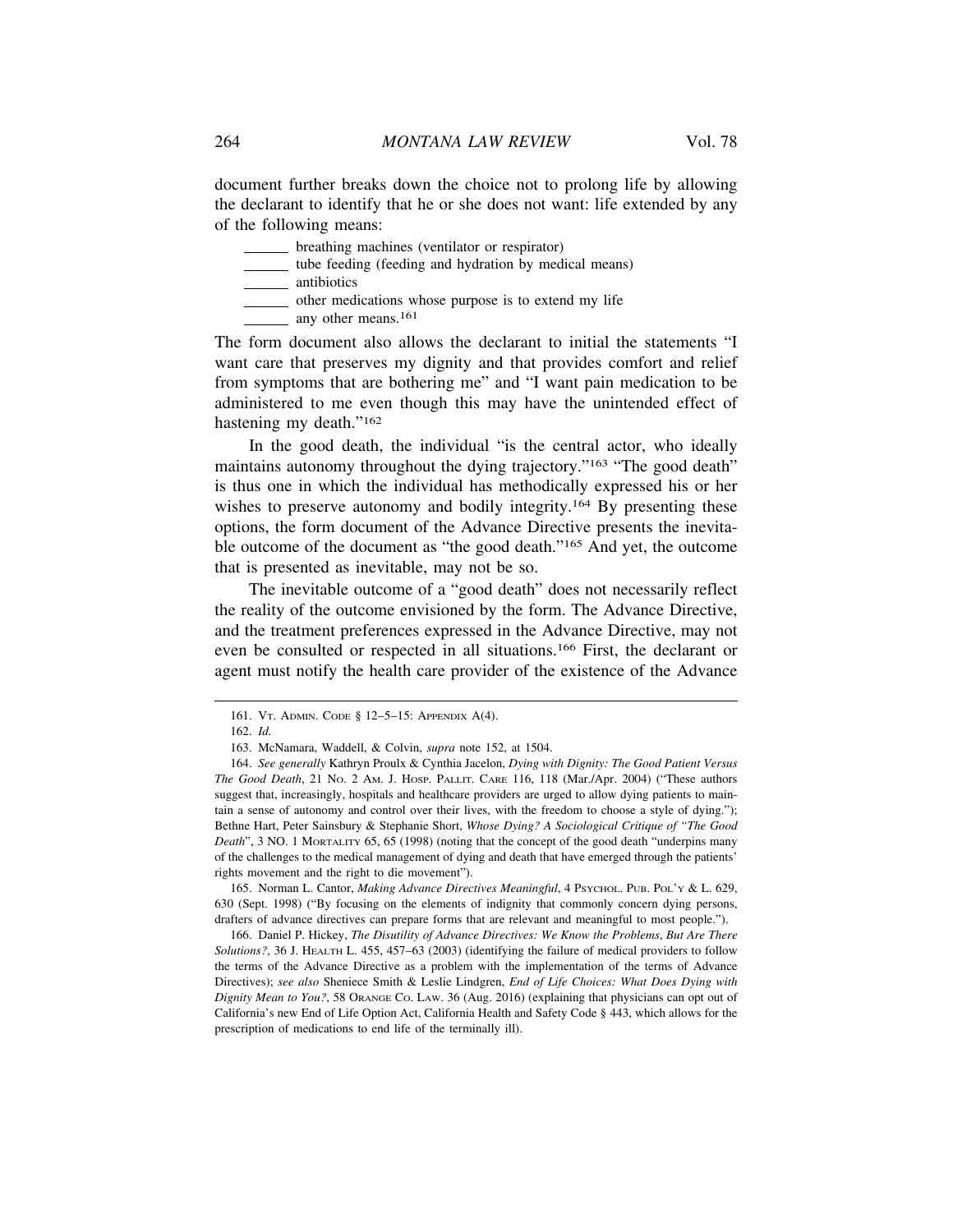Directive.167 Second, the expressed treatment preferences on the document may be overridden by the designated health care agent.168 Third, medical professionals may not consult the treatment preferences or consult with the designated health care agent in all circumstances.169 The form is designed to accomplish a purpose that in fact will not be accomplished.

Another illustration of an inevitable stock outcome embedded within a transactional form can be seen in form clauses and agreements relating to incentive-based executive compensation. Often embedded in these forms is the stock story of the Quest of the Dragon Slayer, based on the myth of Sigurd from Nordic legends.170 According to Norse legend, Sigurd accepted the quest of seeking the return of gold that had once belonged to Sigurd's father from Fafnir, who had been cursed and turned into a dragon. Sigurd's quest based on his loyalty to his deceased father was ultimately successful and earned him the name of Dragon Slayer as well the reward of invulnerability and, ultimately, the gift of prophecy.<sup>171</sup> This "reward" stock outcome is contained in a variety of employee incentive stock option and stock purchase plan form documents. For example, a typical form recital provides:

The proper execution of the duties and responsibilities of the executives and employees of XYZ, Inc. (the "Corporation") and its Subsidiaries is a vital

169. *E.g.*, Doctors Hosp. of Augusta v. Alicea, 788 S.E.2d 392, 397 (2016). In a deposition about the doctor's consideration of the terms of the Advance Directive and the role of the designated health care agent, a doctor stated as follows:

If the family does not want her on the respirator, well, we can just pull the tube out. And, you know, we've wasted an hour or two of her staying in the hospital ICU but, on the other hand, if we try to make calls she'd be dead. I mean I can't call the family. . . . I said, well, let's just do what's right for the patient. My God, we can always undo it. But . . . if the patient dies, you know, that's my ultimate loss. There's no way I can get her back. So when this happened I really didn't go into any of the code/no code/do not intubate/resuscitate. Save the patient's life first and then we'll do whatever it takes to make the family and that patient whatever, but we can't undo death. So that's what I was thinking.

*Doctors Hosp. of Augusta*, 788 S.E.2d 397 at n.3; *see also* Barbara A. Noah & Neal R. Feigenson, *Avoiding Overtreatment at the End of Life: Physician-Patient Communication and Truly Informed Consent*, 36 PACE L. REV. 736, 737–38, 742 (2016); Donna A. Casey & David M. Walker, *The Clinical Realities of Advance Directives*, 17 WIDENER L. REV. 429, 433 (2011). For an examination of *Doctors Hospital of Augusta v. Alicea*, see Krysta Rae Tate, Case Note, *An Advance Directive: The Elective, Effective Way to be Protective of Your Rights*, 68 MERCER L. REV. 521 (2017).

170. *See* JESSE L. BYOCK, SAGA OF THE VOLSUNGS, (University of California Press 1990) (Iceland n.d.); VOLSUNGA SAGA. THE SAGA OF THE VOLSUNGS. THE ICELANDIC TEXT ACCORDING TO MS NKS 1824 *b*,  $4^{\circ}$  (Kaaren Grimstad trans., 2nd ed., AQ-Verlag, Saarbrücken 2005).

171. *See* JESSE L. BYOCK, SAGA OF THE VOLSUNGS, (University of California Press 1990) (Iceland n.d.); VOLSUNGA SAGA. THE SAGA OF THE VOLSUNGS. THE ICELANDIC TEXT ACCORDING TO MS NKS 1824 *b*,  $4^{\circ}$  (Kaaren Grimstad trans., 2nd ed., AQ-Verlag, Saarbrücken 2005).

<sup>167.</sup> *E.g.*, GA. CODE ANN. § 31–32–8.

<sup>168.</sup> *E.g.*, GA. CODE ANN. § 31–32–14(d). This is particularly true with respect to the withholding or withdrawal of life sustaining procedures, the directions of the designated health care agent will prevail over the written instructions expressed in the Advance Directive, unless otherwise provided by the Advance Directive. GA. CODE ANN. § 31-32-14(d).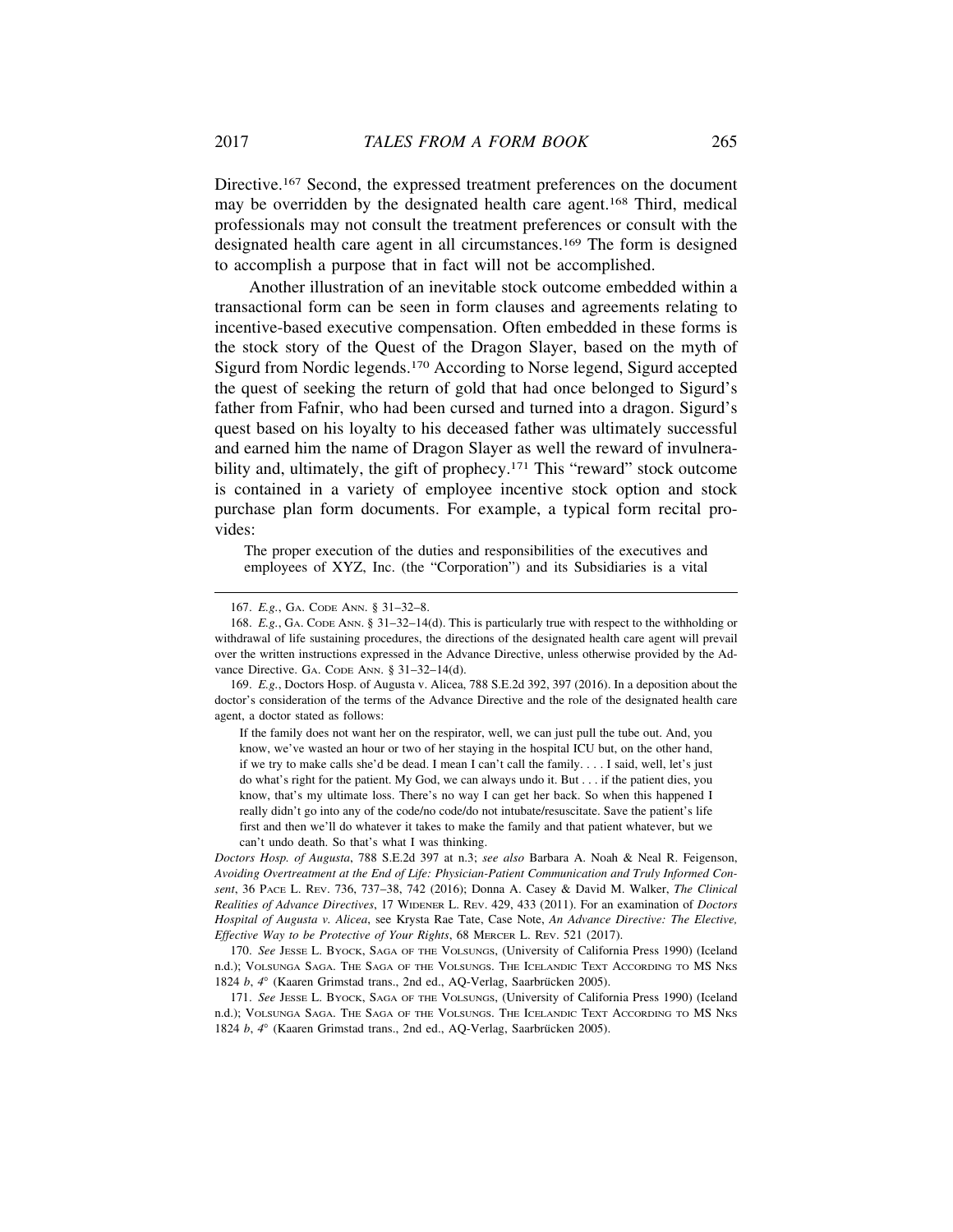factor in the continued growth and success of the Corporation. Toward this end, it is necessary to attract and retain effective and capable individuals to assume positions that contribute materially to the successful operation of the business of the Corporation and its Subsidiaries and to provide incentive compensation opportunities that are competitive with other similar businesses. It will benefit the Corporation, therefore, to bind the interests of these persons more closely to its own interests by offering them an attractive opportunity to acquire a proprietary interest in the Corporation . . . This stock option and restricted stock plan is intended to serve these purposes.172

Other form documents specifically provide that the executive may acquire additional stock options on an ongoing basis based on her continuous employment with the company, i.e. additional stock option opportunities become available with each continued year of faithful service to the employer.173 Thus, the executive can be viewed as the Dragon Slayer. She is provided with incentive (much like Sigurd) to go on a "quest" based on loyalty, which provides her with rewards for her successful and faithful service, much the way Sigurd earned the reward of prophecy for his successful retrieval of the stolen treasure from the dragon.

The stock outcome is the culmination of the stock situations and the stock plot. Also called the inevitable outcome, the stock outcome is the ending that was always anticipated by the audience. This sets the stage for the benefits and pitfalls of the stock stories embedded within the form documents and the audience's perception of the stock stories.

# IV. TRANSACTIONAL FORM BOOKS AS STORY BOOKS

Stock stories shape expectations and responses.174 In a similar manner, transactional forms and form books shape expectations and responses. By their nature, form documents are not intended to cover all possible circumstances of eventualities and are not intended to represent all possible transactions. Indeed, the preface in form books often explicitly state that the form documents contained within the form book are provided for reference and inspiration.175

Form documents play a valuable and vital role in the drafting of transactional documents. Recognizing form books as a compilation of stock stories allows for the better use of form books. Interpreting form documents as

<sup>172.</sup> *Portfolio 239: Stock Options and Other Equity-Based Compensation Arrangements*, *Worksheet 1 XYZ*, *Inc. Stock Option and Restricted Stock Plan*, Bloomberg BNA.

<sup>173.</sup> *See* 24A WEST'S LEGAL FORMS § 2.28 (2016).

<sup>174.</sup> Gerald P. Lopez, *Lay Lawyering*, 32 UCLA L. REV. 1, 5–7 (1984).

<sup>175.</sup> *E.g.*, GEORGE W. THOMPSON, THE LAW OF WILLS AND THE MANNER OF THEIR DRAFTING, EXE-CUTION, PROBATE AND INTERPRETATION TOGETHER WITH TESTAMENTARY FORMS iii (2d ed. 1936) (explaining that the forms "are presented with a view of enabling the busy lawyer to obtain such hints and suggestions as will guide him [or her] in formulating and drafting a testamentary instrument").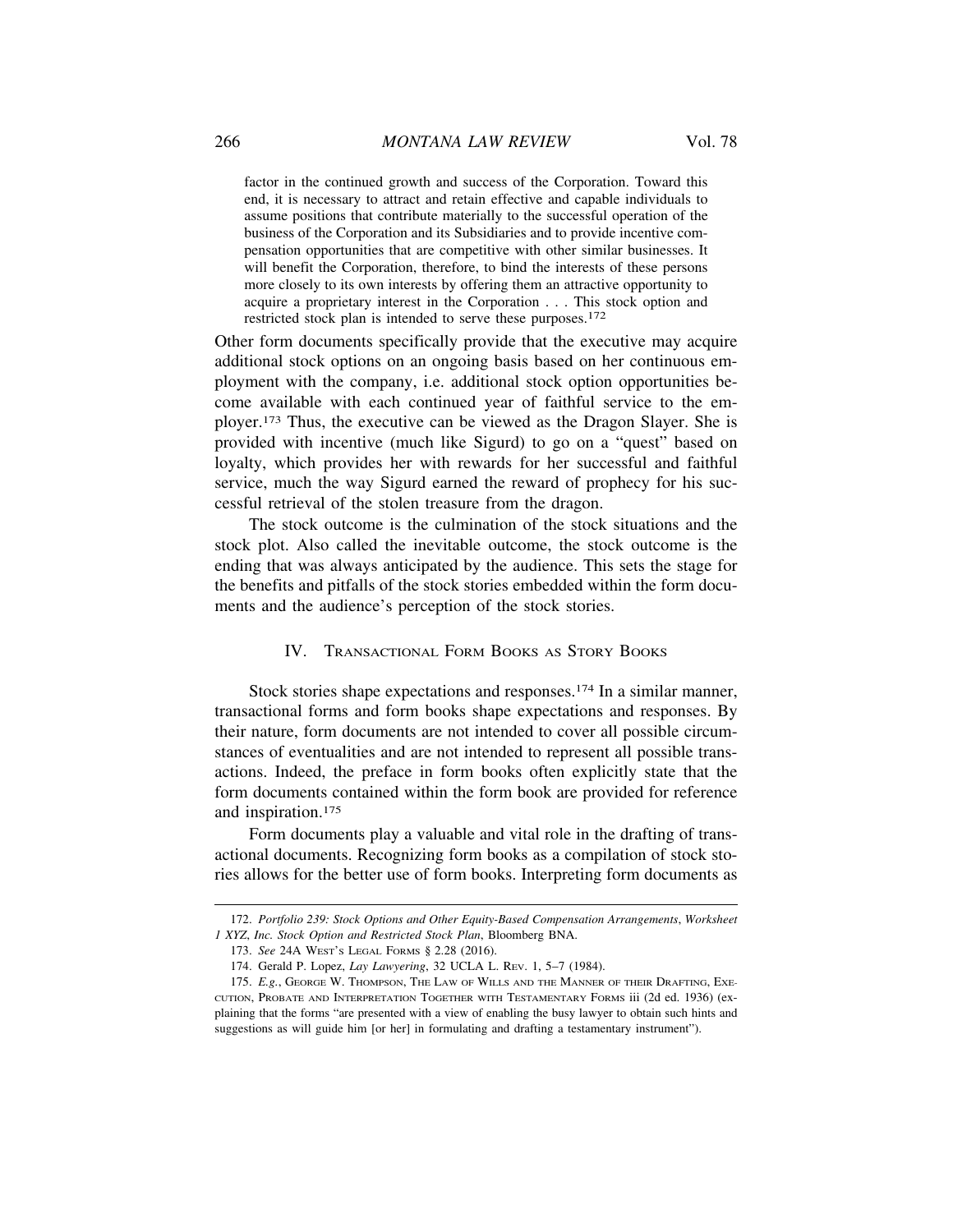stock stories does not negate the value of form books. This section showcases both the possibilities and pitfalls of recognizing such embedded stock stories to the parties, to the court, to other parties, and to society in general.

# *A. Possibilities*

Forms, and the compilations of forms into form books, are valuable resources to drafting attorneys, transacting parties, courts, and other third parties.176 One author described forms books as "a boon for attorneys."177 Another author described form documents as "the accumulated wisdom of many."178 Form books, as the compilation of form documents, are like story books in that a variety of form documents are presented to the drafter. The drafter can then evaluate a variety of form documents to select the most appropriate base form document to use.

The widespread recognition of patterns in form transactional documents is similar to the widespread recognition of patterns of stock stories, and this recognition becomes a narrative short cut. The stock story is readily identifiable by the audience; the story need not be told in detail for the audience to understand the story, whether that means the identification of the characters, the plot, the situations, or the outcomes. Shorthand references and allusions will be understood by the audience. In a similar manner, form documents are narrative short cuts. The title of a form immediately conveys to the audience the purpose of the document. For example, a document titled "Last Will and Testament" will be interpreted by the audience to be the testator's will, and a form titled "Commercial Lease Agreement" will be understood to address a lease for commercial, rather than residential, purposes. When interpreting the provisions in the transactional document, the parties to the transaction, third parties, and the court can—and will rely upon the shorthand references. The narrative short cuts not only facilitate the interpretation, but also reduce the time and cost needed to develop the documents in the first place.179 The parties to the transaction and the drafter can rely upon the form document to structure the parameters of the transaction and supply some of the details.

<sup>176.</sup> *E.g.*, WILLIAM K. SJOSTROM, JR., AN INTRODUCTION TO CONTRACT DRAFTING 44 (2d ed., 2013) (identifying the first step in the drafting process as "locat[ing] a form or sample contract (often called a precedent) to use as the starting point for your contract"); TINA L. STARK, DRAFTING CONTRACTS: HOW AND WHY LAWYERS DO WHAT THEY DO 335 (2007) ("Think of a precedent as a template that you tailor for each transaction.").

<sup>177.</sup> Tom Gaylord, *Forms and Drafting Resources for Illinois Attorneys*, 100 ILL. B.J. 496, 496 (2012).

<sup>178.</sup> Hill, *supra* note 43, at 59.

<sup>179.</sup> *E.g.*, DARMSTADTER, *supra* note 49, at 213 ("It's comforting to pontificate that every document should be poured over by highly trained lawyers bent on absolute perfection. The truth, however, is that clients often prefer Quick, Cheap, and No Surprises.") (capitalization in original).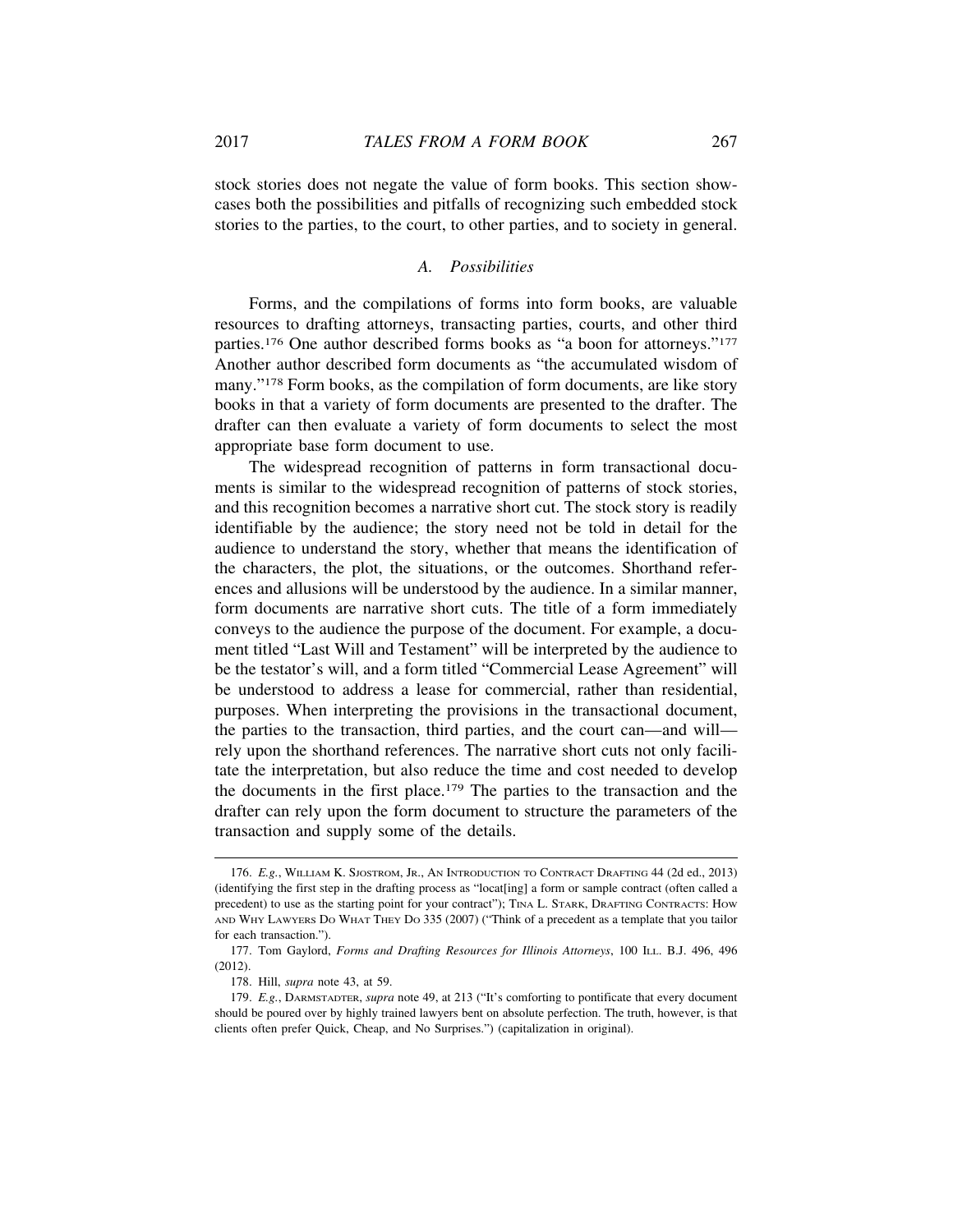The form document can also serve to guide the formation of the transaction and the development of the transactional documents. The form document provides a series of prompts and reminders, encouraging the parties to the transaction and the drafters to insert key information that otherwise may be neglected, omitted, or forgotten.180 In terms of a form, the stock plot and inevitable outcome anticipate contingencies and events so that the drafter does not neglect to include a key provision. For example, an executive employment agreement form document includes terms regarding salary, bonus, fringe benefits, and stock options, aimed towards an inevitable outcome of "happily ever after." On the other hand, such form documents also often include terms relating to involuntary termination, covenants not to compete, and non-disclosure obligations, aimed towards the inevitable outcome of a "battle among enemies." This is especially valuable considering that many transactional form documents are drafted without the assistance of an attorney and the forms created are replicated from transaction to transaction.

The use of forms can also promote confidence in the document created. The existence of provisions within the form convey the value of "time-tested" provisions.181 This can alleviate a level of uncertainty to the parties to the transaction. The use of the form documents with their embedded stock stories enables the parties to better comprehend the most likely, inevitable course of events of this type of transaction and how they likely end.

The recognition of the stock stories within the transactional forms is particularly beneficial because many transactions do in fact follow the narrative, or pattern, of the stock story. The stock story thus is an accurate representation of the intended transaction. Part of the power of stock stories is that the pattern does in fact fit so many narratives. For example, the nonfamily caregiver may in fact be the trickster who is attempting to deceive the testator for the caregiver's own benefit. The contracting parties often do end battling about the meaning of particular provisions in the contract. Thus, the stock plots of the form agreement addressing attorneys' fees, choice of forum, and choice of law governing contract disputes are both beneficial and efficient ways to determine these relevant issues before the battle begins.

<sup>180.</sup> *E.g.*, Erik F. Gerding, *Contract as Pattern Language*, 88 WASH. L. REV. 1323 (2013).

<sup>181.</sup> The value of "time-tested" language may be overstated. *See* KEVIN D. MILLARD, DRAFTING WILLS, TRUSTS AND OTHER ESTATE PLANNING DOCUMENTS: A STYLE MANUAL 16 (2006) ("Lawyers are busy, cautious people, and they cannot afford to make mistakes. The old, redundant phrase has worked in the past; a new one may somehow raise a question. To check it in the library will take time, and time is the lawyer's most precious commodity."); *see also* DARMSTADTER, *supra* note 49, at xi ("In the turmoil that surrounds most transactions, lawyers are reluctant to dispense with standard phraseology no matter how obscure. Anyone who questions a provision may be told, in all sincerity, that the provision and its language are time- or court-tested.").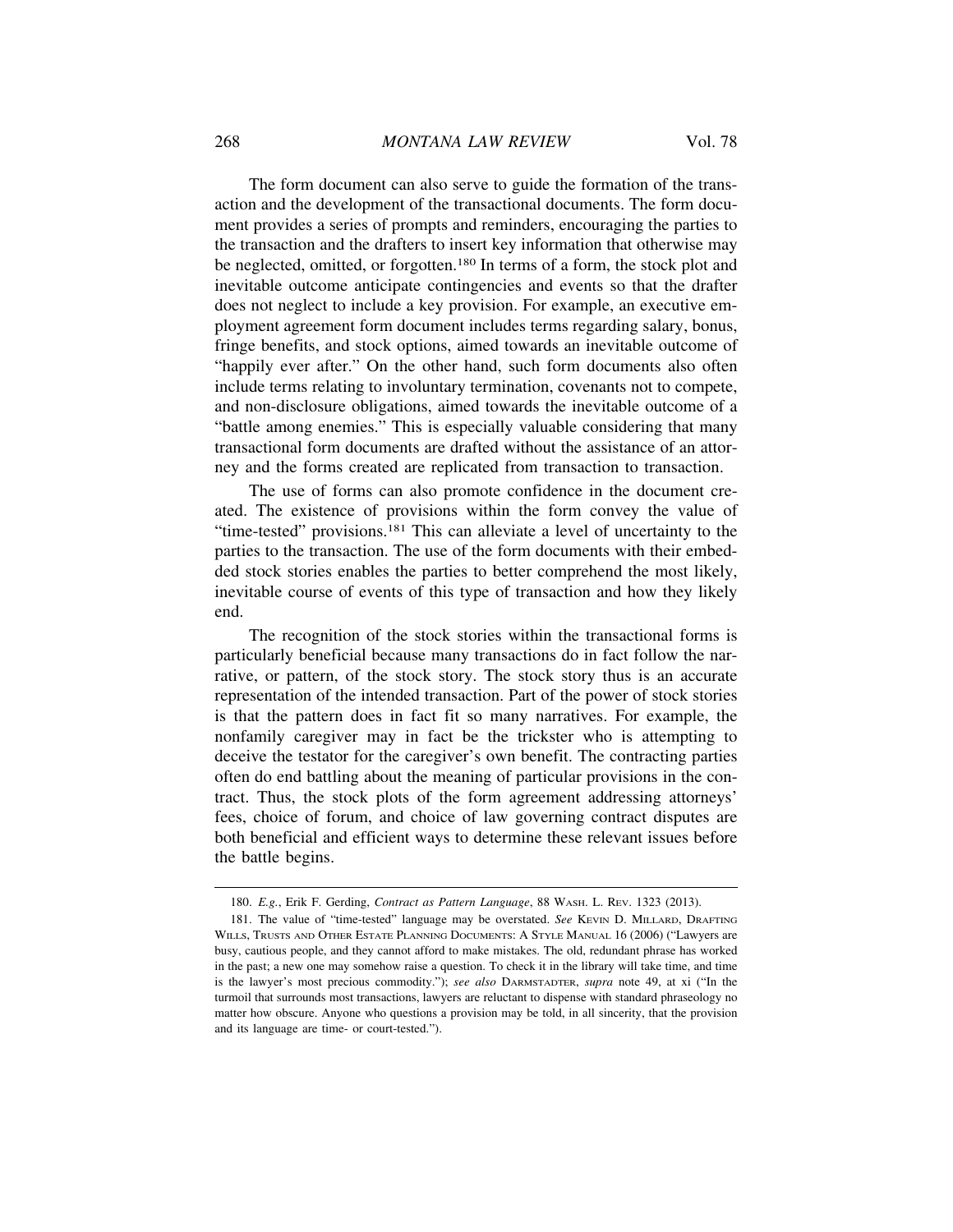In sum, transactional form documents are not only widely-used but offer many possibilities. Recognizing the stock story embedded within the particular form document to be used results in a more nuanced use of the form document that furthers the intent of the parties to the transaction and prevents misinterpretation of the document produced.

# *B. Pitfalls*

Despite the benefits afforded by the range of form documents available, a transactional form document could be improperly used, either because the form document is not properly executed or the form document used does not represent the anticipated transaction.182 This section explores not the improperly used form but the pitfalls related to the recognition of stock stories embedded within form transactional documents.

A concern with all stock stories is the compression of the narrative in a manner that squashes, distorts, or misrepresents the individual story. The stock story is a flat narrative which, by definition, does not represent the uniqueness of the individual parties, the personalized scenes, the unique sequence of events, or the particular outcome. The stock story necessarily relies upon generic stock characters, stock situations, stock plots, and stock outcomes. By the nature of stock stories, for example, the characters are presented with generic characteristics rather than actual names. Continuing use of the form conventions perpetuate the stock story. As a consequence, continuing to use roles rather than actual names, like using the word "spouse" in a will form rather than the name of the spouse, or using "buyer" and "seller" in a sales contract rather than the actual names of the contracting parties, facilitates the flattening of the parties into stock characters.

Supplementing the stock story or altering the stock story requires deliberate drafting choices. When relating stock stories to transactional form documents, the compression may unintentionally direct the drafting of the transactional document such that the drafter fails to fully customize the document for the individual parties and instead relies upon standard provisions.183 For example, reliance on the basic discretionary trust form

<sup>182.</sup> For an analysis of forms and form use, see Davis, *supra* note 46.

<sup>183.</sup> For an exploration of the need to develop documents to reflect individuals, see Avi Z. Kestenbaum & Amy F. Altman, *Have We Got It All Wrong?: Rethinking the Fabric of Estate Planning*, 155 NO. 2 TR. & EST. 29 (FEB. 2016); Thomas L. Stover, *Will the Tax Tail Still Wag the Estate Planning Dog?*, 41 EST. PLAN. 3 (2014); James H. Siegel, *The Importance of Analyzing Family Dynamics to Provide Clients with Appropriate Trust and Estate Plans*, ASPATORE, 2012 WL 4964459 (2012); *see also* Lori D. Johnson, *Say the Magic Word: A Rhetorical Analysis of Contract Drafting Choices*, 65 SYRACUSE L. REV. 451 (2015); Avi Z. Kestenbaum, Jeffrey A. Galant, & K. Eli Akhaven, *The State of Estate Planning*, 150 NO. 3 TR. & EST. 35, 39 (Mar. 2011) ("Instead of concentrating on particular estate planning techniques and forcing their clients into these same techniques over and over again, estate planners will now be compelled to focus on each individual and unique client.").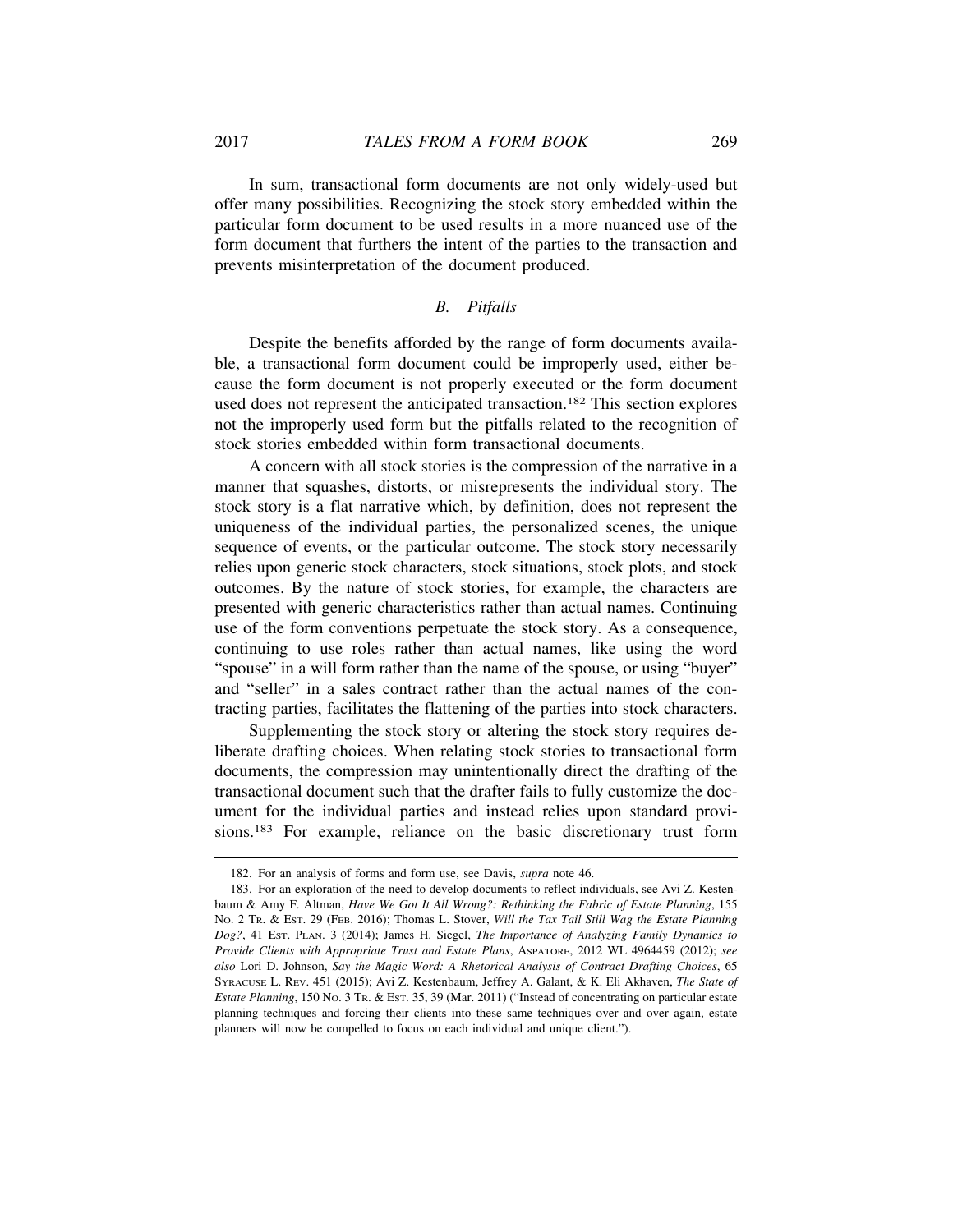presents the trustee as the wise soldier who must protect the settlor's property from the buffoon of a beneficiary. The trustee's decision to authorize no trust distributions or to withhold trust distributions corresponds to the stock characterization of the trustee and the beneficiary. Yet, the settlor may not have intended to embolden the trustee or to minimize the beneficiary's financial capabilities. Thus, the drafter must pay careful attention to whether the stock story embedded within the form actually corresponds with the parties' intent.

The existence of the stock story within the transactional form document may also hinder drafting innovation. Form documents have always been intended to function as a base for the customization and personalization of the form.184 Instead of focusing on innovation when designing the transactional document,185 a drafter may force a transaction into a stock story that is ill-fitting. As one author wrote, "It is easy to make the mistake of finding a form for a particular kind of document, such as a will, and then using that form uncritically over and over."186 For example, the discretionary trust form that provides no direction to the trustee may work in some situations but not others. The use of this form may limit the drafter's ability to consider alternate structures and additional directions or other limitations to the discretionary authority granted to the trustee. For example, with the form premarital agreement, a drafter may rely upon the rescue stock plot structure despite the equal bargaining power and comparable financial net worth of the two parties.

The mechanical replication may produce a document that is incomplete or even undermines the goals of the specific parties to the transaction.187 Where the individual transaction does not fit precisely within a stock story, the resulting document may be an unruly amalgamation of a variety of form provisions that lacks a unified narrative. The provisions within the document can create tension and ambiguity. The replication of forms may also encourage the inclusion of "sticky provisions," provisions that are replicated from transaction to transaction because, in part, they cor-

<sup>184.</sup> ALVAREZ, *supra* note 9, at 153 ("It can be very tempting to just drop a provision from the last document one drafted into the next that is being created for another client. . . . *Resist the urge to copy and paste*.") (italics in original).

<sup>185.</sup> *E.g.*, Ronald J. Gilson, Charles F. Sabel & Robert E. Scott, *Contract and Innovation: The Limited Role of Generalist Courts in the Evolution of Novel Contractual Forms*, 88 N.Y.U. L. REV. 170, 171 (2013) (exploring contract innovation and the role that courts play in promoting and hindering contract innovation).

<sup>186.</sup> MILLARD, *supra* note 181, at xiii.

<sup>187.</sup> *E.g.*, William A. Scott, *Filling in the Blanks: How Computerized Forms Are Affecting the Legal Profession*, 13 ALB. L.J. SCI. & TECH. 835 (2003) (exploring the pros and cons of fill-in-the-blank legal forms for both lawyers and laypersons).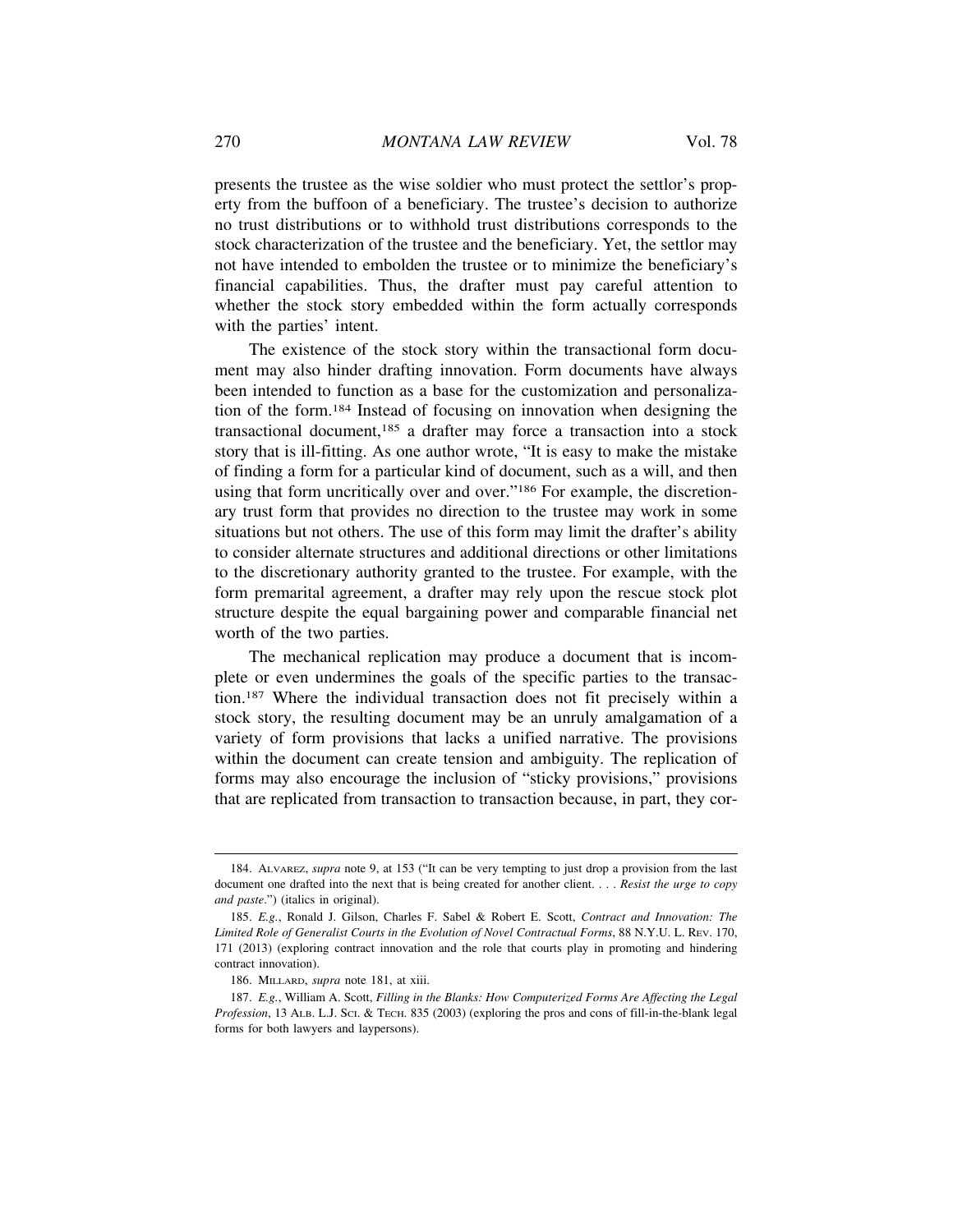respond to audience expectations,188 even where there is little direct benefit to the particular transaction's parties or relevance to the particular transaction.189 For example, the form clause in a real estate transactional document allowing parties to seek liquidated damages pits the contracting parties against each other in a battle. Yet the need or even possibility of awarding equitable damages may not be called for by the particular transaction.

Moreover, the recognition and identification of stock stories produces an instant and strong response. Stock stories provoke stock responses.190 A stock response relies upon "a standard pattern of behavior" that involves "[n]o critical judgment."191 The response is thus automatic, such as "cheering the hero and booing the villain." The strong response to a stock story means that triggering an alternate response may be difficult.192 After all, as Anthony Amsterdam and Jerome Bruner wrote in their influential book *Minding the Law*, "We are quicker to see the expected than the unexpected."193 For instance, the non-wealthy spouse may be viewed with suspicion when objecting to the enforceability of a premarital agreement. This spouse may be viewed as the stock character of the trickster or the femme fatale, the person who needs to be punished, not the person who needs to be protected from the over-reaching of his or her partner. The trustee who fails to authorize distributions may be assumed to be the wise sage safeguarding property until the student, in this case the trust beneficiary, is ready—despite actual financial hardship faced by the real beneficiary of the trust. The employee in an employment agreement may be assumed to be the unfaithful servant, in need of being restrained from acting disloyal towards his employer, instead of the faithful servant in need of protection or even reward.

The readily recognizable stock story in a form document may thus make an attempt to project an alternate story difficult, especially if the alternate story runs counter to the expected stock story.194 As narratologist

<sup>188.</sup> ALVAREZ, *supra* note 9, at 127 (asking drafting attorneys the following: "How often have you received a form contract that contains nonsensical terms, clauses containing sentences without subjects or objects, broken fossils of ancient cut-and-paste jobs that no one noticed were incomplete?").

<sup>189.</sup> *See, e.g.*, Kenneth A. Adams, *Dysfunction in Contract Drafting: The Causes and A Cure*, 15 TRANSACTIONS: TENN. J. BUS. L. 317 (2014) (observing the over-confidence that may be produced by relying on forms or previously used documents); Larry E. Ribstein, *Sticky Forms*, *Property Rights*, *and Law*, 40 HOFSTRA L. REV. 65, 68 (2011) ("One reason for not changing a contract clause that has stopped making sense is that the costs of change outweigh the benefits"); *see also* Robert E. Shapiro, *Do Lawyers Think about What They're Doing?*, 41 No. 2 LITIGATION 59 (2015) ("These provisions have now become routine, done because always done.").

<sup>190.</sup> A "stock response" is defined as "the predictable, shallow reaction to standard and commonly recognized characters, settings, situations, or symbols." MYERS & SIMMS, *supra* note 57, at 289.

<sup>191.</sup> CUDDON, *supra* note 56, at 865.

<sup>192.</sup> *Id.*

<sup>193.</sup> AMSTERDAM & BRUNER, *supra* note 1, at 47.

<sup>194.</sup> Bret Rappaport, *A Lawyer's Hidden Persuader: Genre Bias and How It Shapes Legal Texts by Constraining Writers' Choices and Influencing Readers' Perceptions*, 22 J.L. & POL'Y 197 (2013).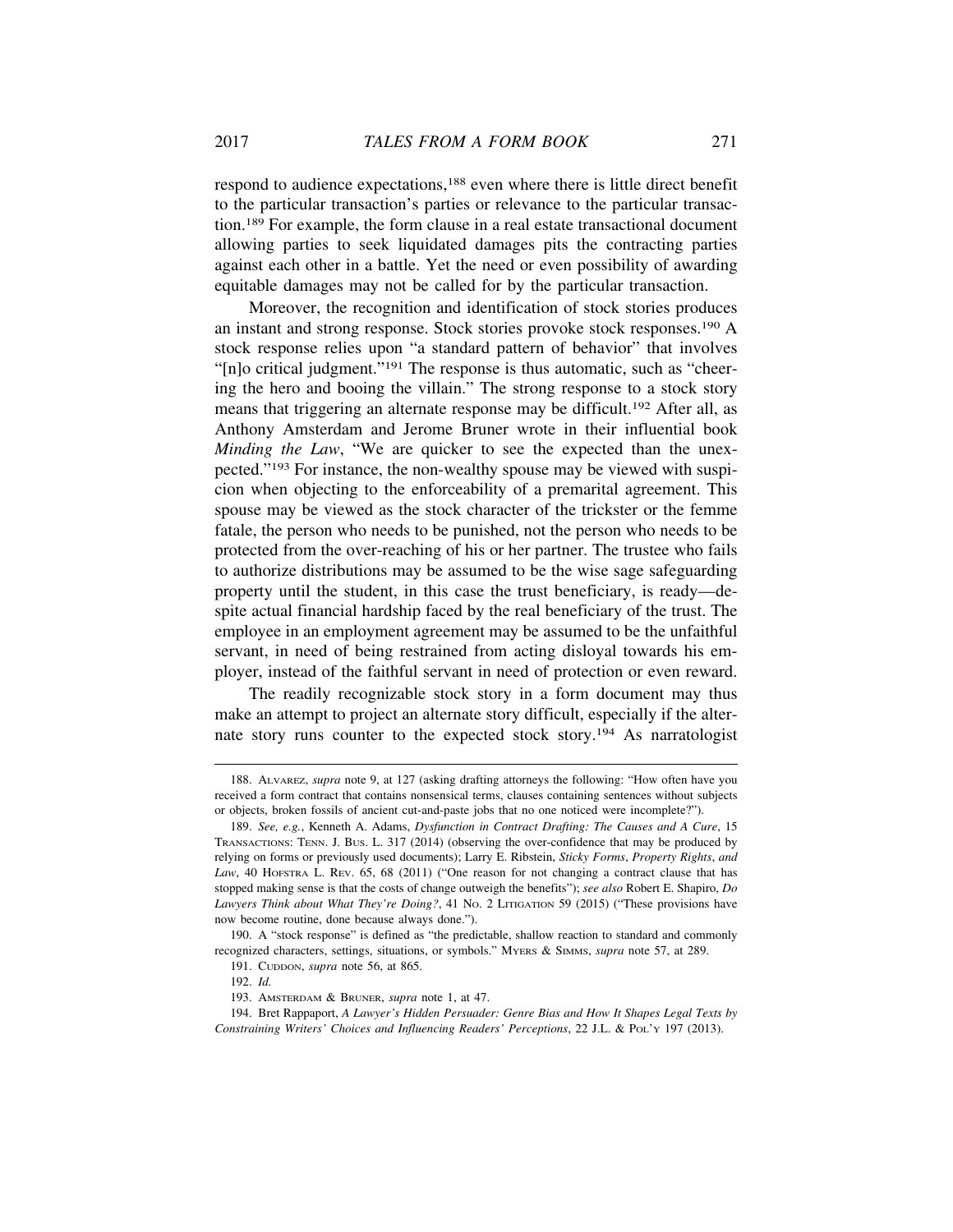Mieke Bal wrote, "We tend to notice only what we already know, unless the deviation from the expectation is strongly enhanced."195 Because of the immediate recognition of stock stories by the audience, the audience may use the stock story to fill in gaps in the narrative. The audience may project an intent of the parties to the transaction that is not representative of the actual intent. The audience may react to the malicious intent of the spouse seductress in the premarital agreement or the joie de vivre of the "poor-boymakes-good" despite any evidence of such intent. The audience may also interpret, or even re-interpret, events and actions in the actual story by referencing a stock story.

This may occur even if the form document does not expressly contain the stock story. For example, during will contests, contestants, those individuals who are objecting to the validity of a will, may share a story that runs counter to the text of the written will but often corresponds with a stock story.196 The stock character of "the wicked stepmother" is referenced in will contests.197 This stock character is not necessarily representative of the actual individual or the family relationship during the life of the testator. Indeed, the source of the stock character for "the wicked stepmother," the Grimm Brothers, represents a deliberate revision of the characters in the source folk tales and wonder tales from biological mothers to step-mothers so as not to disrespect their own mother.198 Yet, the replication of the "wicked stepmother" encourages audiences to project that stock character even when the step-parent is not in fact "wicked." In a similar way, the nonfamily caregiver who receives a gift under the will may be interpreted as the stock character of the trickster,<sup>199</sup> even without facts that would suggest the

<sup>195.</sup> BAL, *supra* note 88, at 122.

<sup>196.</sup> As one scholar wrote, "Indeed, the ability to contest a will or appeal a legal case shows that the law is regularly used to alter rather than endorse the testator's text when its readers cannot accept a particular 'will story.'"

FRANK, *supra* note 124, at 62.

For an overview of the mechanics of a will contest, *see generally* Joyce Moore, *Will Contests: From Start to Finish*, 44 ST. MARY'S L.J. 97 (2012). For an exploration of strategies to minimize the success of a will contest, see Margaret Ryznar & Angelique Devaux, *Au Revoir*, *Will Contests: Comparative Lessons for Preventing Will Contests*, 14 NEV. L.J. 1 (2013); Dennis W. Collins, *Avoiding a Will Contest—The Impossible Dream?*, 34 CREIGHTON L. REV. 7 (2000).

<sup>197.</sup> *See, e.g.*, Martin D. Begleiter, *Grim Fairy Tales: Studies of Wicked Stepmothers*, *Poisoned Apples*, *and the Elective Share*, 78 ALB. L. REV. 521 (2014–2015). For an examination of the rights and responsibilities of stepparents in family law and succession, see Peter M. Bryniczka, *Rights*, *Responsi*bilities & Liabilities of a Stepparent, 36 FAM. ADVOC. 26 (Summer 2013).

<sup>198.</sup> JACK ZIPES, WHY FAIRY TALES STICK: THE EVOLUTION AND RELEVANCE OF A GENRE 114 (2006) (sharing that the Brothers Grimm replaced biological mother villain of folk tales with the stepmother villain of fairy tales to avoid disrespecting their own mother).

<sup>199.</sup> For an exploration of non-family caregivers and Wills, see Robert Barton, Lisa M. Lukaszewski, & Stacie T. Lau, *Gifts to Caretakers: Acts of Gratitude or Disguised Malfeasance? New Statutes May Decide for Us*, ABA PROB. & PROP. 22 (May/June 2015); Kirsten M. Kwasneski, Comment, *The*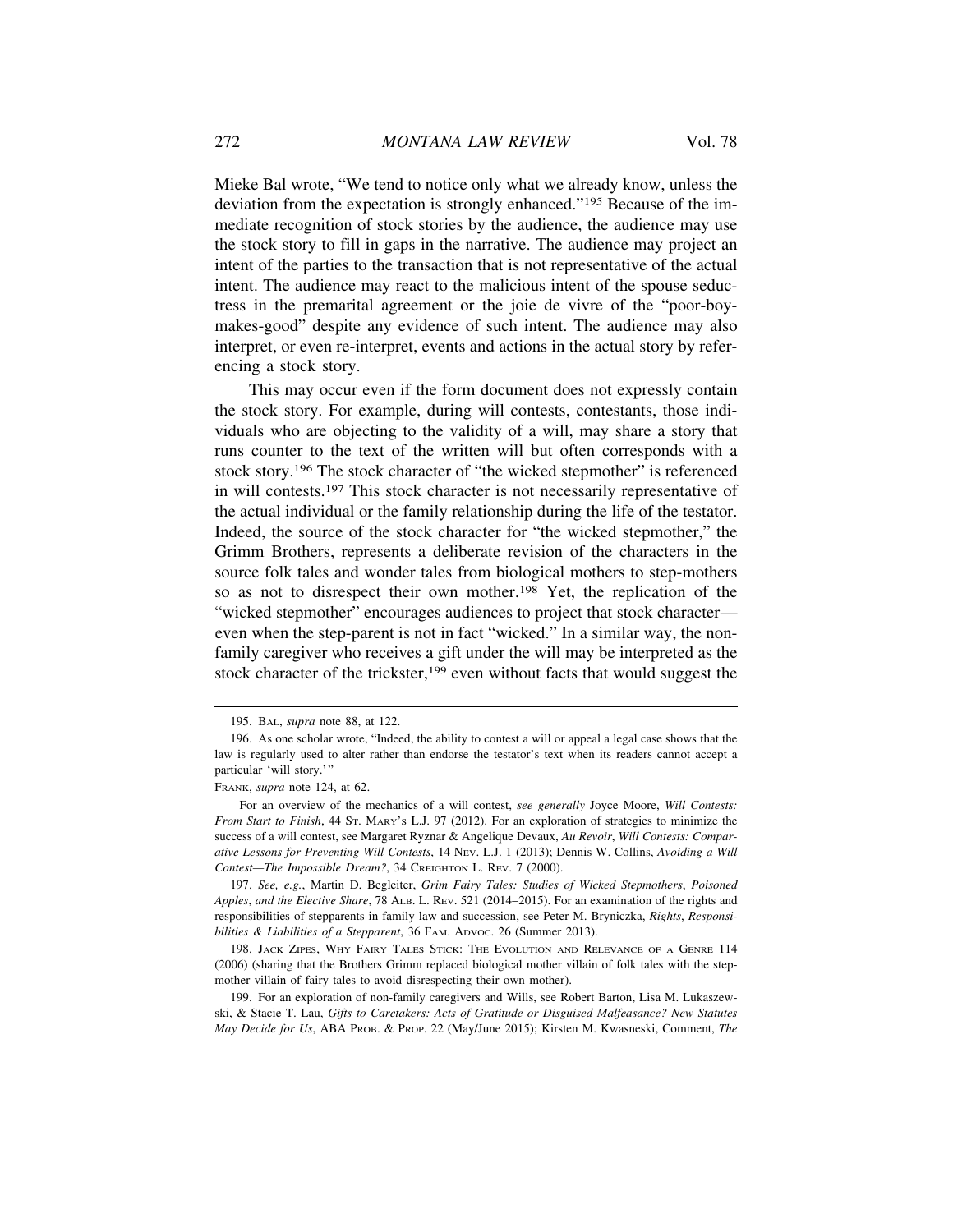non-family caregiver is a trickster.200 The characteristics of the stock character are thus superimposed upon the actual individual referenced in the transactional document. In the example of an employment agreement, the audience may automatically project the employer as a Goliath or as an army preparing for battle, when in reality, it may be a gracious and generous employer attempting to protect itself, its shareholders, or its employees from the potential harms caused by a "bad hire." Thus, from the perspectives of the transactional drafters and the parties to these agreements, this recognition of stock stories must be accompanied by the understanding that, at times, the stock story may need to be deliberately altered or even omitted.

Because stock stories are so readily identifiable and provoke a stock response, a reference included in the document may miscue a judicial audience and lead to misinterpretation. For instance, reliance on stock stories may tempt a court to interpret a transactional document by referencing the stock story that would be presented in the form transactional document rather than individual transactional document produced.201 A court may interpret the meaning of the contract term based on the stock plot embedded within the document. For example, the court may liberally interpret a provision relating to a stock incentive plan, in line with the stock outcome of the just reward earned by a conquering hero on a dragon quest. This liberal interpretation may occur contrary to the parties' actual intent or the precise language of their agreement.

Parties to the transactions, and even courts, may assume that certain provisions would be included, even if the provisions have not been, because of the existence of the stock story. For example, they may assume that a force majeure clause will be triggered in a particular situation that is not specifically addressed in the force majeure clause or even when such a clause must be implied in its entirety. Similarly, a court may interpret a transactional document by adding a provision from the form document that is missing from the transactional document produced, or it may interpret the provision in relation to the stock story—despite the presence of language to the contrary in the transactional document. This could unintentionally lead to an interpretation of the contract by a court in a manner that differs from the parties' actual intent at the time of contracting.

The best form document is susceptible to misuse. Ignoring the stock story embedded within the form document selection or dismissing the stock

*Danger of a Label: How the Legal Interpretation of "Care Custodian" Can Frustrate a Testator's Wish to Make a Gift to a Personal Friend*, 36 GOLDEN GATE U. L. REV. 269 (2006).

<sup>200.</sup> Joshua C. Tate, *Caregiving and the Case for Testamentary Freedom*, 42 U.C. DAVIS L. REV. 129 (2008) (asserting that the law should respect a testator's decision to disinherit family and favor a non-family caregiver).

<sup>201.</sup> Baron, *supra* note 51, at 666–67 (suggesting that individual testator's stories "in all their richness and detail" should be the basis for interpreting wills—rather than reliance on stock stories).